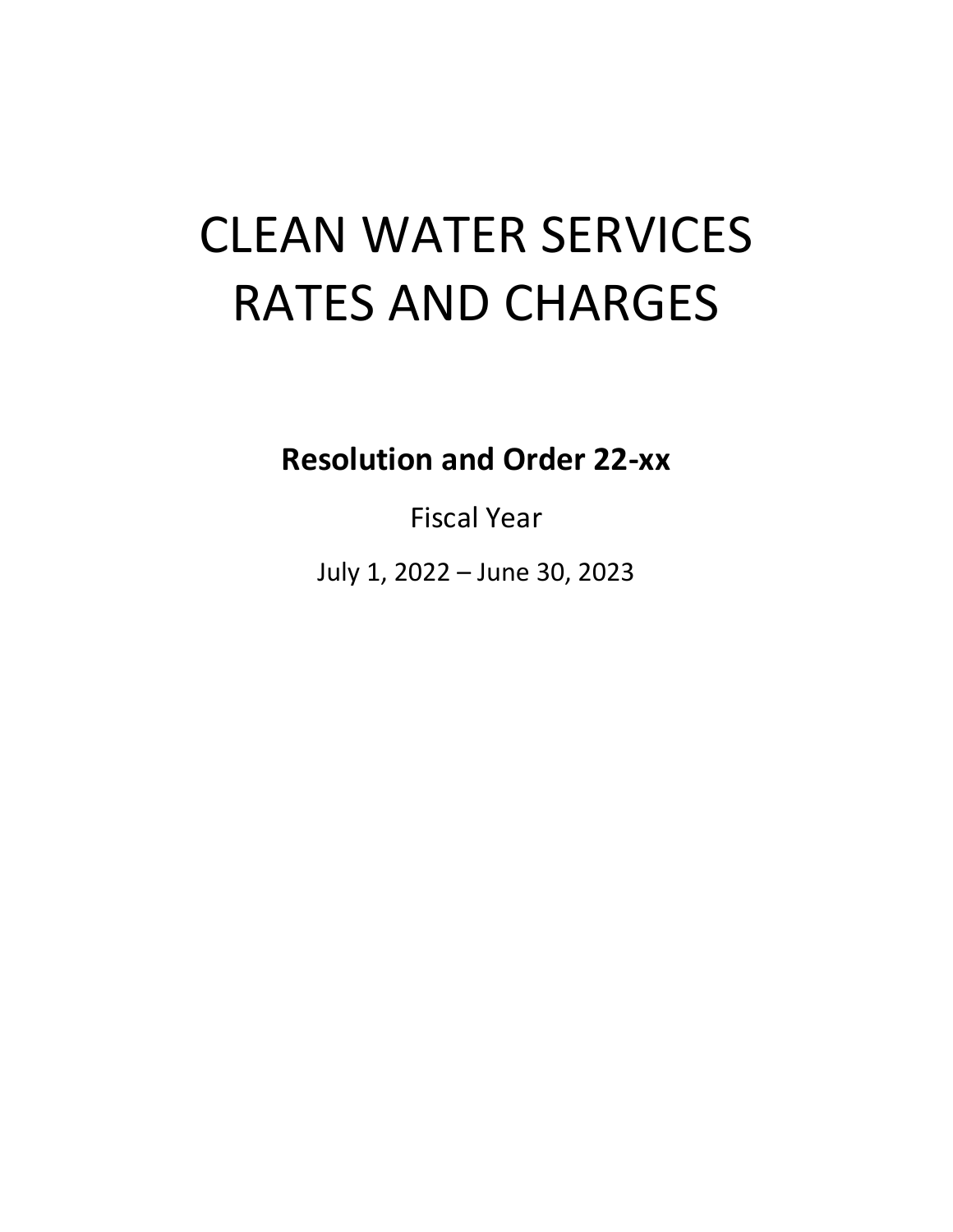# **CLEAN WATER SERVICES RATES AND CHARGES RESOLUTION AND ORDER FISCAL YEAR 2022-23 TABLE OF CONTENTS**

| I. |                |                  |                                                                                |  |  |  |
|----|----------------|------------------|--------------------------------------------------------------------------------|--|--|--|
|    |                |                  |                                                                                |  |  |  |
|    |                |                  |                                                                                |  |  |  |
|    |                | 1.               | Connection and Service Charges for Properties Outside the District  9          |  |  |  |
|    |                | 2.               |                                                                                |  |  |  |
|    |                | 3.               |                                                                                |  |  |  |
|    |                | 4.               |                                                                                |  |  |  |
|    |                | 5.               | Permit Issuance, Duration, Extension, Refund, and Reinstatement 10             |  |  |  |
|    |                | 6.               |                                                                                |  |  |  |
|    |                | 7.               |                                                                                |  |  |  |
|    |                | 8.               |                                                                                |  |  |  |
|    |                | 9.               |                                                                                |  |  |  |
|    |                |                  |                                                                                |  |  |  |
|    |                | 1.               |                                                                                |  |  |  |
|    |                | 2.               |                                                                                |  |  |  |
|    |                | 3.               |                                                                                |  |  |  |
|    |                | 4.               | Transferring Sanitary and Surface Water Connection Permits and SDC Credits  13 |  |  |  |
|    | $\mathsf{C}$ . |                  | SERVICE CHARGES: SANITARY SEWER AND STORM AND SURFACE WATER SYSTEMS . 14       |  |  |  |
|    |                | 1.               |                                                                                |  |  |  |
|    |                | $\overline{2}$ . |                                                                                |  |  |  |
|    |                | 3.               |                                                                                |  |  |  |
|    |                |                  | D. DETERMINING SANITARY SEWER DWELLING UNITS AND DWELLING UNIT                 |  |  |  |
|    |                |                  |                                                                                |  |  |  |
|    |                | 1.               |                                                                                |  |  |  |
|    |                | 2.               |                                                                                |  |  |  |
|    |                | 3.               |                                                                                |  |  |  |
|    |                | 4.               |                                                                                |  |  |  |
|    |                | 5.               |                                                                                |  |  |  |
|    |                | 6.               |                                                                                |  |  |  |
|    |                | 7.               |                                                                                |  |  |  |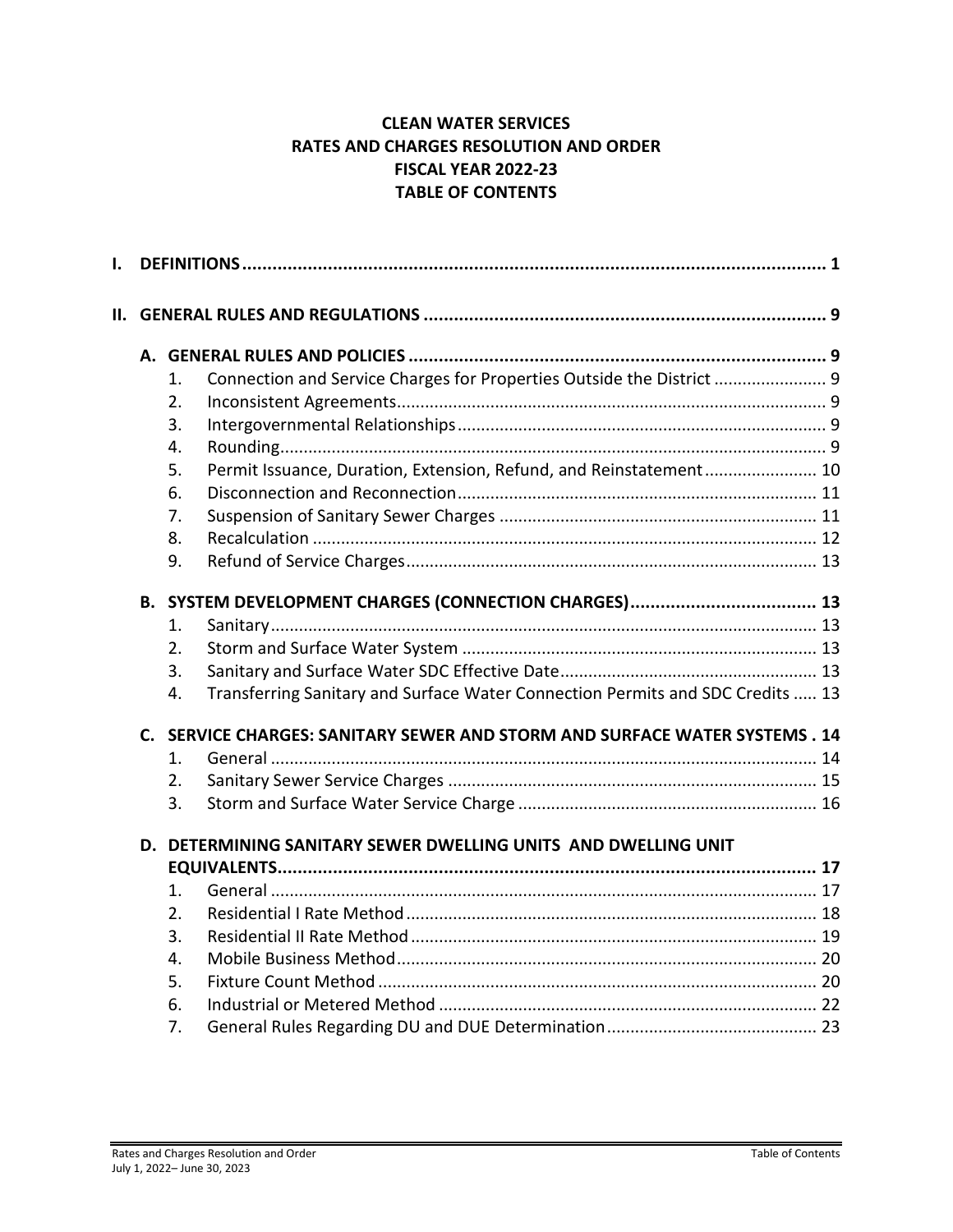|              | E. SANITARY SEWER SYSTEM: DETERMINING WATER CONSUMPTION FOR THE                                                                      |    |
|--------------|--------------------------------------------------------------------------------------------------------------------------------------|----|
|              |                                                                                                                                      |    |
|              | 1.                                                                                                                                   |    |
|              | Exemptions and Adjustments to Determine Water Consumption  24<br>2.                                                                  |    |
|              | F. SANITARY SEWER SYSTEM: DETERMINING WATER CONSUMPTION FOR THE                                                                      |    |
|              |                                                                                                                                      |    |
|              | G. DETERMINING STRENGTH COMPONENT FOR INDUSTRIAL USERS FOR MONTHLY                                                                   |    |
|              |                                                                                                                                      |    |
|              | H. DETERMINING STORM AND SURFACE WATER EQUIVALENT SERVICE UNITS FOR<br>MONTHLY SERVICE CHARGES AND THE WATER QUANTITY PORTION OF THE |    |
|              |                                                                                                                                      |    |
|              | 1.                                                                                                                                   |    |
|              | 2.                                                                                                                                   |    |
|              | General Surface Water Management ESU Determination Rules 28<br>3.                                                                    |    |
| $\mathbf{L}$ | DETERMINING ESUs FOR WATER QUALITY PORTION OF SURFACE WATER                                                                          |    |
|              |                                                                                                                                      |    |
|              |                                                                                                                                      |    |
|              |                                                                                                                                      |    |
|              |                                                                                                                                      |    |
|              |                                                                                                                                      |    |
|              | 1.                                                                                                                                   |    |
|              | 2.                                                                                                                                   |    |
|              |                                                                                                                                      |    |
|              | 1.                                                                                                                                   |    |
|              | 2.                                                                                                                                   |    |
|              |                                                                                                                                      | 38 |
|              | 1.                                                                                                                                   |    |
|              | 2.                                                                                                                                   |    |
|              | 3.                                                                                                                                   |    |
|              | 4.                                                                                                                                   |    |
|              | 5.                                                                                                                                   |    |
|              | 6.                                                                                                                                   |    |
|              | 7.                                                                                                                                   |    |
|              | 8.                                                                                                                                   |    |
|              | 9.                                                                                                                                   |    |
|              | 10.                                                                                                                                  |    |
|              | 11.                                                                                                                                  |    |
|              | 12.                                                                                                                                  |    |
|              | 13.                                                                                                                                  |    |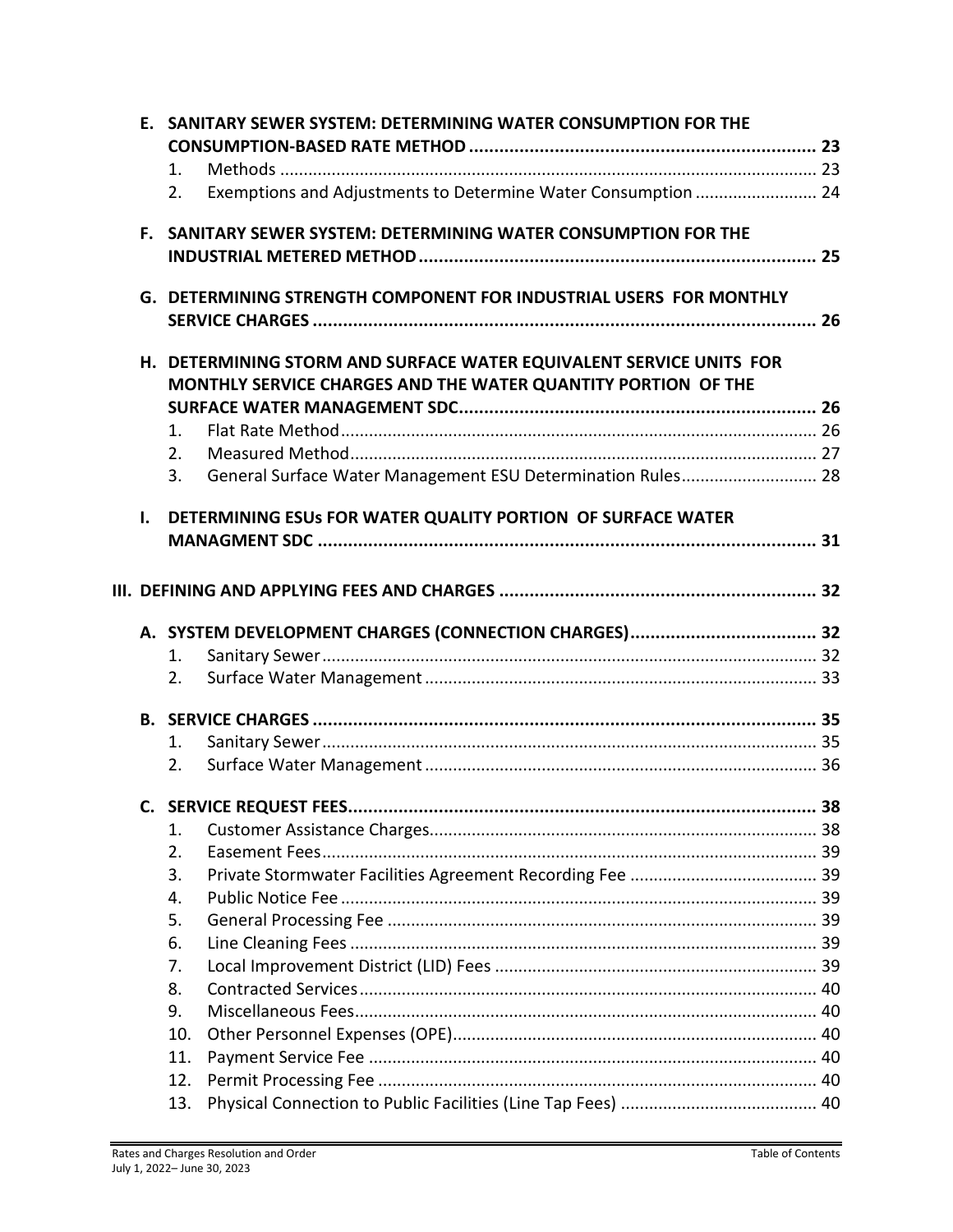|    | 14. |                                                                               |  |
|----|-----|-------------------------------------------------------------------------------|--|
|    | 15. |                                                                               |  |
|    | 16. | Fee-In-Lieu of Construction of Onsite Stormwater Management Approaches 42     |  |
|    | 17. | Reimbursement District Application Processing and Review Fees 42              |  |
|    | 18. |                                                                               |  |
|    | 19. |                                                                               |  |
|    | 20. |                                                                               |  |
|    | 21. |                                                                               |  |
|    | 22. |                                                                               |  |
|    | 23. |                                                                               |  |
|    |     |                                                                               |  |
|    | 1.  |                                                                               |  |
|    | 2.  |                                                                               |  |
|    | 3.  |                                                                               |  |
|    | 4.  |                                                                               |  |
|    | 5.  | Site Certification, Site Assessment, and Alternatives Analysis Review Fees 51 |  |
|    | 6.  |                                                                               |  |
|    | 7.  |                                                                               |  |
|    | 8.  | Natural Resources and Economic Development Services Planning Review Fee 52    |  |
|    | 9.  |                                                                               |  |
|    | 10. |                                                                               |  |
|    | 11. |                                                                               |  |
|    | 12. |                                                                               |  |
| E. |     |                                                                               |  |
|    | 1.  |                                                                               |  |
|    | 2.  |                                                                               |  |
|    | 3.  |                                                                               |  |
|    | 4.  |                                                                               |  |
|    |     |                                                                               |  |
|    |     |                                                                               |  |

| APPENDIX B: DISTRICT RATES AND CHARGES TO LARGE INCORPORATED CITIES  1 |  |
|------------------------------------------------------------------------|--|
|------------------------------------------------------------------------|--|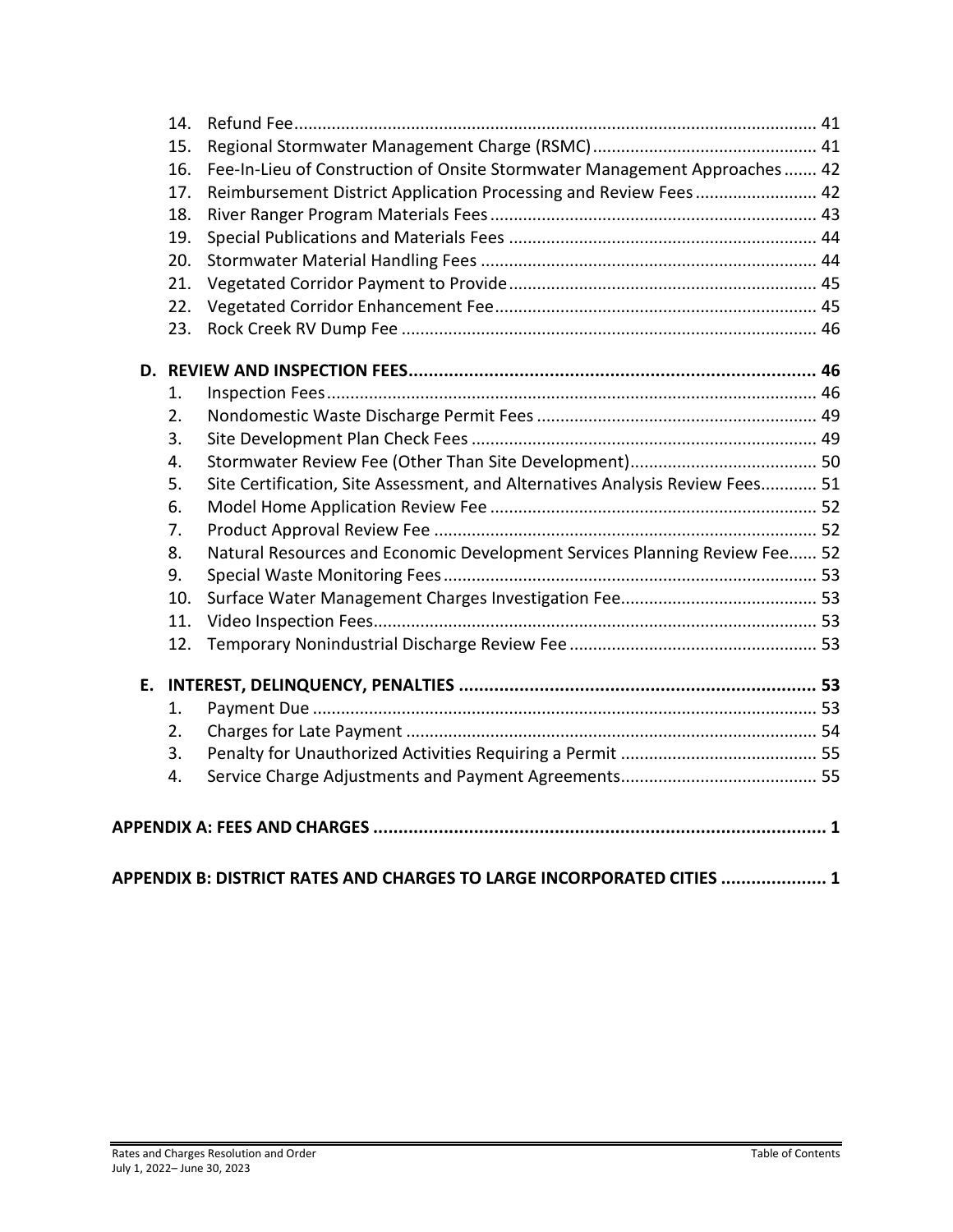# <span id="page-4-0"></span>**I. DEFINITIONS**

For additional definitions, see Clean Water Services (District) Ordinances 27 through 44. The following words have the following definitions in this Resolution and Order, unless the context states otherwise.

#### **1.1 Ad Valorem Taxes**

Taxes based on the value of property as provided in Oregon Revised Statutes.

# **1.2 Applicant**

The person applying for a permit relating to the sewer or storm and surface water system, who may or may not be the owner of the premises to be served.

# **1.3 Base Charge (or Base Portion)**

Under the Consumption-Based Sanitary Sewer Rate methodology, the portion of the sanitary sewer charge attributed to fixed costs that do not change with variations in volume of wastewater flow. This currently represents 65% of system costs.

# **1.4 Billing Period**

A regular period of time for which service charges are imposed and billed.

# **1.5 Biochemical Oxygen Demand (BOD)**

The quantity of oxygen utilized in the biochemical oxidation of organic matter under standard laboratory procedure in five days at 20 degrees Celsius, usually expressed as a concentration such as milligrams per liter (e.g., mg/L).

# **1.6 Board**

Clean Water Services Board of Directors.

# **1.7 Bonded Debt**

Long-term debt owed by the District and repaid through fees and charges, or special assessments (Revenue Bonds); property taxes (General Obligation Bonds).

# **1.8 Building**

Any structure used for human habitation, employment or place of business, recreation or other purpose, and containing sanitary facilities.

# **1.9 Chemical Oxygen Demand (COD)**

A measure of the organic matter content in wastewater and is the oxygen equivalent of the organic matter that can be oxidized under standard laboratory procedure using a strong chemical oxidizing agent in an acidic medium.

#### **1.10 Co-implementers**

Washington County, and the cities of Beaverton, Cornelius, Forest Grove, Hillsboro, Sherwood, Tigard, and Tualatin.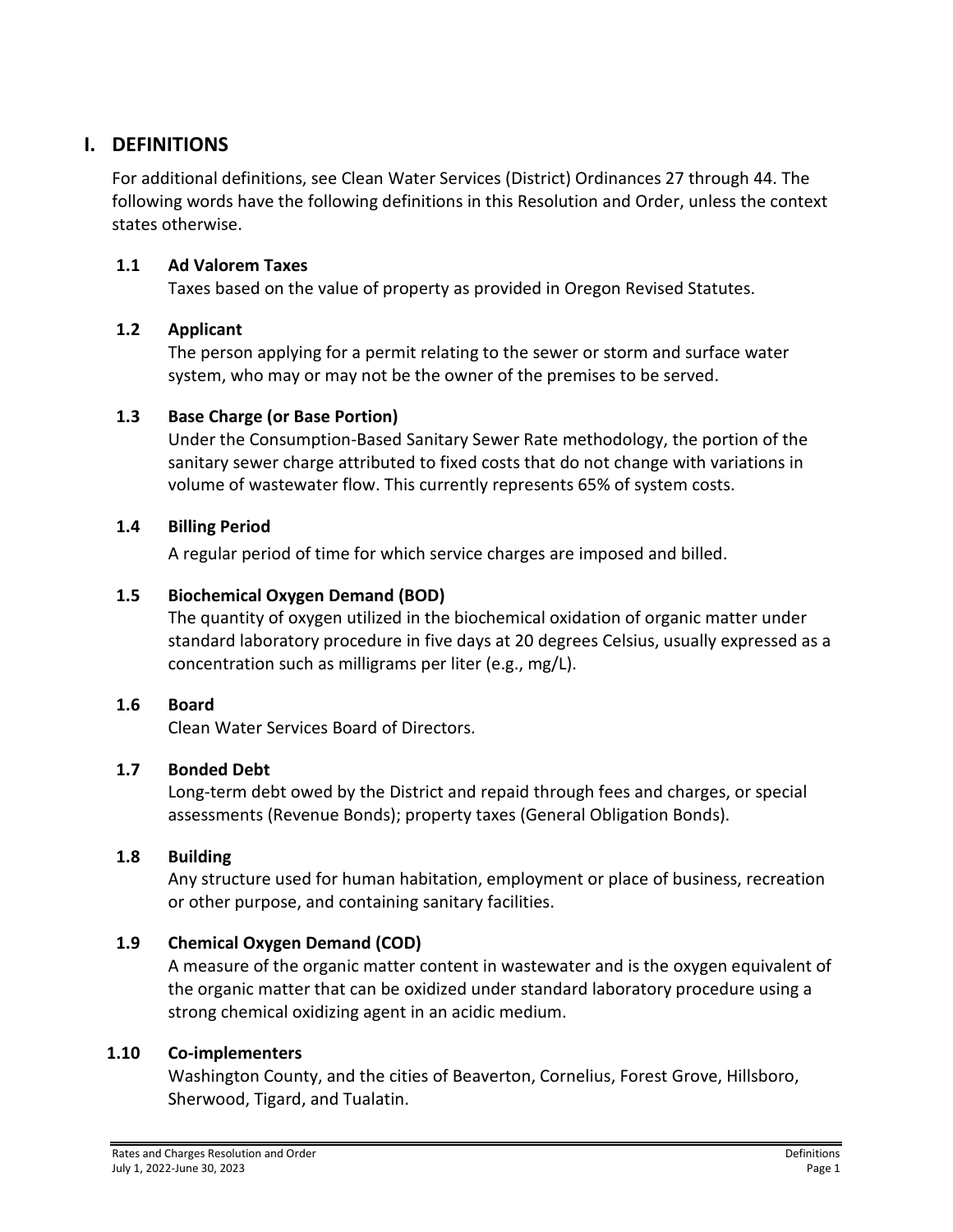#### **1.11 Commercial Establishment**

Any structure used other than as a dwelling.

## **1.12 Connection Charge (Sanitary Sewer and Surface Water Management)**

A term often used interchangeably with System Development Charge (SDC) and having the same meaning.

## **1.13 Connection Permit**

The permit issued by the District authorizing physical connection to the sanitary sewer or surface water management system, or authorizing activities that may increase the flow to such systems, alter the character of storm or surface water, or that may alter or impact a water quality sensitive area or associated vegetated corridor.

## **1.14 Consumption-Based Rate Method**

A rate method for the sanitary sewer user charge in which a portion of the service charge is based on the amount of usage of the sanitary sewer system, normally estimated through the use of water meter data, and a portion based on Dwelling Units or Dwelling Unit Equivalents.

#### **1.15 Contracted Services**

A rate of reimbursement for services performed expressed as a rate per hour including the individual's salary and benefits.

#### **1.16 Customer**

See "User."

#### **1.17 Developing Party**

The person, private, or public entity that funds construction of any sanitary sewer or storm and surface water improvement project that the District has determined meets all criteria for reimbursement by forming a Reimbursement District as set out in Ordinance 43 or revisions.

# **1.18 Dwelling Unit (DU)**

A separate residential unit with kitchen, bed, and bathroom facilities including those in multiple dwellings, apartments, motels, hotels, mobile homes, or trailers. Where allowed by zoning regulations, a dwelling unit also includes an ancillary dwelling unit located on the same lot.

# **1.19 Dwelling Unit Equivalent; Equivalent Dwelling Unit (DUE or EDU)**

A nonresidential unit that is deemed equivalent to a dwelling unit as defined here or in the Oregon Plumbing Code. The abbreviations DU, DUE, and EDU are used interchangeably in this Resolution and Order.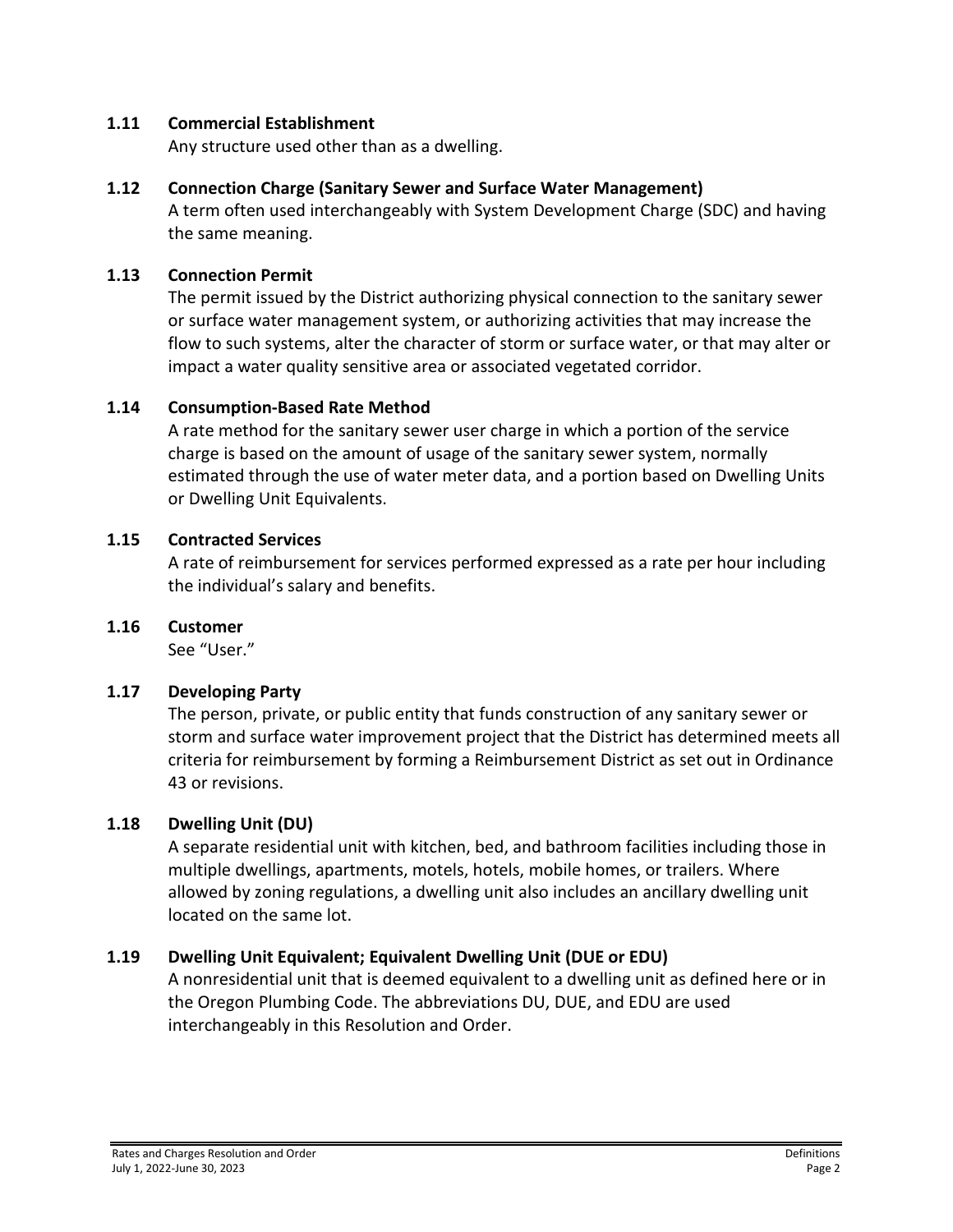#### **1.20 Easement Vacation (Release) and Consent to Release**

A process whereby the District gives up its legal interest in occupancy of all or a portion of an easement granted to the District and grants or releases the property right to a property owner, or gives consent to an easement vacation by others.

#### **1.21 Encroachment Agreement**

An agreement between the District and landowner allowing for the encroachment of a permanent structure within a sanitary sewer or storm and surface water easement.

#### **1.22 Equivalent Service Unit (ESU)**

A measurement unit based on the impervious surface area of an average improved single dwelling lot or parcel, determined by a statistically significant sampling of such parcels. One Equivalent Service Unit is 2,640 square feet of impervious surface.

#### **1.23 Fiscal Year**

The period from July 1 through the following June 30.

#### **1.24 Fixture Unit**

A unit of measurement assigned to plumbing facilities within a commercial establishment to estimate the potential use of the sanitary sewer system from that facility. Fixture unit load values for sanitary sewer drainage piping are as specified on Section II.D.5, Table 1, or, if not listed, as specified in the (Oregon Plumbing Laws and Administrative Rules).

#### **1.25 Impervious Surface Area**

All land area that has been altered from its natural state such that it does not allow the infiltration and retention of water equivalent to that of undisturbed soil. This includes pavement, buildings, solid decks, parking areas, and roadways. To determine System Development Charges, impervious surface does not include improved public streets, roads, sidewalks and bike paths, or other facilities deemed to be a part of the public surface water management conveyance system. Railroad beds, or quarry excavation areas, and temporary service roads in the excavation areas constitute nonimpervious surfaces and will be excluded. Additional provisions and exclusions apply to determine System Development Charges. (As referenced in Ordinance 28 and Section II.H.3)

#### **1.26 Industrial**

A type of customer. The District bills and collects for sewer services to permitted industrial users in its service area. The District remits to each city an agreed upon percentage of the wastewater volume charge for industrial users within that city.

#### **1.27 Industrial User**

A source of indirect discharge as defined in the District's Nondomestic Waste Ordinance No. 42 (NDWO 42), and section 307(b), (c) or (d) of the Act.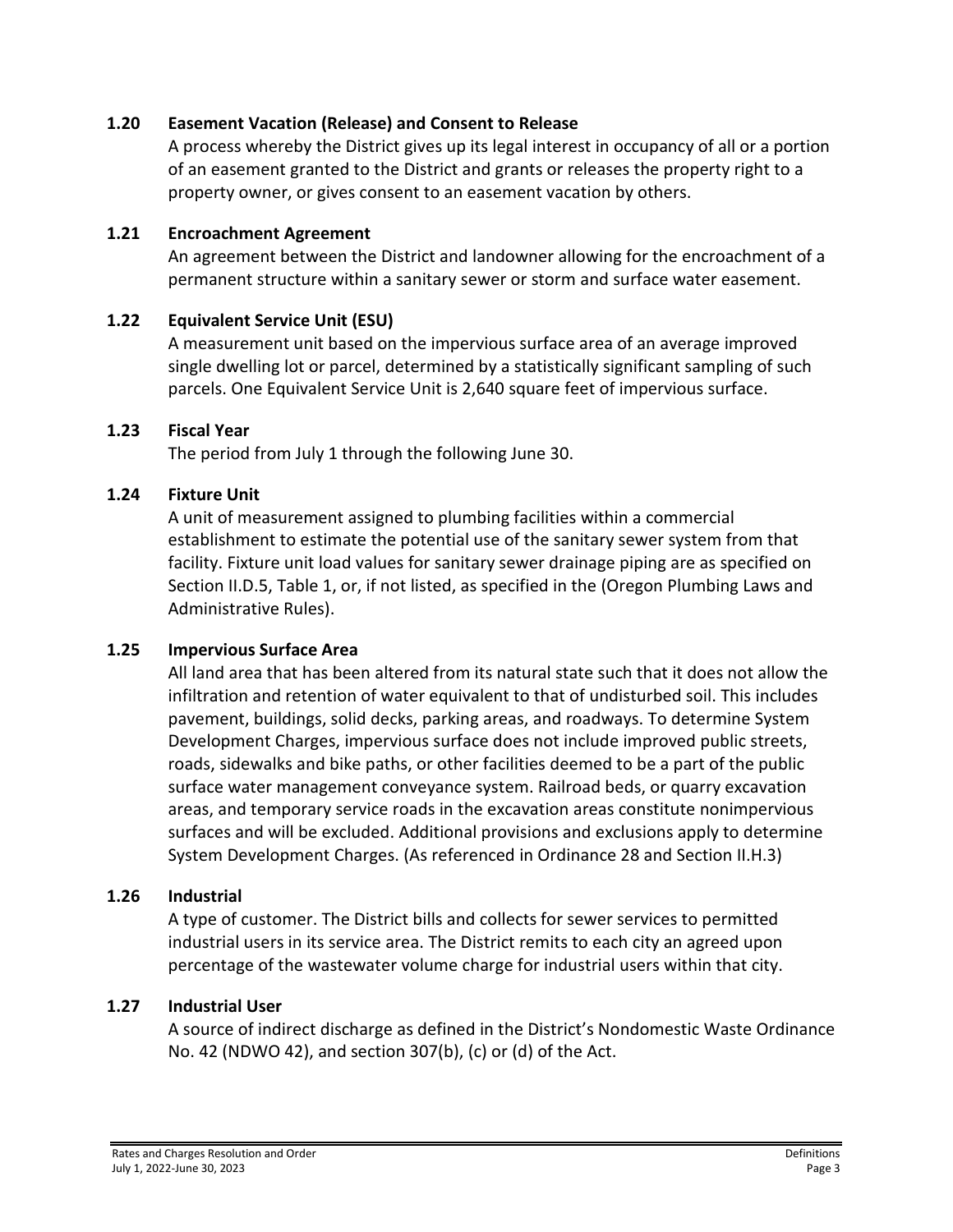#### **1.28 Large Incorporated City**

A type of customer and co-implementer of the District's watershed-based NPDES permit. The District provides sanitary sewer and SWM regional services to seven cities – Beaverton, Cornelius, Forest Grove, Hillsboro, Sherwood, Tigard, and Tualatin. The cities provide local services in their areas and manage their systems. The District has intergovernmental agreements with each city to govern how services are provided.

The sanitary sewer and SWM regional rate is set by the District. The local rate is set by the cities to meet local needs and may include right-of-way fees. Each city remits the regional portion of revenue to Clean Water Services.

**1.29 Local Component of Service Charge (Sanitary Sewer and Surface Water Management)** The portion of the monthly service charge available to the District to perform local functions of the sanitary sewer and surface water management systems. Large incorporated cities establish their local rates to meet their local sanitary sewer and surface water management system needs.

# **1.30 Local Component of System Development Charge (Sanitary Sewer and Surface Water Management)**

The portion of the System Development Charge available to the large incorporated cities and the District to perform the local functions of the sanitary sewer and surface water management systems. Large incorporated cities establish their local charges to meet their local sanitary sewer and surface water management system needs.

#### **1.31 Master Meter**

A water meter serving more than one tax lot, or more than one service within a single tax lot.

# **1.32 Operation and Maintenance (O&M)**

Those activities required to assure the dependable and economical function of the sanitary sewerage and storm and surface water systems, including treatment works.

Maintenance is the preservation of functional integrity and efficiency of equipment and structures, including the natural features that perform a function in the surface water management system. This includes preventive maintenance, corrective maintenance, and replacing equipment.

Operation is the control of the unit processes and equipment that make up the sanitary sewerage and storm and surface water systems, and treatment works. This includes financial and personnel management; records, laboratory control, process control, safety, and emergency operation planning.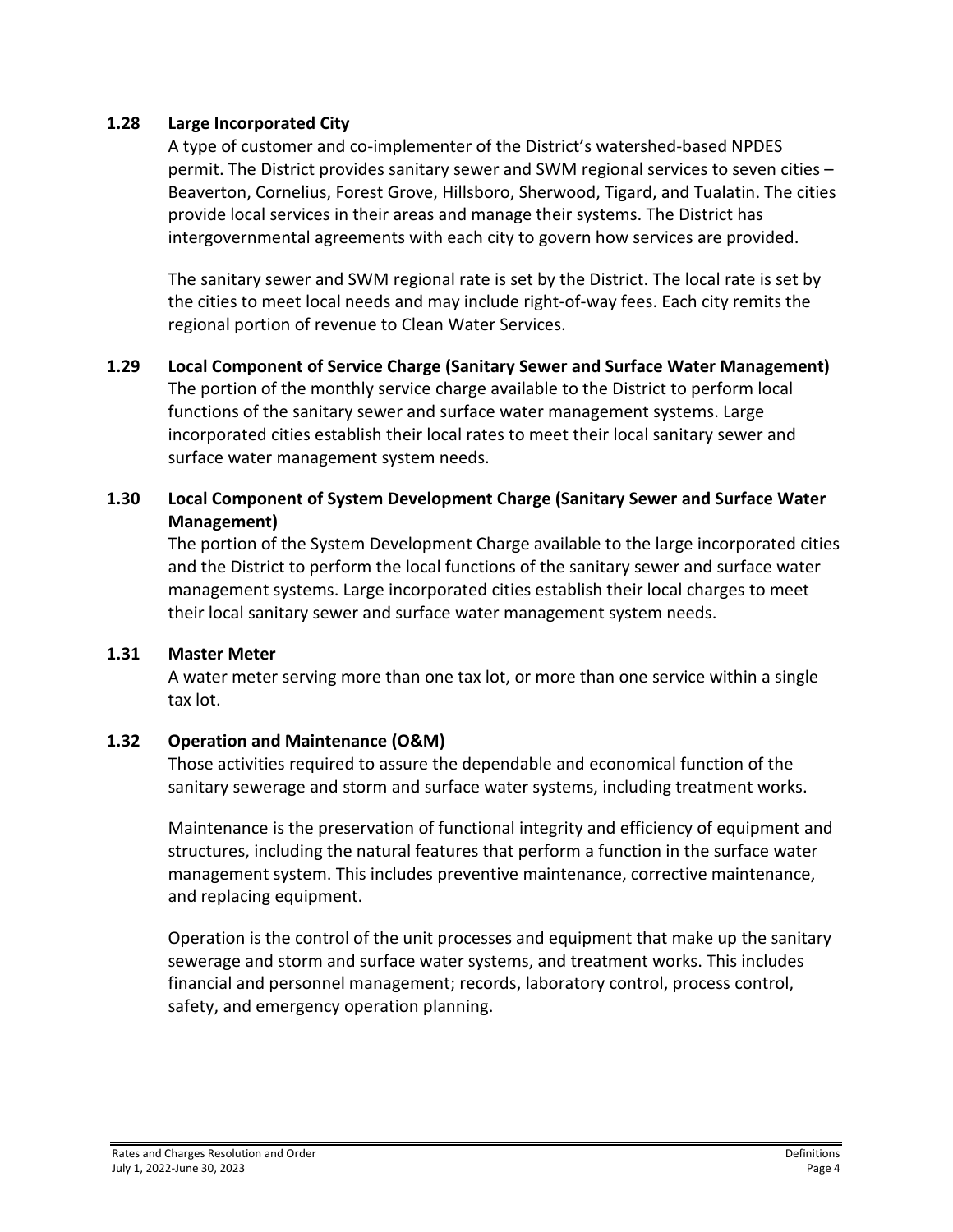#### **1.33 Public Sanitary Sewers and Storm and Surface Water System (Main Sewer)**

The sanitary sewer and storm and surface water collection systems, within easements or right-of-way dedicated to the public, District, or city, that are operated and under the jurisdiction of and maintained by the District or city.

# **1.34 Regional Component of Service Charge and System Development Charge (Sanitary Sewer and Surface Water Management)**

The portion of the monthly service charge and System Development Charge available to the District to perform regional functions that benefit all customers in the entire service area.

#### **1.35 Replacement**

Building or installing new facilities, equipment, accessories, or appurtenances, of equal purpose, for the sanitary, storm and surface water systems, including treatment works, when the existing systems are at the end of their useful lives.

#### **1.36 Sanitary Sewer System**

All Publicly Owned Treatment Works, pumping or lift facilities, interceptor and main sewer pipe lines, force mains, manholes, laboratory facilities and equipment, and related facilities for the collection, conveyance, treatment, recycling, reclamation, and disposal of sewage, comprising the total publicly owned sanitary sewerage system, to which storm, surface, and ground waters are not intentionally admitted.

During initial construction or reconstruction of public sewer main or interceptor lines, the District sanitary sewer system may also include the portion of a service lateral sewer line within the public right of way or easement. When the District accepts a completed public sewer project, the responsibility for maintenance and reconstruction of the service lateral sewer line shifts to the owner of the property to which service is provided, except as otherwise established by the District's Board.

#### **1.37 Septic Tank Waste**

Any sewage from holding tanks such as vessels, chemical toilets, campers, trailers, and septic tanks.

#### **1.38 Septic Waste**

The sanitary and domestic solids and wastewater removed from a septic treatment facility.

#### **1.39 Service Charge (Sanitary Sewer and Surface Water Management)**

Charges assessed on District residential, commercial and industrial customers who are connected to and/or discharge to the public sanitary sewerage system. District sanitary sewer charges are designed to recover both the fixed costs, which do not vary with variations of volume of wastewater flow, and variable costs, which do vary by flow volume. (See "Base Charge" and "Use Charge.") District assesses surface water management services charges on any customer who uses or discharges to the public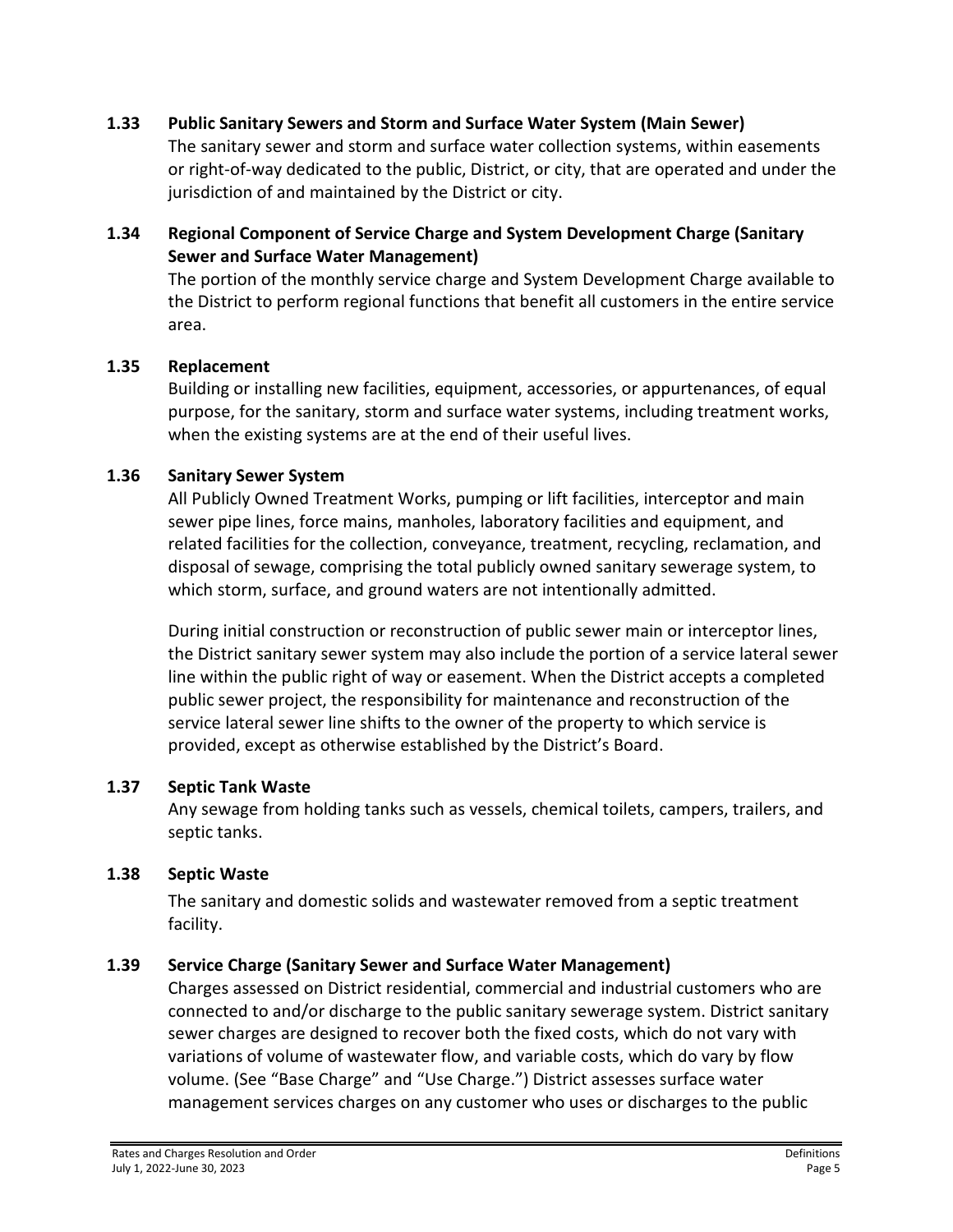storm and surface water systems. A property containing impervious surface area is presumed to discharge to the storm and surface water system unless that property has an onsite disposal system that meets the standards of District requirements. Both sanitary sewer and surface water management service charges are billed to customers every month or every two months. Both sanitary sewer charges and surface water management charges include a regional component and a local component (see definitions for "Local Component" and "Regional Component").

## **1.40 Significant Industrial User**

Any Industrial User of the District Publicly Owned Treatment Works that meets the criteria of NDWO 42 Section 3.nn.

## **1.41 Sludges Waste**

The solids from primary, activated trickling filter or a mixture of sludges that is removed from a water resource recovery facility.

# **1.42 Small City and Unincorporated Areas**

A type of customer. The District provides regional and local sanitary sewer and SWM services in the unincorporated area of Washington County and the cities of Banks, Durham, Gaston, King City, and North Plains.

Clean Water Services bills customers located within small cities and unincorporated areas for sewer and SWM services. Customers also served by Tualatin Valley Water District receive a single bill that combines charges for District services along with the water charges.

#### **1.43 Special Wastes**

Wastes that require some special method of handling such as the use of indirect waste piping and receptors, corrosion resistant piping, sand, soil or grease interceptors, condensers, or other pretreatment facilities.

# **1.44 Storm and Surface Water Management System (SWM System)**

Any combination of publicly owned storm and surface water quality treatment facilities, pumping, or lift facilities; storm drain pipes and culverts; open channels, creeks, and rivers; force mains, laterals, manholes, catch basins, and inlets, including the grates and covers; detention and retention facilities; laboratory facilities and equipment; and any other publicly owned facilities for the collection, conveyance, treatment, and disposal of storm and surface water comprising the total publicly owned storm and surface water system within District jurisdiction, to which sanitary sewage flows are not intentionally admitted.

#### **1.45 Strength Surcharge**

Under the Industrial Service Charge Rate methodology, the portion attributable to high strength or concentration of components.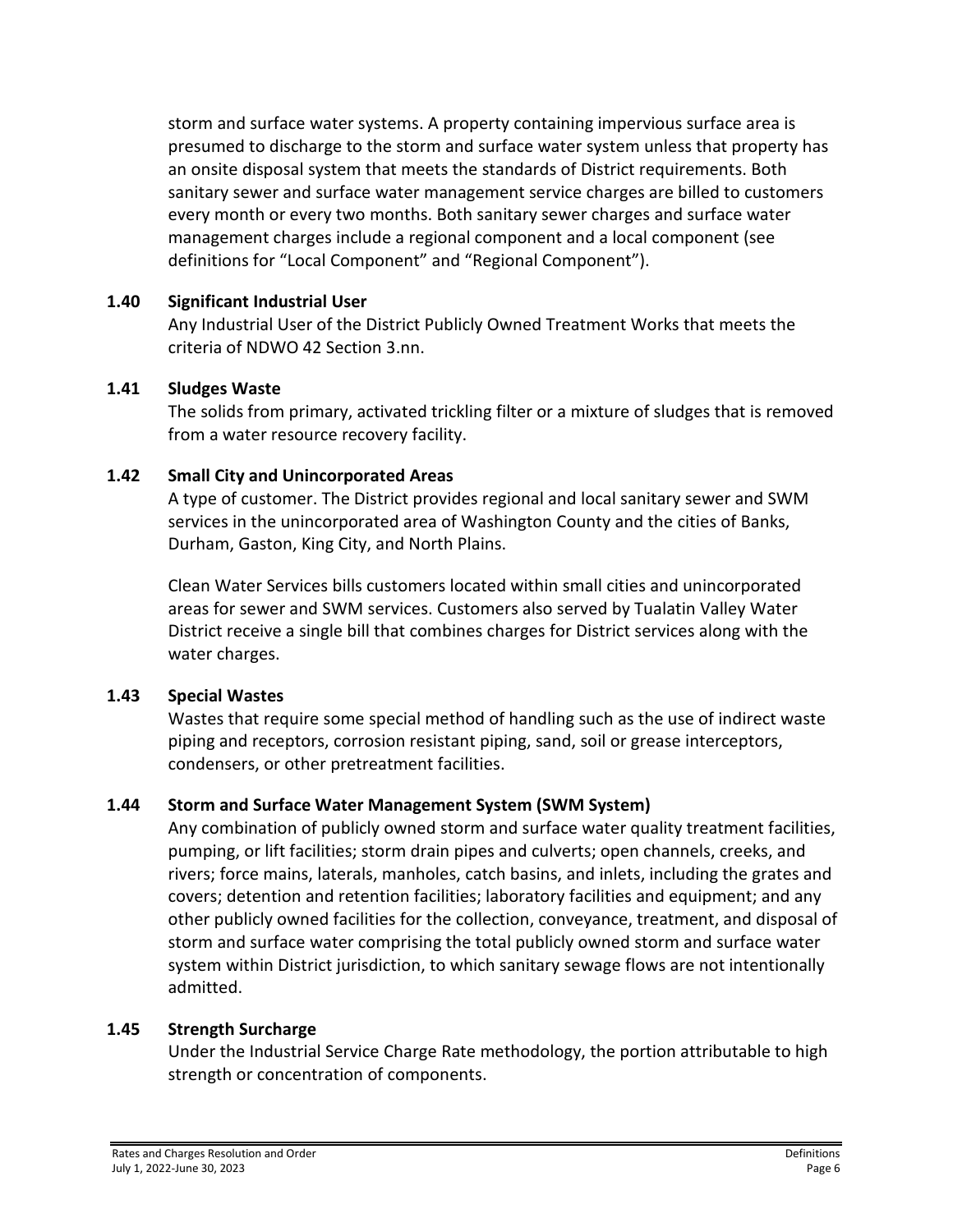#### **1.46 Suspended Solids**

Solids that either float to the surface or are suspended in water, sewage, or other liquids and are removable by filtering.

# **1.47 System Development Charge (SDC)**

An assessment provided under Oregon law that is paid at the time a connection permit is issued to recognize the cost of growth. The sanitary system SDC has two components: "reimbursement," which is based on the value of the existing collection and treatment systems, and "improvement," which is based on the anticipated future cost of system improvements and enhancements. The surface water management system SDC is based on improvements to the system. Both sanitary and surface water management SDCs include a regional component and a local component (see definitions for "Local Component" and "Regional Component"). Sometimes referred to as a Connection Charge.

## **1.48 Temporary Discharge**

- a. The discharge of domestic wastewater to the sanitary sewer system from a temporary use where there is a temporary structure requiring sanitary sewer service. This would include construction trailers, facilities for short-term events, or manufactured homes with temporary placement permits. Temporary use of a permanent structure does not qualify as a temporary discharge.
- b. The discharge of stormwater, surface water, ground water, or industrial wastewater to the sanitary sewer or storm conveyance system from a temporary use where there is no structure requiring sanitary sewer service. Temporary discharges may include water from environmental remediation sites, waterline testing, groundwater well rehabilitation, and construction site dewatering.
- c. A short-term temporary discharge is defined as a temporary discharge of industrial wastewater to the sanitary sewer system that occurs no more than twice in any sixmonth period.

# **1.49 Use Charge (or Use Portion)**

Under the Consumption-Based Sanitary Sewer Rate methodology, the Fixture Count methodology, or the Industrial Service Charge Rate methodology, the portion generally attributable to variable or flow dependent system expenses. This currently represents 35% of system costs.

#### **1.50 User**

Any person who uses property that connects or discharges to the District sanitary sewerage or surface water management system or otherwise receives services from either system. If the property has domestic water service from a water purveyor, the person who is responsible for the water meter serving the property is deemed to be the user. If the property is not served by a water purveyor, the occupant of occupied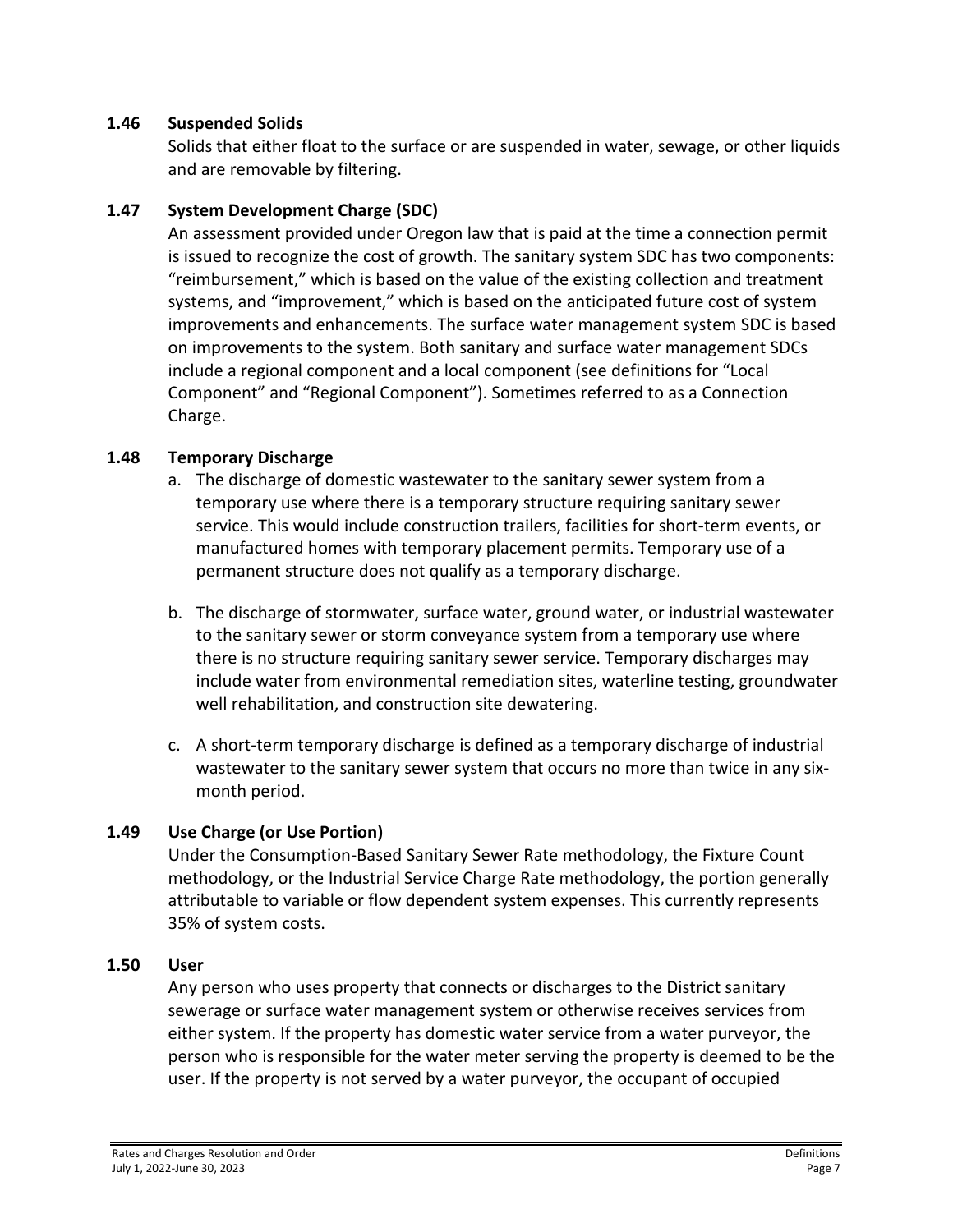property is deemed the user. If such property is not occupied, the person who controls or has the right to occupy it is deemed the user.

# **1.51 User Charge**

The charge levied on users of a sanitary sewer system and storm and surface water system for the user's proportionate share of the cost of operation and maintenance (including replacement), debt financing, and construction of such systems, in accordance with Ordinances 29 and 40.

## **1.52 Water Unit**

The unit of measurement of water consumption used by the water purveyor, commonly in 100 cubic feet (CCF), gallons, or 100 gallons.

## **1.53 Winter Average Water Usage**

Water meter data, including at a maximum the period from October 23 to a date between April 30 and May 7, and for new users at new or existing structures, a minimum of two months of data during that period. See Section II.E.1.a.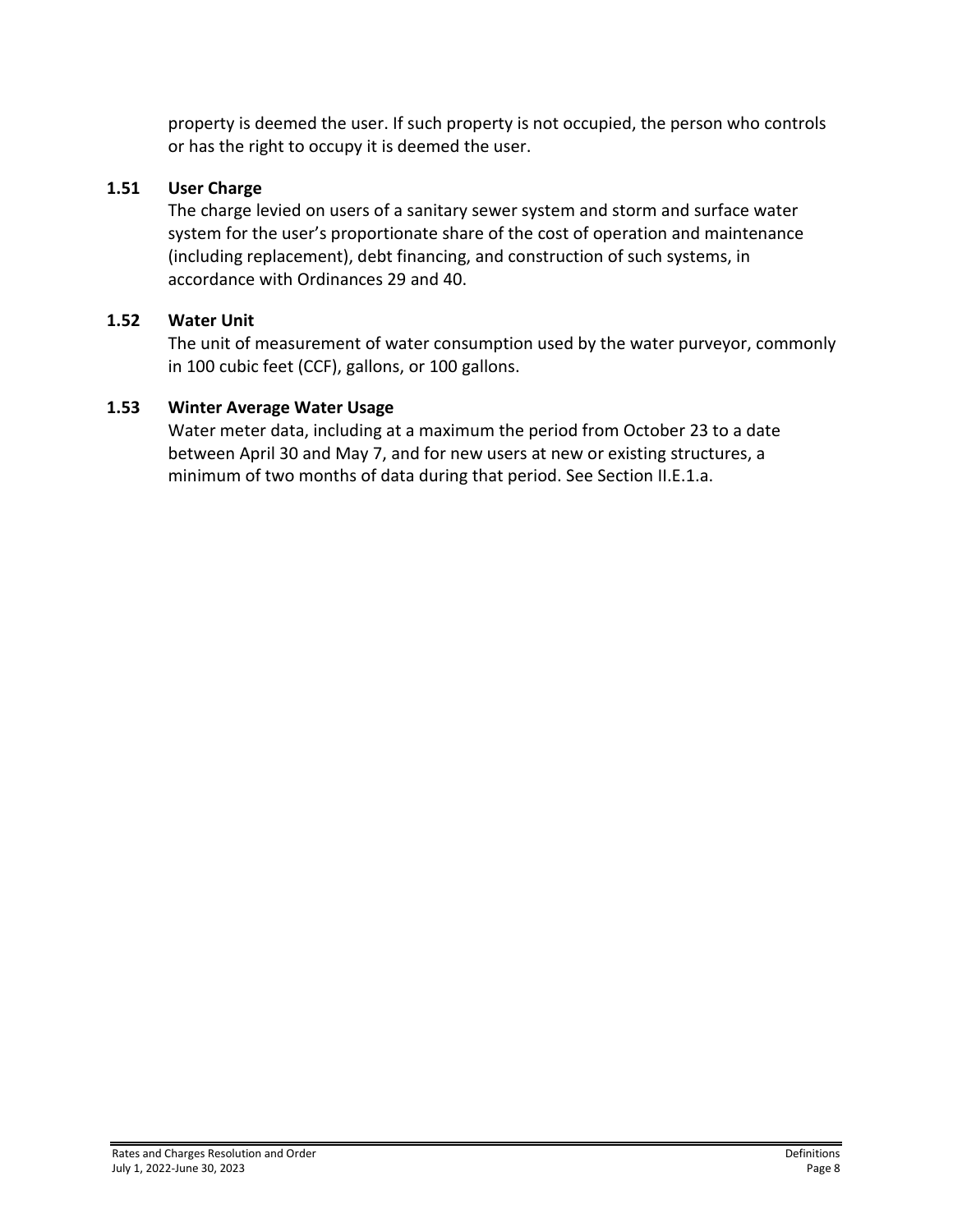# <span id="page-12-0"></span>**II. GENERAL RULES AND REGULATIONS**

#### <span id="page-12-2"></span><span id="page-12-1"></span>**A. GENERAL RULES AND POLICIES**

#### **1. Connection and Service Charges for Properties Outside the District**

Except as otherwise provided by contract, connection and service charges for properties outside the District's boundaries will be consistent with the rates charged for connection and service charges within District boundaries. Additionally, however, users outside District boundaries will pay an amount equivalent to applicable taxes and fees that property owners within the District's boundaries must pay.

#### <span id="page-12-3"></span>**2. Inconsistent Agreements**

The User Charge systems will take precedence over any terms or conditions of agreements or contracts that are inconsistent with the requirements of Section 204(b)(1)(A) of the Clean Water Act (33 U.S.C. 1251 et seq., as amended).

#### <span id="page-12-4"></span>**3. Intergovernmental Relationships**

a. Reciprocal Exemption

The District may, by agreement, waive fees and charges when another government has permit review authority over District projects and adopts a reciprocal waiver of comparable fees that otherwise would be applicable to District public projects. This includes fees for plan review, inspection, permits, and recording; System Development Charges; and periodic utility charges. This does not include sanitary sewage connection or service fees or other fees collected by cities within the District service area unless the city consents.

b. Administration by Cities

The seven large incorporated cities in the CWS service area have intergovernmental agreements with CWS that allow them to collect CWS fees and may administer provisions of this Resolution and Order. Reference to the District and the Chief Executive Officer may be construed to include a city and its officers, acting pursuant to the intergovernmental agreement and this Resolution and Order.

#### <span id="page-12-5"></span>**4. Rounding**

Whenever a method results in the calculation of a partial DU, DUE, ESU, or water unit, it will be rounded by any of the following methods. If the billing and calculation system reasonably permit calculation by more than one method, the more accurate method will be used.

a. Mathematical rounding where numbers of .49 and lower are rounded down, and .50 and above are rounded up to the nearest whole DU, DUE, ESU, or water unit.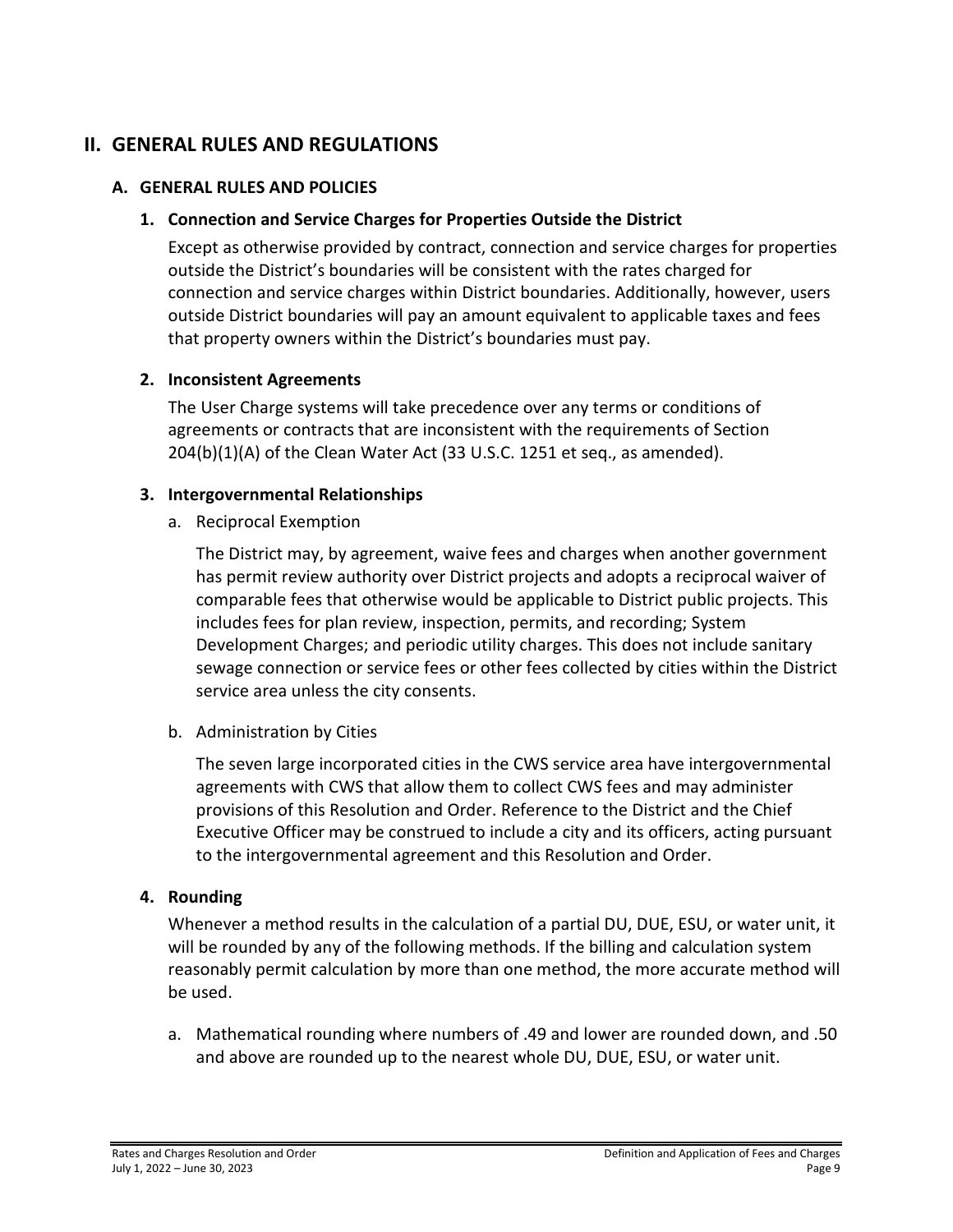- b. 1/10<sup>th</sup> rounding where a partial DU, DUE, ESU, or water unit is rounded to the nearest 1/10.
- c. A partial DU, DUE, ESU, or water unit is calculated to the number of significant figures reasonably accommodated by data processing.

# <span id="page-13-0"></span>**5. Permit Issuance, Duration, Extension, Refund, and Reinstatement**

- a. Sewer connection permits, storm and surface water system connection permits, site development permits, and erosion control permits may be issued to any person who submits an application that meets all applicable requirements of the District, including the required fee or installment application. In any case in which the permit applicant is not the property owner, the applicant will certify to the District in writing that they are authorized to act on behalf of the owner. The District may require any applicant who is not the owner to provide sufficient evidence of authorization to act on behalf of the owner. Issuance of any permit by the District does not constitute authorization to enter upon or perform work upon any property, except by consent of the owner.
- b. Permit Duration
	- 1) Sewer connection permits, storm and surface water connection permits, and related erosion control permits expire 180 days after the permit is issued unless substantial construction has begun and is continuing. The permits will expire and be canceled if there is a failure to begin and continue substantial work toward completion of the connection (as defined in Section II.C.2.b and Section II.C.3.b).
	- 2) Site development permits and erosion control permits associated with site development expire two years after the permit is issued, unless substantial construction has begun and is continuing. The permits will expire and be canceled if there is a failure to begin and continue substantial work toward completion.
- c. Extensions of Time: The District may grant a 180-day extension if the property owner or permit applicant submits a written request and General Processing Fee to the District before the permits described above expire. Requests must include Clean Water Services permit number (e.g., connection, site development, etc.) and any applicable building permit numbers, and be signed by the property owner or permit applicant. Only two extensions are allowed unless the District grants additional extensions based on unusual circumstances.
- d. Expiration of Permit and Cancellation of Permit: A permit that has expired will be canceled. An owner or applicant may request cancellation of a permit in writing to the District prior to its expiration, whether it has been extended or not. Refunds of permit fees for canceled permits will be processed in accordance with II.A.5e. below.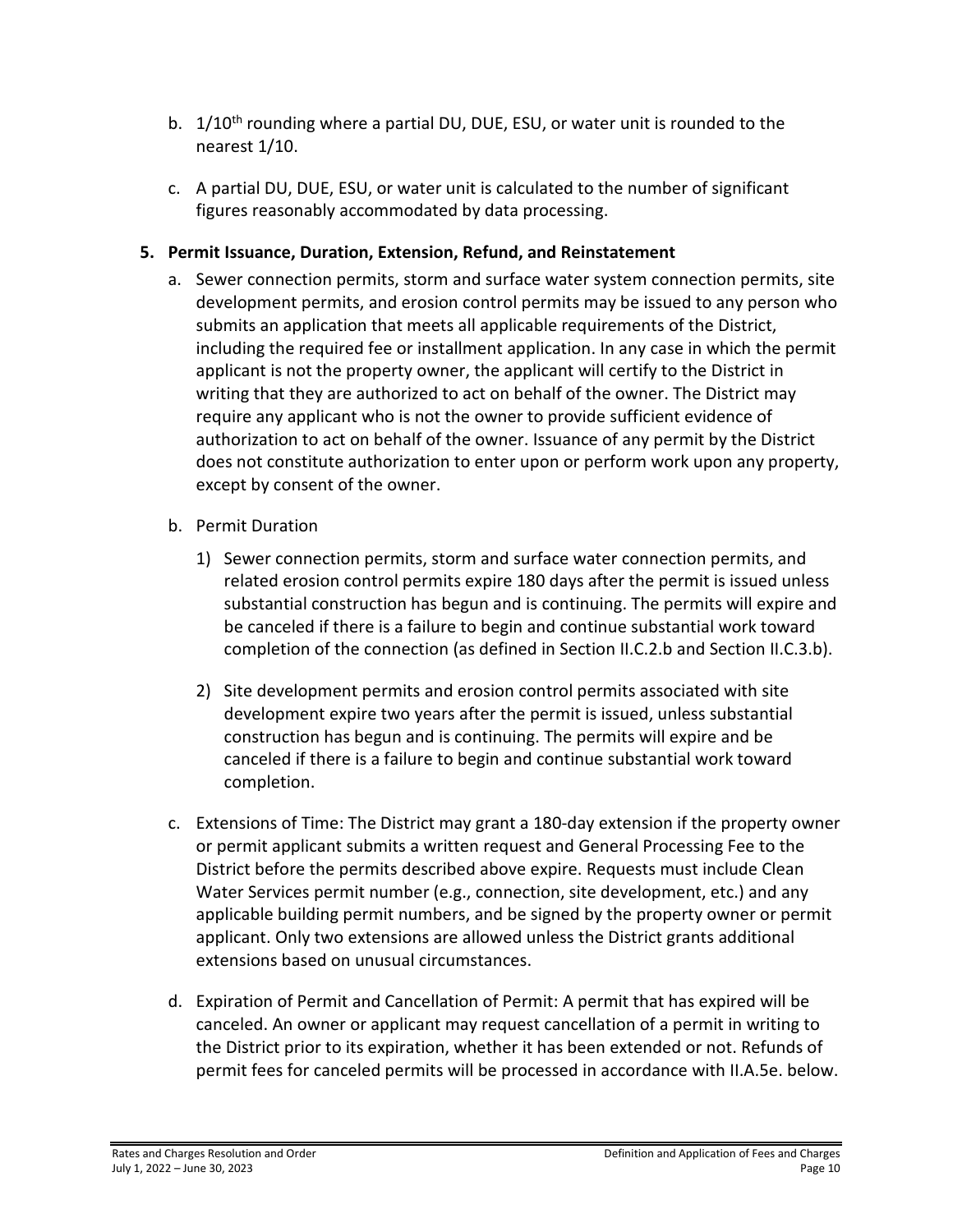- e. Refund of Permit Fees
	- 1) The District will charge a Refund Fee for all refunds.
	- 2) Requests for refunds of permit fees must be made in writing by the person who paid the fee, unless the person applying for the refund provides evidence satisfactory to the District that the original payor has assigned their right to such payment or consents to payment to another person.
	- 3) If a permit has expired and been canceled by the District, the District will try to notify the applicant to allow the applicant the opportunity to request a refund of permit fees. Requests for refunds of expired and canceled permits must be made in writing within 30 days of the date of the District's notice of cancellation.
	- 4) Subject to the limitations in II.A.5.e.1)-3), the District will refund permit fees provided the work covered by the permit has not commenced, the use for which the permit was issued has not been constructed, or the service for which the fee is charged has not been performed (e.g., plan review and inspection services). If work has commenced, or the use has been constructed, then the use will be eligible for a credit upon disconnection, but not a refund, even if the use has been removed. If the service has been performed, no refund will be given.
- f. Reinstatement of Permit: After a connection permit has expired and/or been canceled, the permit may be reinstated by following application procedures for a new permit and paying the current Connection Fees. If there are no Connection Fees due, a Permit Processing Fee will be charged.

# <span id="page-14-0"></span>**6. Disconnection and Reconnection**

- a. Properties disconnecting from the sanitary sewer system in accordance with Ordinance 29 must obtain a sewer disconnection permit and pay a Disconnection Fee. Properties disconnecting from the storm and surface water system in accordance with Ordinance 40 Section 8 must obtain a disconnection permit and pay a Disconnection Fee.
- b. Properties that have disconnected from the sanitary sewer system or from the surface water management system may reconnect by following the rules for connection of new property. The Connection Fees may be reduced by the amount of credit, if any, given for the disconnection. See Section III.A.1.c and Section III.A.2.c for rules on credits. If a reconnection is made, and credits equal or exceed the Connection Fee due, the District will charge a Permit Processing Fee.

# <span id="page-14-1"></span>**7. Suspension of Sanitary Sewer Charges**

a. The District will suspend the base, use, and strength portions of the Sanitary Sewer Service Charge if it approves a suspension request. To request suspension, the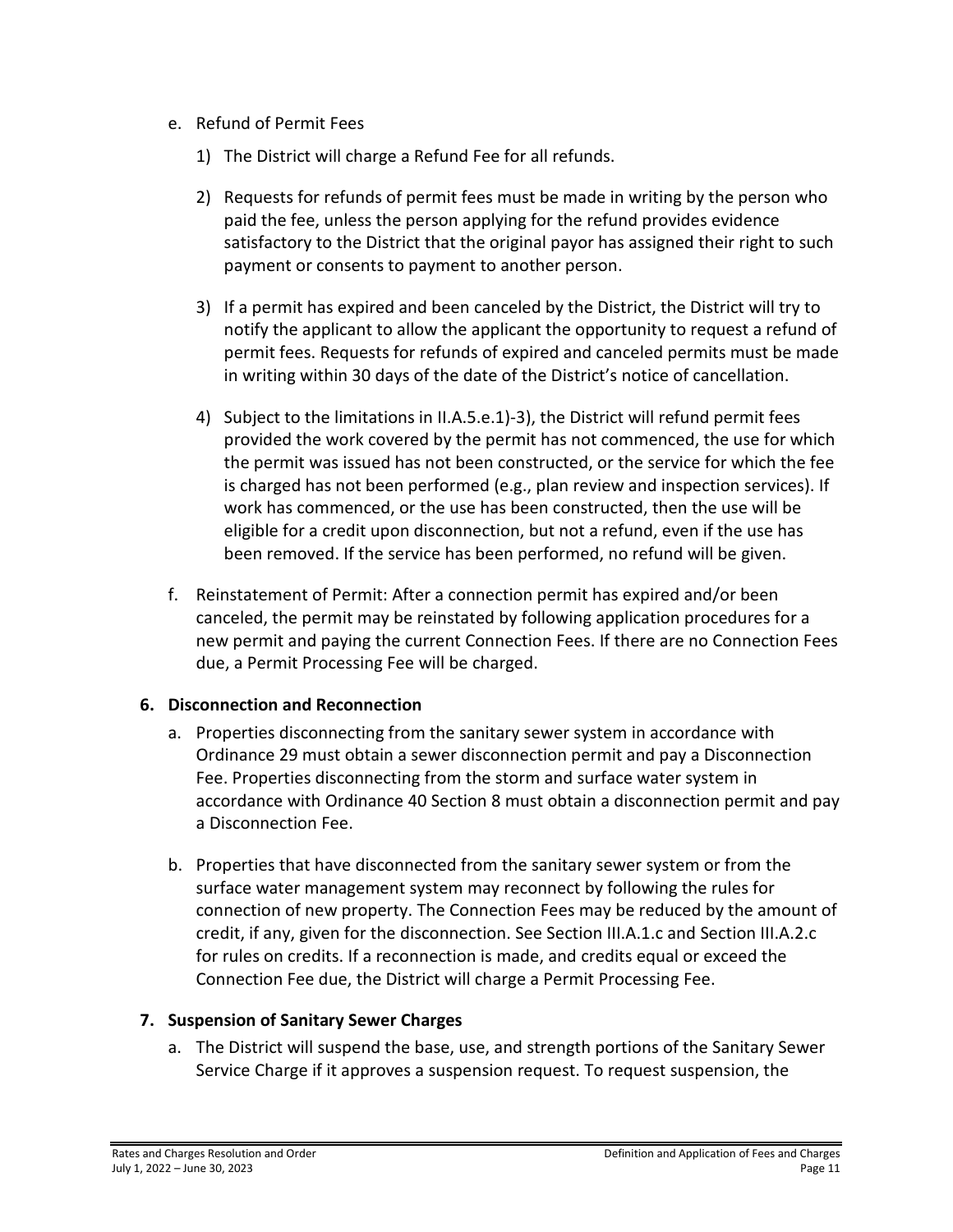customer must contact the District and demonstrate to the satisfaction of the District that all of the following conditions are met:

- 1) All the water meters serving the property are shut off or locked by the water purveyor, or have been removed;
- 2) There are no alternate sources of water; and
- 3) There is no use of the property or structures occurring that would require the use of the sanitary sewer system.

The District will deny the request for suspension if any of the above conditions are not met. Base, use, and strength portions of the Sanitary Sewer Service Charge will be charged if any of the above conditions cease to be met. The District may inspect the structure to verify whether or not the conditions required are met.

- b. The Use Charge of the Sanitary Sewer Service Charge will be suspended upon approval by the District of a suspension request. To request suspension, the customer must contact the District and demonstrate to its satisfaction that there was no water usage or no discharge to the sanitary sewer system for an entire billing cycle.
- c. There is no fee to apply for service charge suspension. Service charges for the storm and surface water program are not affected by the suspension of sanitary sewer charges.

# <span id="page-15-0"></span>**8. Recalculation**

- a. The District may from time to time inspect property connected to the sanitary sewer or stormwater system and make a physical count of the number of fixture units, beds, bedrooms, DUs or DUEs, metered flow, or impervious surface area present. Based upon the results of such inspection, the District may recalculate the Connection Charges and service charges.
- b. If the number of DUs, DUEs, or ESUs is reduced as a result of a physical inspection, permit, or administrative change, the District will not refund Connection Charges, but the property will be eligible for a credit. If the number of DUs, DUEs, or ESUs increases, the owner must pay a Connection Charge to the District based on the differential between the new and old information, calculated at the District's current Connection Charge rate, as provided in Ordinance 28. Any additional charges will be due immediately upon the determination by the District. The owner may request deferral of the charge or installment payment pursuant to ORS Chapter 223.
- c. Service charges will be based on the most current available information, and any revised service charges will become effective immediately upon determination by the District.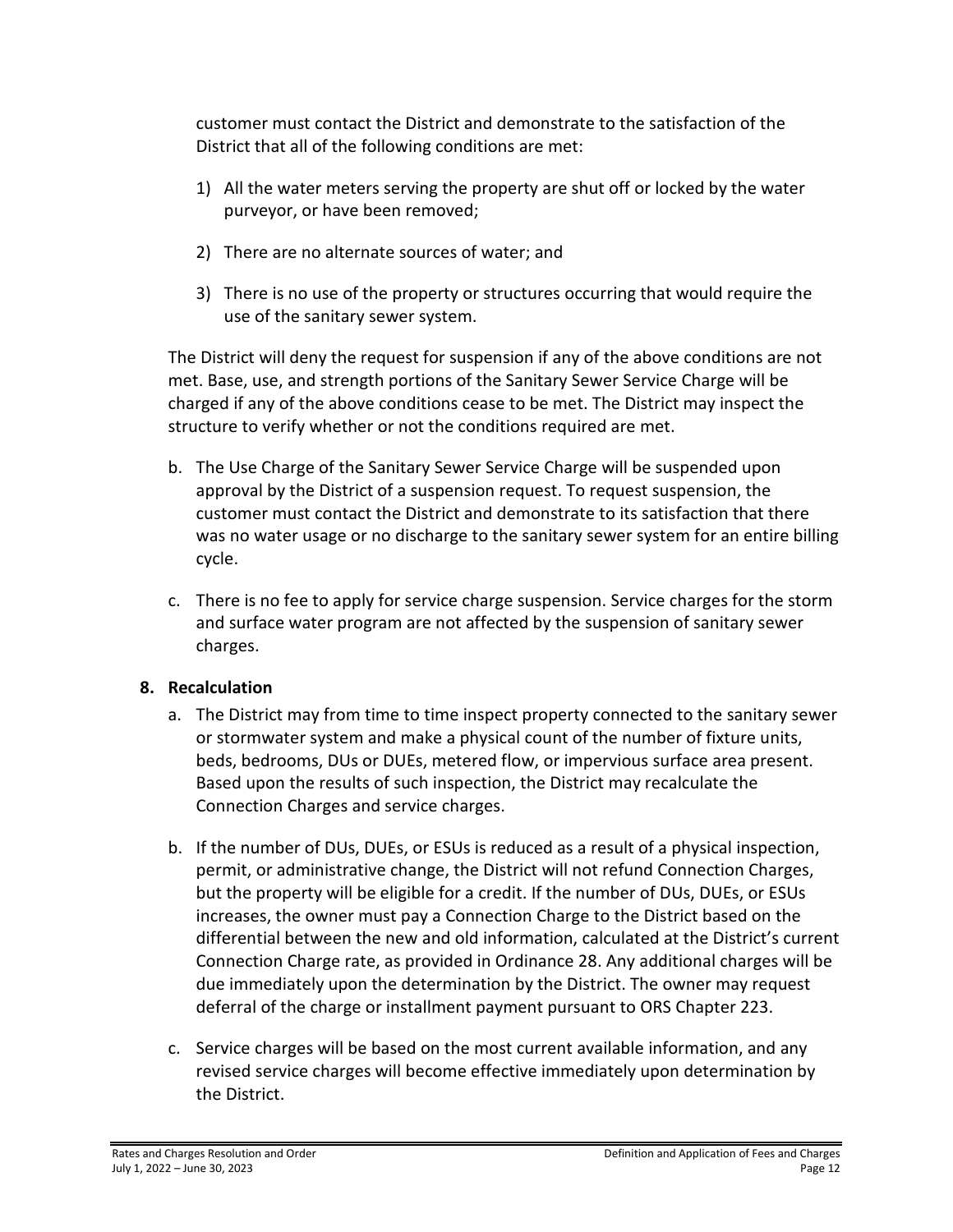#### <span id="page-16-0"></span>**9. Refund of Service Charges**

The District will issue a refund or credit when an overpayment of service charges has been made, and will not charge a General Processing Fee. For accounts where the billing function has been contracted to a water purveyor, the District may delegate the responsibility for determining refund amounts and final account settlement to the billing entity. However, a refund of more than \$100 in District User Charges may be subject to approval by the District.

# <span id="page-16-2"></span><span id="page-16-1"></span>**B. SYSTEM DEVELOPMENT CHARGES (CONNECTION CHARGES)**

## **1. Sanitary**

Authority: Sewer Connection Charges will be assessed in accordance with Ordinance 28 for any of the following:

- a. Direct connections to the District sanitary sewer system;
- b. Indirect connections to the District sanitary sewer system including building additions, or expansions that include sanitary facilities;
- c. Change in the use of an existing connection; or
- d. Substantial increase(s) in the flow or alteration of the character of sewage to an existing connection.

# <span id="page-16-3"></span>**2. Storm and Surface Water System**

Authority: Storm and surface water System Development Charges will be charged in accordance with Ordinance 28 for construction or another activity that causes, or is likely to cause, an increase in the square footage of impervious surface area or a surface material change to one of increased imperviousness (e.g., paving an existing gravel area). Temporary impervious surfaces projected to be in place for less than one year are excluded.

# <span id="page-16-4"></span>**3. Sanitary and Surface Water SDC Effective Date**

The sanitary and storm SDC rates will be applied to each connection permit issued on or after the effective date of this Resolution and Order, unless a plumbing permit application has been accepted by the jurisdiction with building authority prior to the effective date of this Resolution and Order. The sanitary and storm SDC rates in effect at the time of the plumbing permit application will apply for up to 180 days from the effective date of this Resolution and Order.

# <span id="page-16-5"></span>**4. Transferring Sanitary and Surface Water Connection Permits and SDC Credits**

a. Residential/Commercial Connection Permits: Residential or commercial sanitary sewer and surface water permits for System Development Charges are issued to a specific tax lot numbered lot within a subdivision or development. If a lot is subsequently subdivided, credits for payment of the SDC on the lot may be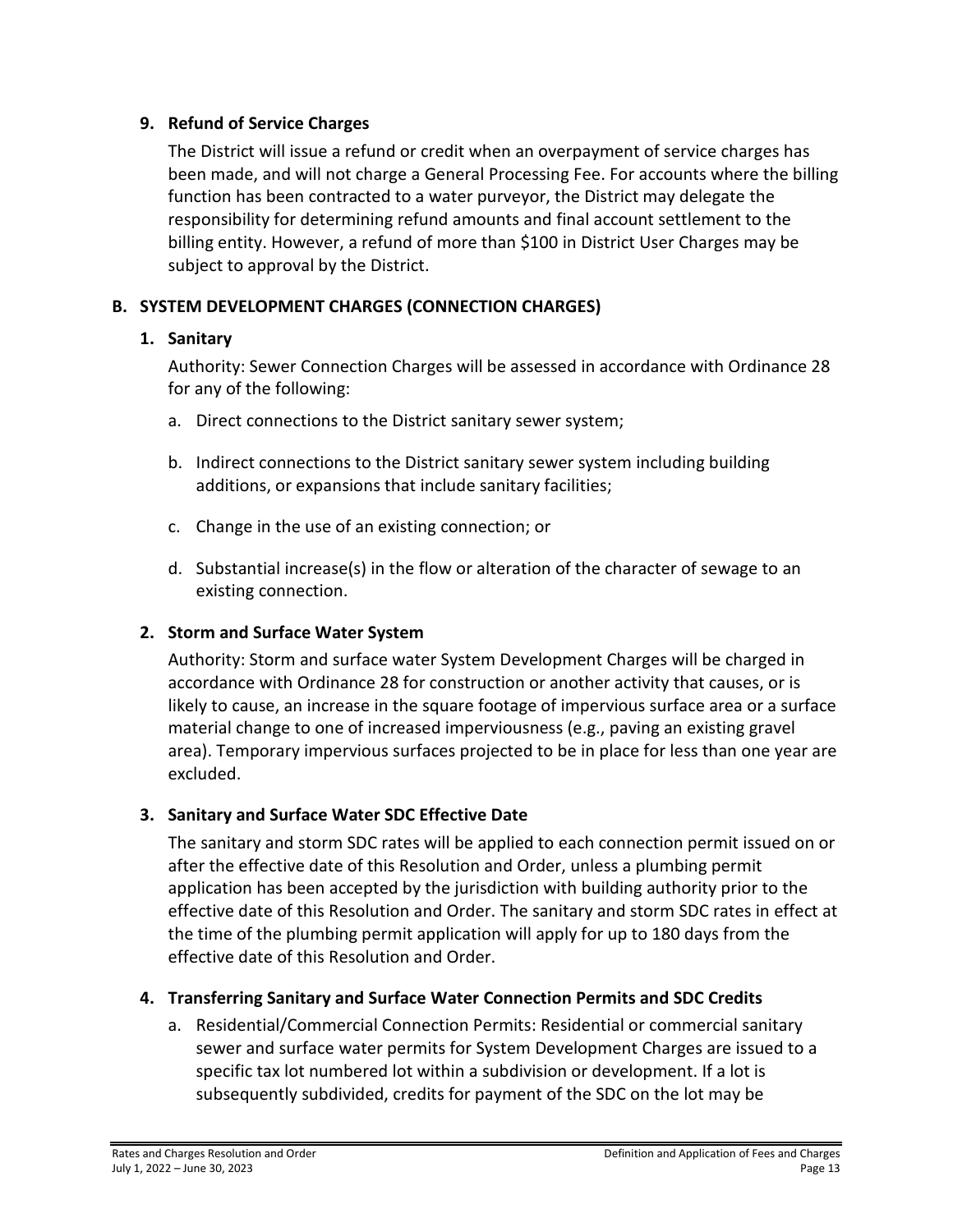reassigned to one of the newly created lots. Credits for payment of the SDC on a lot may be transferred to another parcel if all of the following conditions are met.

- 1) A property owner submits evidence that a lot they own with an existing connection to the sanitary or surface water system has become permanently unusable for any use requiring such connection due to a change in its size, topography, or permanent legal restriction; and
- 2) The property owner provides evidence that the applicable requirements of Ordinances 29 and 40 for disconnection from the sanitary sewer system or storm and surface water system have been met; and
- 3) The request to transfer the SDC credit to another parcel owned by the property owner occurs within one year of the action making the property unusable; and
- 4) The owner pays the General Processing Fee.
- b. Industrial Connection Permits: Industrial connection permits are issued to the source of industrial discharge or industrial uses and not to the lot.

Industrial permits may be transferred upon prior approval of the District Environmental Services program. DUEs from industrial permits are not transferable between industrial and residential/commercial connection permits.

# <span id="page-17-1"></span><span id="page-17-0"></span>**C. SERVICE CHARGES: SANITARY SEWER AND STORM AND SURFACE WATER SYSTEMS**

# **1. General**

- a. Request for Service: Any person who obtains a connection permit, or otherwise connects or maintains connection of private plumbing facilities to District sanitary sewer facilities, or who maintains impervious surface areas, will be deemed to have made a specific request for service of the District, and will be responsible for applicable sanitary and surface water management charges. Such specific request will continue until the property is disconnected from the District system or use is suspended and the customer has complied with all applicable District rules for termination or suspension of service.
- b. Responsible Party: The District will determine the person responsible for service charges. The person or entity responsible may be the owner, tenant, or person or entity responsible for the water meter serving the property, as provided in Ordinance 29. The person responsible for the water meter serving the property will be the person responsible for paying water service charges for that water meter. In cases where there are multiple meters serving one use, the District may select what appears to be the most appropriate meter based on size or water consumption data and assess the Consumption-Based Rate Methodology "Base Charge" to that single meter until receipt of written notice to the contrary from the user.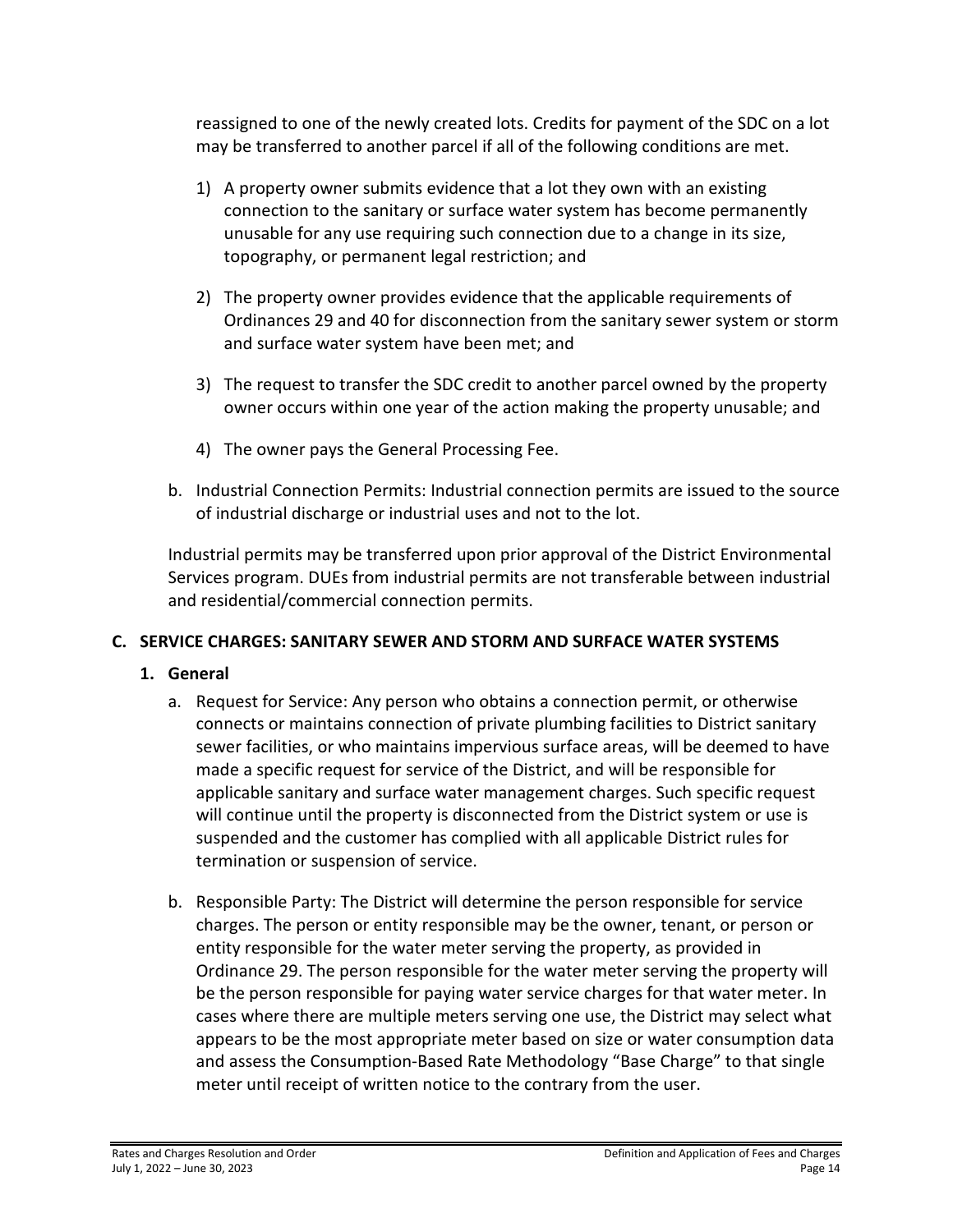- c. In cases where there is a master meter, the Consumption-Based Rate Methodology "Use Charge" and "Base Charge" for all uses being served by the master meter may be billed to the person or entity responsible for the master water meter. Upon presentation of a rental agreement, homeowner association bylaws, or other similar agreement that defines specific payment responsibilities for sewer, surface water management, water supply, and other utility charges, the District may assess charges to the individual tenants, owners, or occupants as specified in that agreement. In such cases, the total sanitary sewer and surface water management service charges will be divided according to the DUs or DUEs of each unit, unless specified otherwise in the agreement.
- d. Service Charge Billing
	- 1) The sanitary sewer and storm and surface water monthly service charges may be billed separately or combined into a single billing, and billed on a monthly, bimonthly, quarterly, semiannual, or annual system. The District may prepare and send bills using its staff or contracted services of a private firm or governmental entity.
	- 2) Bills may be prorated whenever there is a new service request, when the user or person responsible changes, or when there is a change in the basis of the rate determination.
	- 3) Except when provided otherwise in a billing service agreement or payment agreement, when a service charge account is not paid in full, any amount paid will be applied to the sanitary sewer and storm and surface water programs in proportion to the amount of each bill.

#### <span id="page-18-0"></span>**2. Sanitary Sewer Service Charges**

- a. Authority: Sewer Service Charges will be made in accordance with Ordinances 28 and 29.
- b. Commencement of Charges
	- 1) For property served or to be served by a water purveyor, connection to the system will be deemed to be complete and the charge will commence after both of the following have occurred:
		- a) The use of municipal and /or industrial water begins at the service address.
		- b) A sewer connection permit is issued or a sewer lateral is installed to the property, whichever occurs earlier.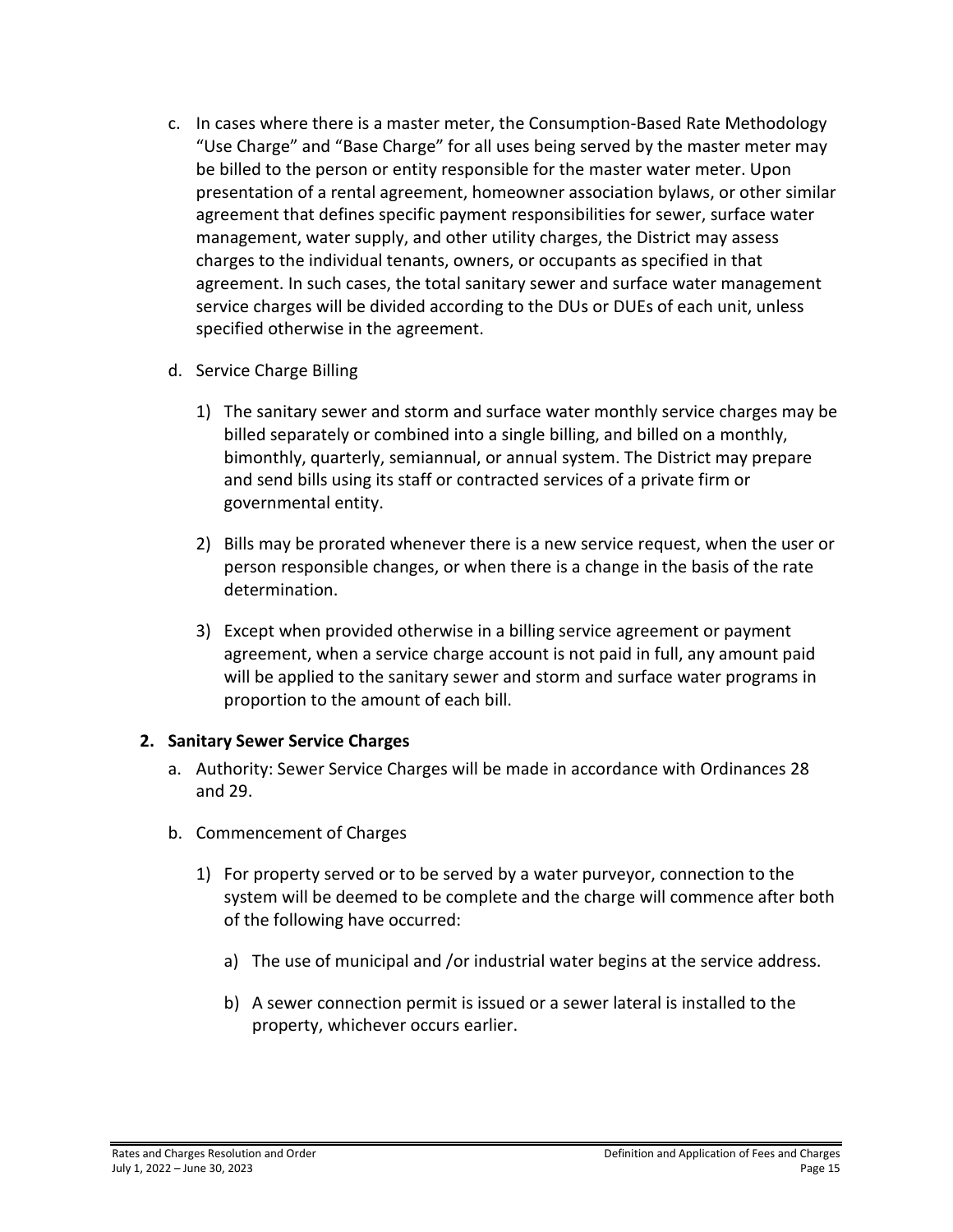- 2) If the date for such water service is unavailable, or the customer is not served by a water purveyor, connection to the system will be deemed to be complete and charges will commence following the earliest of one of the following events:
	- a) Sewer lateral is installed to the property and "rough-in" plumbing inspection is approved;
	- b) Sewer lateral is installed to the property and any inspection that occurs after the "rough-in" plumbing inspection;
	- c) Occupancy permit is issued;
	- d) Evidence of plumbing fixtures connected to the public sanitary sewer system;
	- e) Acquisition of a connection permit and a mobile home siting permit.
- 3) Upon presentation of evidence satisfactory to the District, the District may adjust the commencement of charges to coincide with the date water is actually available. The user will have the burden of showing the date on which water is available.
- 4) Discontinuance of Charges: Sanitary Sewer Service Charges will be discontinued when the property meets the conditions for disconnection per Section II.A.6, or for suspension Section II.A.7. Service charges will recommence when the property reconnects to the sanitary sewer system, or when the conditions for suspension are no longer met.

#### <span id="page-19-0"></span>**3. Storm and Surface Water Service Charge**

- a. Authority: Storm and Surface Water Service Charges will be made in accordance with Ordinances 29 and 40.
- b. Commencement of Charges: For properties where there is a new or expanded (new units of connection) Sanitary Sewer Service Charge, connection to the system will be deemed to be complete, and the Storm and Surface Water Charge will commence at the same time the Sanitary Sewer Service Charge commences or changes. For new connections to the surface water management system where there is no Sanitary Sewer Service Charge, or no change to an existing Sanitary Sewer Service Charge, connection to the system will be deemed to be complete on the date the permit would have been required in cases where no application was made. If no construction has commenced on the property, the owner or applicant may make a written request that the District delay the start of Surface Water Management Service Charges. If approved, the monthly service charge will commence the month following the start of construction of new impervious surface on the property.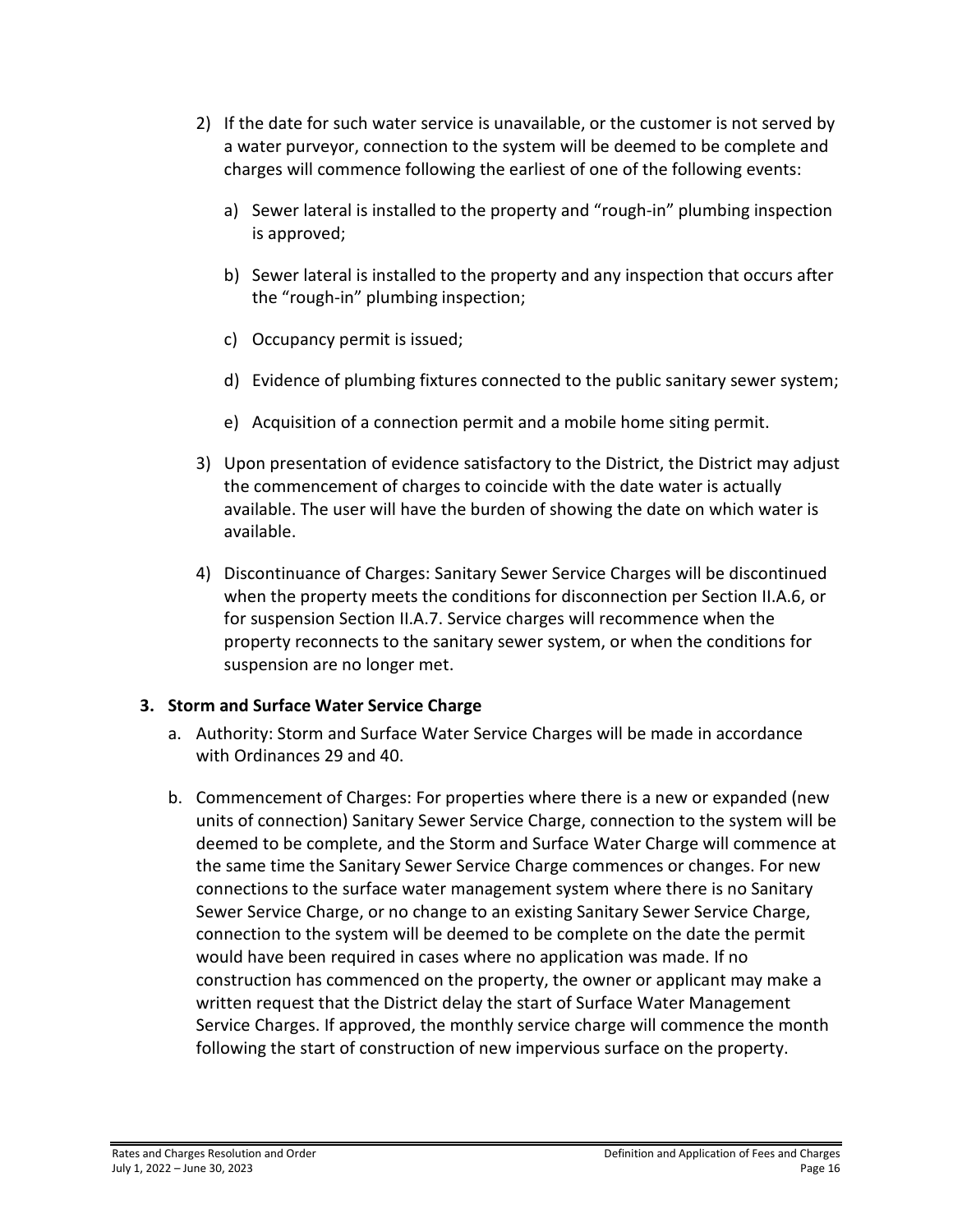c. Discontinuance of Charges: Monthly Surface Water Management Service Charges will cease when the property meets the conditions for disconnection in Section II.A.6. Monthly service charges will recommence when the property reconnects to the surface water management system.

#### <span id="page-20-0"></span>**D. DETERMINING SANITARY SEWER DWELLING UNITS AND DWELLING UNIT EQUIVALENTS**

#### <span id="page-20-1"></span>**1. General**

- a. There are five methods of determining sanitary sewer system Dwelling Units (DU) and Dwelling Unit Equivalents (DUEs):
	- 1) Residential I
	- 2) Residential II
	- 3) Mobile Business
	- 4) Fixture Count (generally for commercial uses)
	- 5) Industrial or Metered (generally for industrial uses)

The methods will apply, and the DUs and DUEs will be calculated, as defined in the following sections.

- b. The following definitions will apply:
	- 1) Duplex, Apartment, and Condominium: A group of more than one residential unit (bedroom(s), bathroom(s) and kitchen) together in one structure, whether or not owned singly or separately, leased or rented.
	- 2) Bathroom: A room in a residential structure containing a toilet or urinal and a sink. It may or may not include a tub or shower.
	- 3) Bedroom: A room in a residential structure intended to be used as a sleeping area.

For a bedroom containing more than four beds (a dormitory), the number of bedrooms will be determined by dividing the number of beds by four. For example, a dormitory with 40 beds will equal 10 bedrooms (40/4).

In a hotel, motel, bed and breakfast, or other commercial lodging facility, each unit that can be individually rented will be a bedroom. A suite with more than one bedroom in an indivisible rental unit will be counted as one bedroom, provided it does not exceed four beds.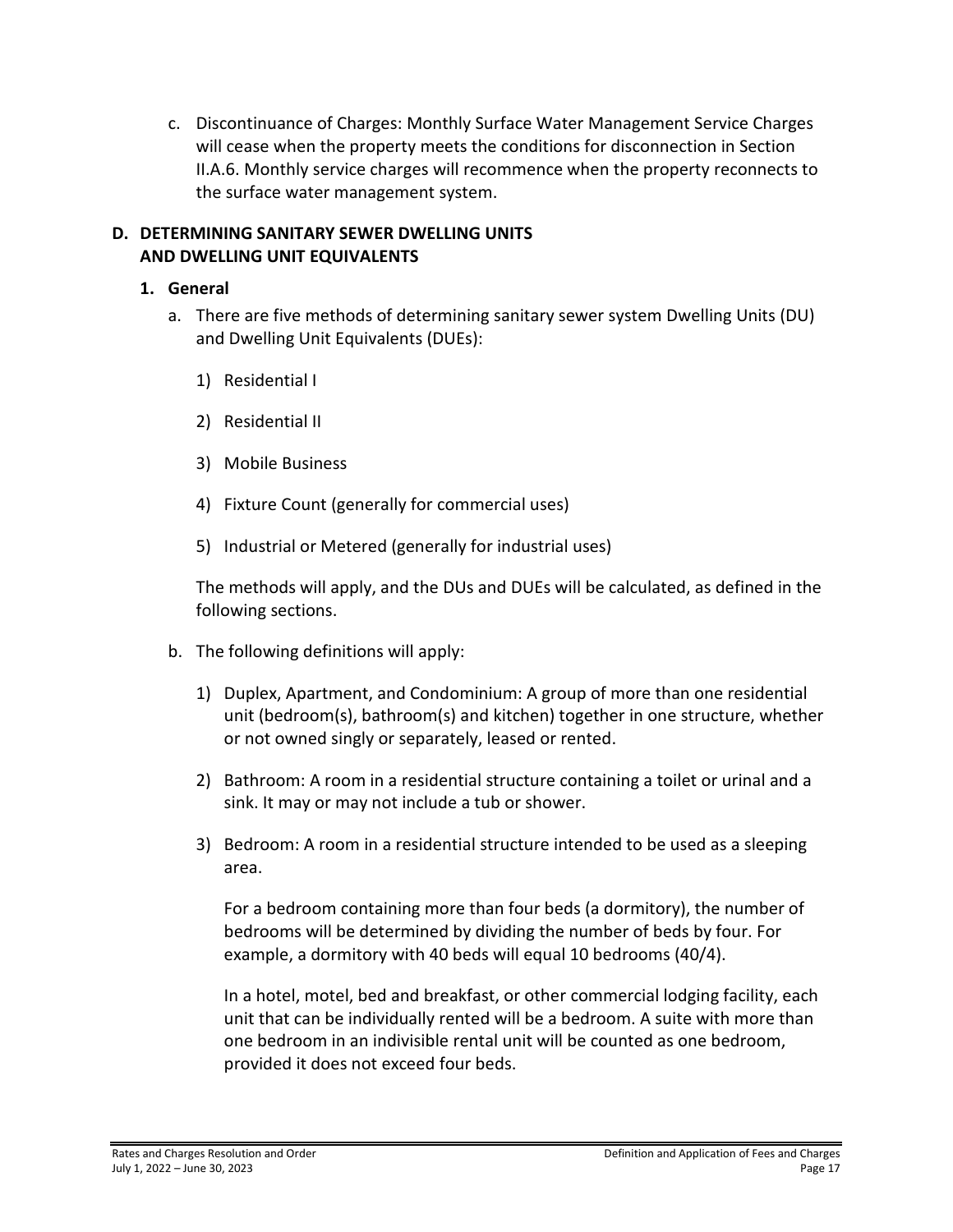- 4) Kitchen: A room in a residential structure intended for the preparation of meals for residents that includes a sink and stove or cooktop. An area intended for the preparation of snacks or infrequent small meals will not be classified as a kitchen. A kitchen designed for commercial use (sale of food to the general public) will not be included in the Residential I or Residential II rate methods.
- 5) Recreational Vehicle Park: A facility intended for the short-term transitory use of a recreational vehicle trailer or motor home. The use is primarily for vacation or travel. The length of stay is generally one week or less, but occasionally could be up to one month. This use does not include a trailer or motor home being used as a permanent residence.
- 6) Residential Unit: A structure intended for habitation containing one or more bedrooms, bathrooms, and a kitchen.

# <span id="page-21-0"></span>**2. Residential I Rate Method**

- a. Applicable Uses: This method will apply to two major categories:
	- 1) Separate residential dwellings, including ancillary dwelling units located on the same lot, provided all the dwelling units are served (or calculated to be served) by a single three-quarter-inch or smaller water meter and water service.
	- 2) Each unit of a duplex, apartment, condominium, townhome, cottage cluster, courtyard unit, quad, mobile homes, hotel, or motel that includes an individual kitchen.

The Residential I Rate Method will apply whether the dwelling or unit, is occupied or not. This rate method will include all common facilities such as laundry, kitchen, and recreation areas so long as they are located on the same tax lot as the residential units and are intended for the sole use of the residents. However, if the common facilities are available for use by the general public, or located on a separate tax lot served by direct access to public sewer, the Fixture Count Method will be used to determine additional DUs or DUEs.

The Residential I Rate Method will be used for legally established home occupation businesses. No additional DU or DUE for offices in the residential dwelling will be levied using the Fixture Count or Metered Method if the primary use of the structure is maintained as residential. If more than 50% of the fixture units in the structure are associated with the commercial use, the DUs or DUEs will be calculated using the Fixture Count Method or Metered Method rather than the Residential I Rate Method.

b. Facilities to Be Included in the Calculation: For the purpose of this section, only fixtures draining to the sanitary sewer system will be included in the calculation. Water requirements for uses not connected to the sanitary sewer, such as irrigation,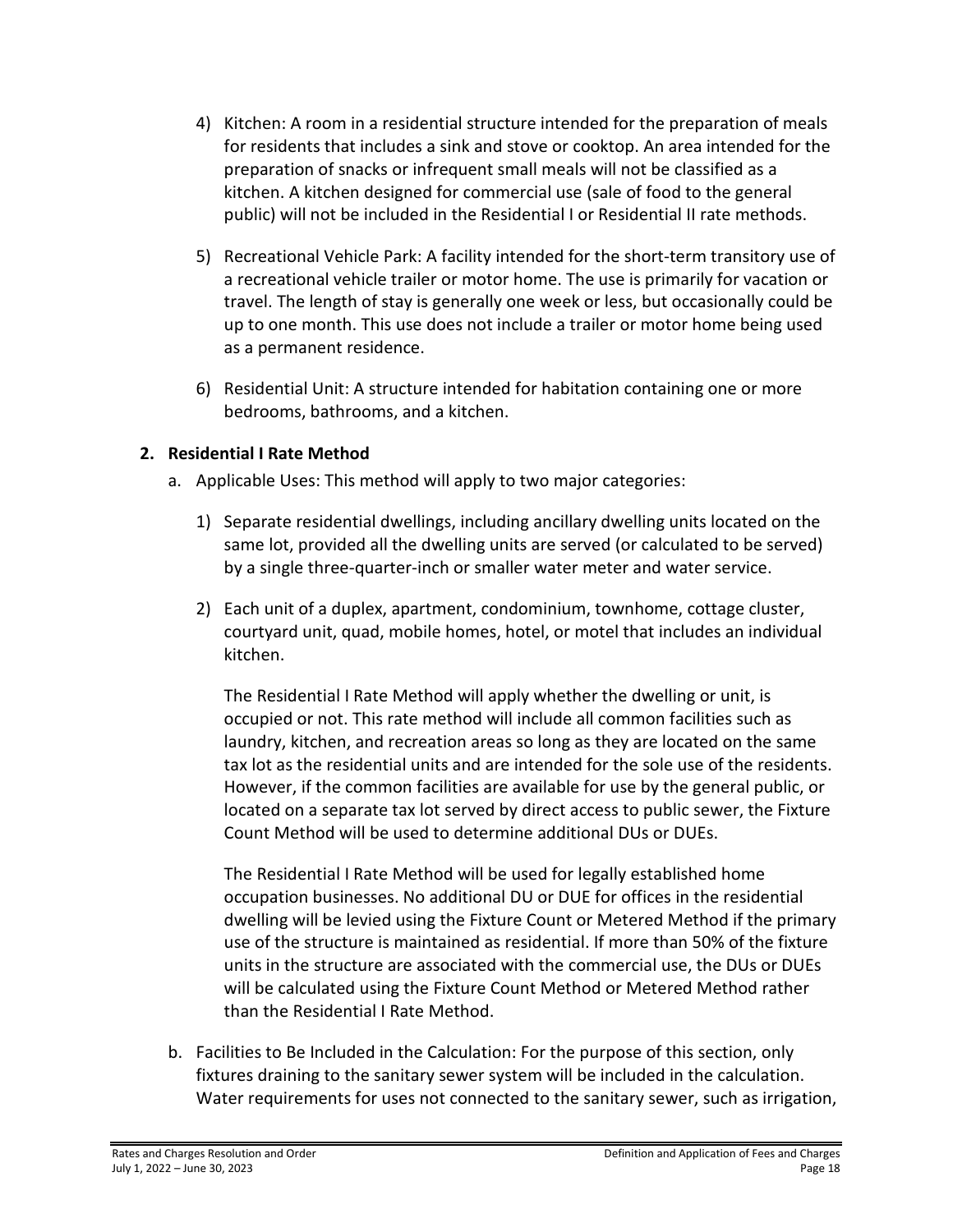fire suppression, and air conditioning, will not be included. The calculation will be used only to evaluate the method to be used to determine the DUs or DUEs. The actual meter size installed will have no bearing on this determination.

- c. Meter Size: The Residential I Rate Method will apply if the dwelling is served by a domestic well, or if the calculation requires larger than a three-quarter-inch water meter and service due to pressure or line length restrictions, but the number of fixture units in the dwelling could otherwise be served by a service with a pressure range of 46-60 psi (pounds per square inch) and a line length of 100 feet (33 fixture units). The Residential II Rate Method will apply if the total water supply demand for all fixtures draining to the sanitary sewer exceeds a three-quarter-inch meter.
	- $\triangleright$  CALCULATION:

1 DU = Each residential dwelling, and ancillary dwelling unit located on the same lot, served or calculated to be served by a three-quarter-inch or smaller water meter; each unit of a duplex; each unit of an apartment or condominium; and each unit of a hotel or motel that includes a kitchen.

## <span id="page-22-0"></span>**3. Residential II Rate Method**

- a. This method will apply to five major categories:
	- 1) Residential dwellings, including any ancillary dwelling units located on the same lot, that are served (or calculated to be served) by larger than a three-quarterinch water meter and service.
	- 2) Motel and hotel units without individual kitchens.
	- 3) Dormitories.
	- 4) Bed and breakfast facilities and other commercial lodging facilities.
	- 5) Recreational vehicle parks.

This method will apply whether the unit, dwelling, or space is occupied or not. The Residential II Rate Method includes all facilities such as a central laundry, kitchen, and recreation area, so long as they are located on the same tax lot as the units, dwellings, or spaces and intended for the sole use of the residents or guests. However, if the common facilities are available for use by the general public, or located on a separate tax lot served by direct access to public sewer, the Fixture Count Method will be used to determine additional DUs or DUEs.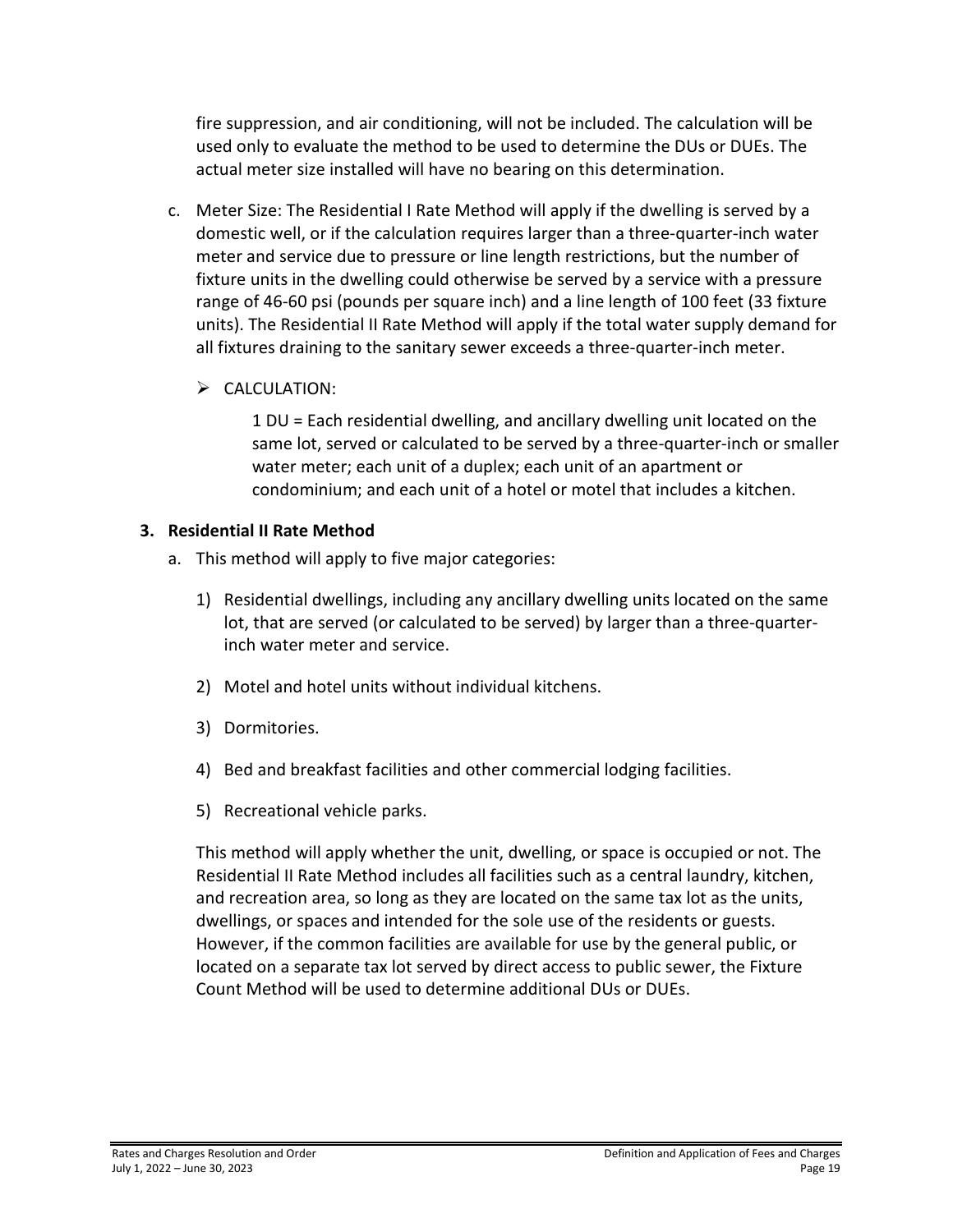- $\triangleright$  CALCULATION:
	- Residential dwelling, dormitories, hotels, motels, commercial lodging facilities: 1 DUE for the first five bedrooms plus one half DUE for each additional bedroom.
	- Recreational Vehicle Parks: 1 DUE = 2 recreational vehicle spaces with sewer hookups

# <span id="page-23-0"></span>**4. Mobile Business Method**

This method applies to permanent connection ports for mobile business units, such as food carts or food cart pods. This method will apply whether the unit or space is occupied or not. The Mobile Business Method will include all facilities used to support mobile, semimobile, or permanent connections, including a central dining area, washroom, or cleaning station, so long as they are located on the same tax lot as the mobile business connection ports, and are intended for the sole use of those businesses and customers. However, if the common facilities are available for use by the general public or located on a separate tax lot served by direct access to public sewer, the Fixture Count Method will be used to determine additional DUs or DUEs.

 $\triangleright$  CALCULATION: 1 DU = 2 connection ports with sewer hookups

# <span id="page-23-1"></span>**5. Fixture Count Method**

This method will apply to all nonresidential uses, when the Industrial or Metered Method is not required and the Mobile Business Method does not apply. The Fixture Count Method will apply to all commercial, nonmetered industrial uses, restaurants, schools, hospitals, public facilities, swimming pool filters, and all other similar nonresidential uses.

CALCULATION: 1 DUE per 16 fixture units (See Table 1 for Fixture Units)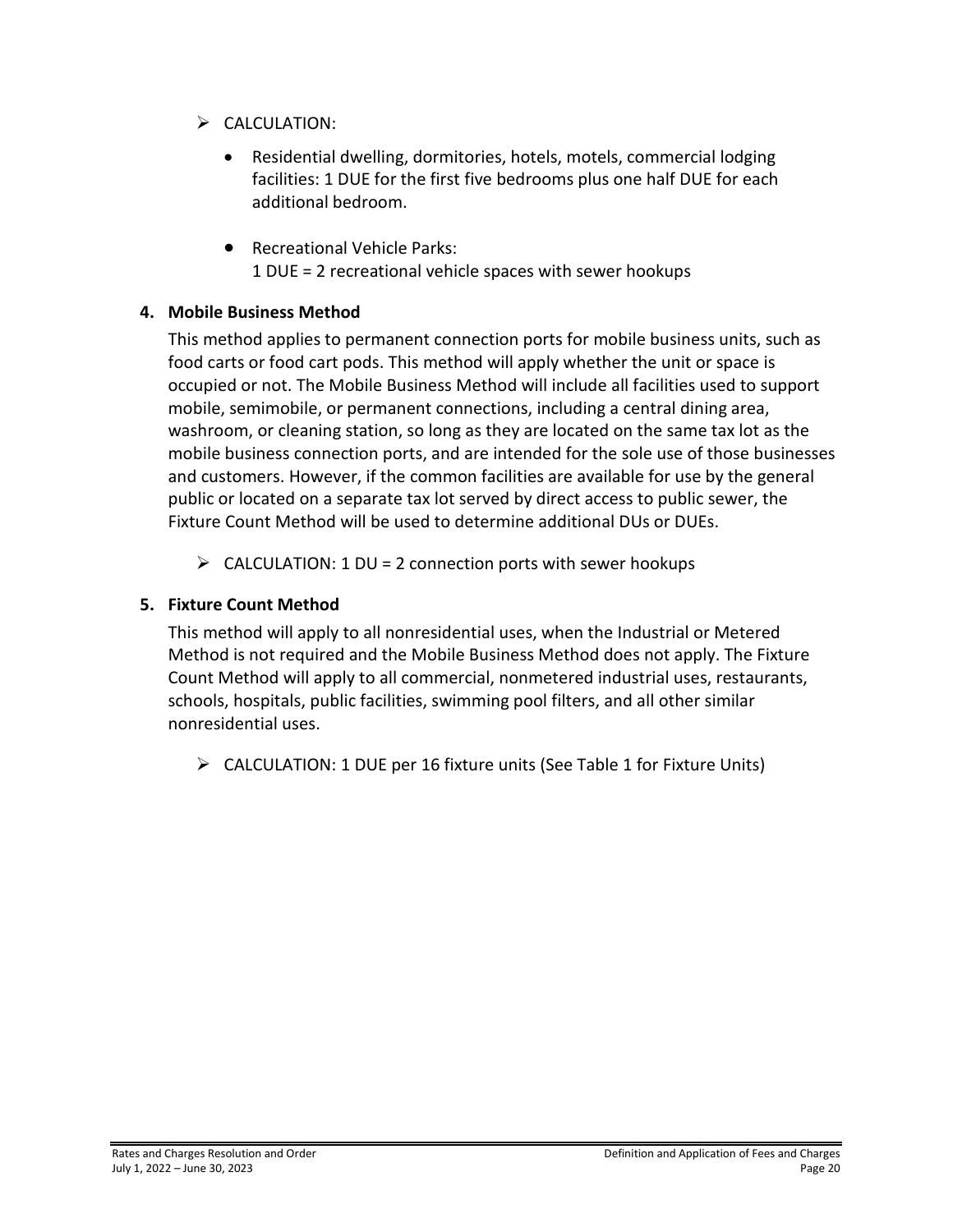| <b>Fixture</b>                                                                                      | <b>Type</b>                                   | Value          |  |  |  |
|-----------------------------------------------------------------------------------------------------|-----------------------------------------------|----------------|--|--|--|
| Baptistery/Font                                                                                     |                                               | 4              |  |  |  |
|                                                                                                     | Jacuzzi                                       | 4              |  |  |  |
| <b>Bath</b>                                                                                         | Tub/Shower Combination                        | 4              |  |  |  |
|                                                                                                     | Each stall                                    | 6              |  |  |  |
| Car Wash                                                                                            | Drive-through                                 | 16             |  |  |  |
| Cuspidor/Water Aspirator                                                                            |                                               | $\mathbf{1}$   |  |  |  |
|                                                                                                     | Commercial                                    | $\overline{4}$ |  |  |  |
| Dishwasher                                                                                          | Domestic                                      | $\overline{2}$ |  |  |  |
| <b>Drinking Fountain</b>                                                                            |                                               | $\mathbf{1}$   |  |  |  |
| Eye Wash                                                                                            |                                               | $\mathbf{1}$   |  |  |  |
|                                                                                                     | 2-inch                                        | $\overline{2}$ |  |  |  |
|                                                                                                     | 3-inch                                        | 5              |  |  |  |
| Floor Drain/Floor Sink <sup>1</sup>                                                                 | 4-inch                                        | 6              |  |  |  |
|                                                                                                     | Car wash drain                                | 6              |  |  |  |
|                                                                                                     | 3⁄4 horsepower                                | 16 or $0^2$    |  |  |  |
| Garbage Disposal                                                                                    | 3⁄4 - 5 horsepower                            | 32             |  |  |  |
|                                                                                                     | More than 5 horsepower                        | 42             |  |  |  |
| Ice Machine/Refrigerator Drains                                                                     |                                               | $\mathbf{1}$   |  |  |  |
| Oil Separator (Gas Stations)                                                                        |                                               | 6              |  |  |  |
| Recreational Vehicle Dump Station                                                                   |                                               | 16             |  |  |  |
|                                                                                                     | Gang                                          | 1 (per head)   |  |  |  |
| Shower                                                                                              | Stall                                         | $\overline{2}$ |  |  |  |
|                                                                                                     | Hand/Lavatory/Kitchen/Bar Sink: nonfood       | $\overline{2}$ |  |  |  |
|                                                                                                     | service or utility-related use including      |                |  |  |  |
| Sink                                                                                                | ≤ % horsepower disposal<br><b>Bradley</b>     | 5              |  |  |  |
|                                                                                                     | Commercial/Service/Utility Sink: food service | 3              |  |  |  |
|                                                                                                     | related use                                   |                |  |  |  |
| Swimming Pool Filter                                                                                |                                               | 1              |  |  |  |
| Washer, Clothes                                                                                     |                                               | 6              |  |  |  |
| <b>Water Extractor</b>                                                                              |                                               | 6              |  |  |  |
| Water Closet, Toilet                                                                                |                                               | 6              |  |  |  |
| Urinal                                                                                              |                                               | 6              |  |  |  |
| Any rating not listed in this table will be calculated pursuant to the current State Plumbing Code. |                                               |                |  |  |  |

**Table 1:** Fixture Unit Ratings (Sanitary Sewer System)

1. The District will count the greater of the number of floor sinks or the number of units that drain into them, but not both. Floor drains in exterior trash enclosures that are designed to connect to sanitary will be counted (e.g., food establishment washdown area that drains to a grease trap).

2. Fixture unit values for garbage disposals less than ¾ horsepower installed in nonresidential applications will be based on the proposed use of the facility. Uses associated with commercial food processing, preparation, handling, or group food service (cafeterias) will be charged 16 Fixture Units. Uses for individual employee support (e.g., employee lunchrooms) will not be separately charged.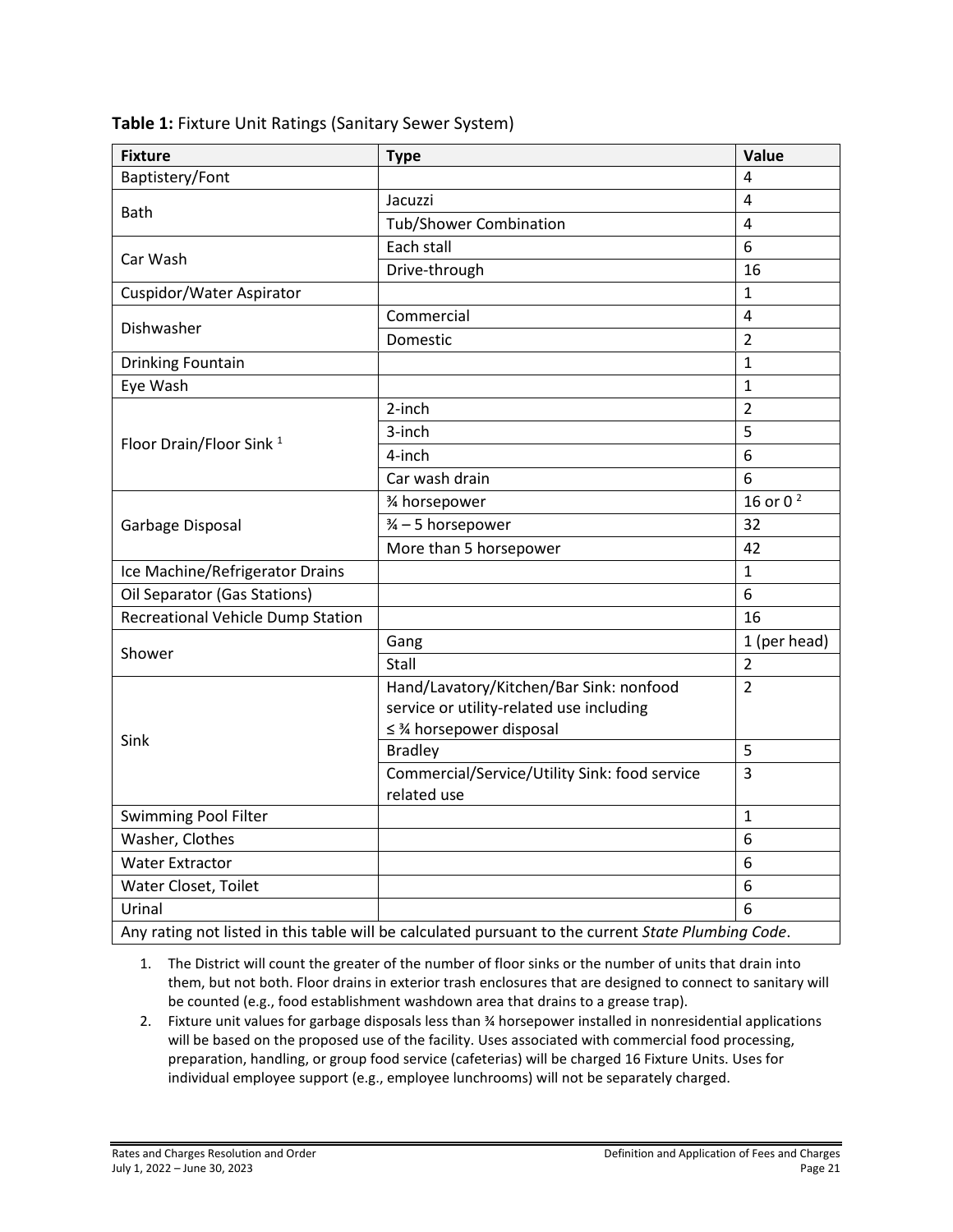#### <span id="page-25-0"></span>**6. Industrial or Metered Method**

a. This category will include all industrial uses and other uses where the District determines that the DUs or DUEs will be based on estimated or actual metered flow of incoming water, or metered effluent. This calculation will only be used to determine Industrial User Connection Charges.

The Metered Method will include any use identified by the District as having a high volume or strength of effluent discharging to the sanitary sewer system.

- b. The following definitions will apply:
	- 1) Category I (Dry): Defined as a source that does not generate or discharge any industrial waste or wastewater. DUEs for Category I sources will be calculated under the Fixture Count Method (or other applicable method), unless the District determines that the Metered Method will be required. If so, the use will be evaluated under Category II.
	- 2) Category II (Minor): Defined as a source of industrial waste or wastewater with a strength of waste discharge less than 800 mg/L chemical oxygen demand (COD) and 400 mg/L suspended solids (SS). DUEs for Category II sources will be calculated based on flow. The amount of Connection Charge DUEs purchased will equal the sanitary wastewater discharge permit monthly average flow limit.
	- 3) Category III (Major): Defined as a source of industrial waste or wastewater with a strength of waste discharge of more than 800 mg/L chemical oxygen demand (COD), or 400 mg/L suspended solids (SS). DUEs for Category III sources typically will be calculated based on flow. The amount of Connection Charge DUEs purchased will equal the sanitary wastewater discharge permit monthly average flow limit.

The District will evaluate the impact of a Category III source with strength of waste discharge exceeding 800 mg/L chemical oxygen demand (COD) or 400 mg/L suspended solids (SS). The District has discretion to calculate DUEs based on either strength component instead of flow.

 $\triangleright$  CALCULATION:

#### **Category II**

1 DUE = 625 gallons per day average value plus DUs and DUEs for sanitary and domestic facilities calculated using other applicable methods.

# **Category III**

1 DUE = 625 gallons per day average value plus DUs and DUEs for sanitary and domestic facilities calculated using other applicable methods.

OR, upon District evaluation: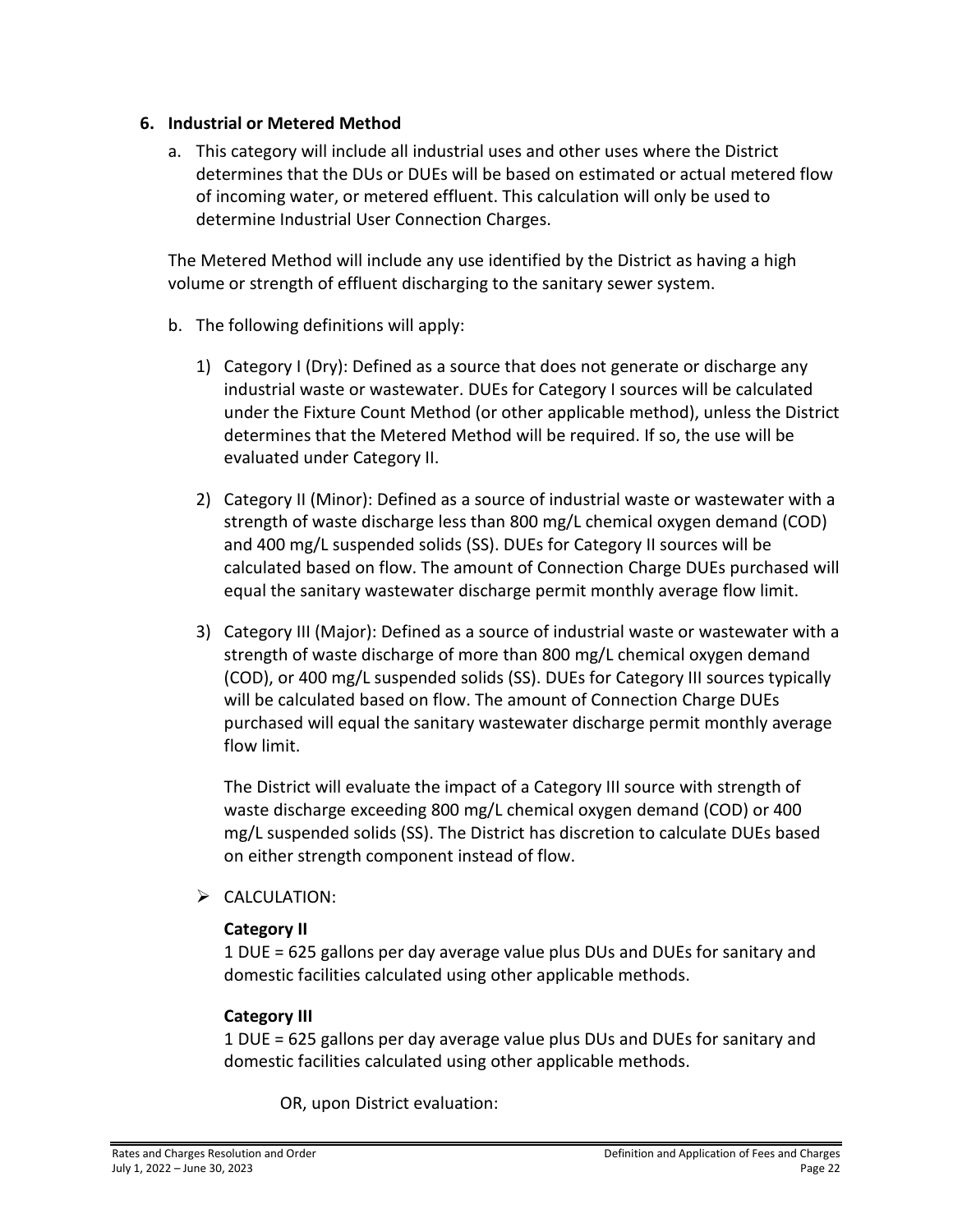1 DUE = 0.7 pounds biochemical oxygen demand (BOD) or 1.4 pounds chemical oxygen demand (COD) per day average value.

OR

1 DUE = 0.7 pounds suspended solids (SS) per day average value.

District will use the DUE calculation yielding the largest System Development Charge, plus DUs and DUEs for sanitary and domestic facilities calculated using other applicable methods.

# <span id="page-26-0"></span>**7. General Rules Regarding DU and DUE Determination**

Mixed Uses: The DUs and DUEs for a single establishment may be calculated using more than one method when the uses on the site vary. For example, at an industrial site, the office portion may be based on the Fixture Count Method, and the industrial portion may be based on the Metered Method. In such cases, the total DUs and DUEs will be based on the total calculated from all applicable methods.

#### <span id="page-26-1"></span>**E. SANITARY SEWER SYSTEM: DETERMINING WATER CONSUMPTION FOR THE CONSUMPTION-BASED RATE METHOD**

## <span id="page-26-2"></span>**1. Methods**

For each customer, the District will determine the appropriate method for determining water consumption. There is one standard method and two alternative methods for the Consumption-Based Rate Method:

Standard Method:

• Winter Average

Alternative Methods:

- Yearly Average Usage
- Actual Monthly Usage
- a. Winter Average Method

The District will apply the Winter Average Method to all users of the sanitary sewer system unless the Yearly Average method or Actual Monthly Usage Method applies. Water meter data used to calculate the Winter Average will include, at a maximum, the period from October 23 to a date between April 30 and May 7. The seven large incorporated cities referenced in Section II.A.3.b may choose any ending date between April 30 and May 7 that is compatible with their utility billing system. If valid data is available for the full period, it will be used to calculate the average. For new customers at new or existing structures, a minimum of two months of data during that period must be available to use the Consumption-Based Rate Method (Section II.E.2.a). CWS will determine a new Winter Average after the period ending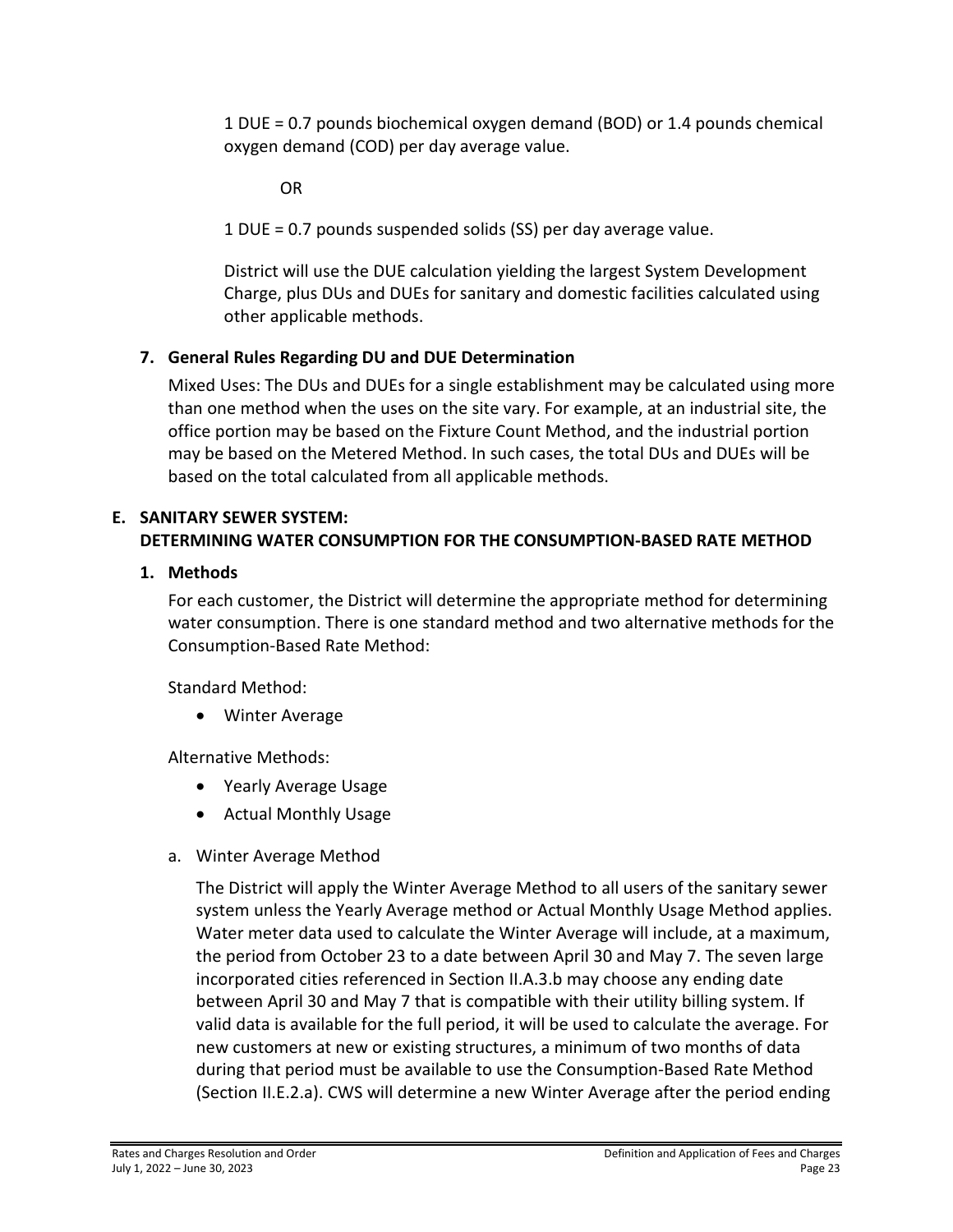between April 30 and May 7. The new Winter Average will take effect with charges incurred no earlier than July 1 and no later than September 1 of that year.

b. Yearly Average Usage Method

This method will apply to customers when the District determines there is a significant seasonal variation such that the Winter Average usage is not a representative estimate of actual sanitary sewer usage throughout the year.

The District will use the most recently available yearly water usage data to determine a monthly water usage average. A new yearly average will be determined each year as specified in Section II.E.1.

c. Actual Monthly Usage Method

This method is commonly referred to as the Online method. This method will apply to any customer where the monthly data is available, the billing system can accommodate the monthly processing of the data, and the District determines the methods listed above are not representative of actual sanitary sewer usage.

The actual water usage from each measurement period will be used to determine the sewer charges for the following month or billing period.

#### <span id="page-27-0"></span>**2. Exemptions and Adjustments to Determine Water Consumption**

a. No Winter Water Usage Data

Where minimum water usage data described in Section II.E.1.a is not available, the District will use a systemwide average water usage per DU or DUE. (See Appendix A, Section B.1.b)

b. Metered Water Not Entering the Sanitary Sewer System

When the District determines water usage, it will deduct metered water that is not and cannot, under normal operations, be discharged to the public sanitary sewer system if the water qualifies under one of the following:

- 1) The water is separately metered by the water purveyor.
- 2) There is a properly installed internal "deduct" metering system and the procedures for reading and reporting are followed. The District will determine the extent of the metering system necessary to provide adequate documentation of the water that is not discharged to the sanitary sewer system.
- c. Short-Term Variation in Usage

Water usage from a one-time event (e.g., major water line break, firefighting, filling a swimming pool) will be deducted from the water usage data if the following conditions are met.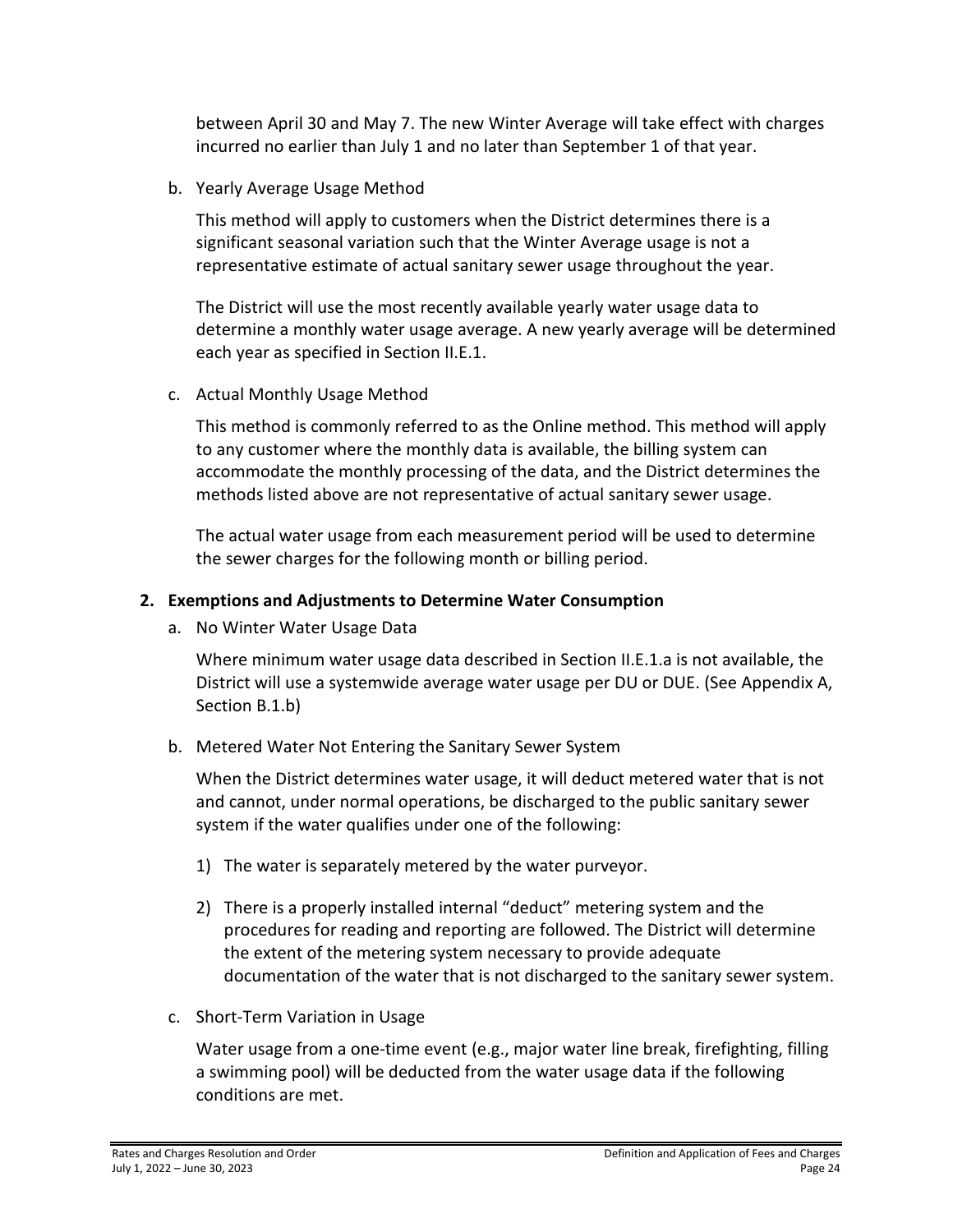- 1) The water was not and cannot be discharged to the public sanitary sewer system.
- 2) The amount of the water not being discharged to the sanitary sewer system can be reasonably estimated and documented by the customer.
- 3) The water represents at least 20% of the total usage during that water meter reading period. The District will determine the adequacy of the estimate and documentation.

When these conditions are met, the District may either deduct the water not entering the sanitary sewer system from the total usage during the Winter Average period, or disregard that single water meter reading period.

d. Long-Term Variation in Usage

Where seasonal or long-term variation in use affects the accuracy of the Winter Average as an estimate of the year-round sanitary sewer system use and where that discrepancy constitutes at least a 20% difference between estimated winter and nonwinter periods, the District may require, or a customer may apply and request, that the water usage be based on the yearly average usage method described in Section II.E.1.b.

e. Sanitary Sewer System Usage Change Midyear

Any customer who can document the likelihood of a long-term 20% or greater reduction in usage may apply to use the lower of the current Winter Average or be evaluated according to Section II.E.2.a. See rules on "disconnection" Section II.A.6.

The District, at its discretion, may evaluate any customer that increases the number of plumbing fixtures midyear by 20% or more as described in Section II.E.2.d.

# <span id="page-28-0"></span>**F. SANITARY SEWER SYSTEM: DETERMINING WATER CONSUMPTION FOR THE INDUSTRIAL METERED METHOD**

- 1. The District's Environmental Services program will determine which users will be classified as "Industrial," and will determine the method of measuring or estimating sewage effluent entering the District's system.
- 2. The possible methods for measuring or estimating flow for industrial customers and high volume uses such as car washes and commercial laundries will include an effluent meter, a process inflow meter, or such other method as determined by the District.
- 3. Meters and monitors, when required by the District, will be installed, operated, and maintained at the sole expense of the user. All metering equipment will be approved by the District. With the approval of the District, a meter measuring all incoming water may be used, or an effluent meter may be used to measure actual sewerage flow.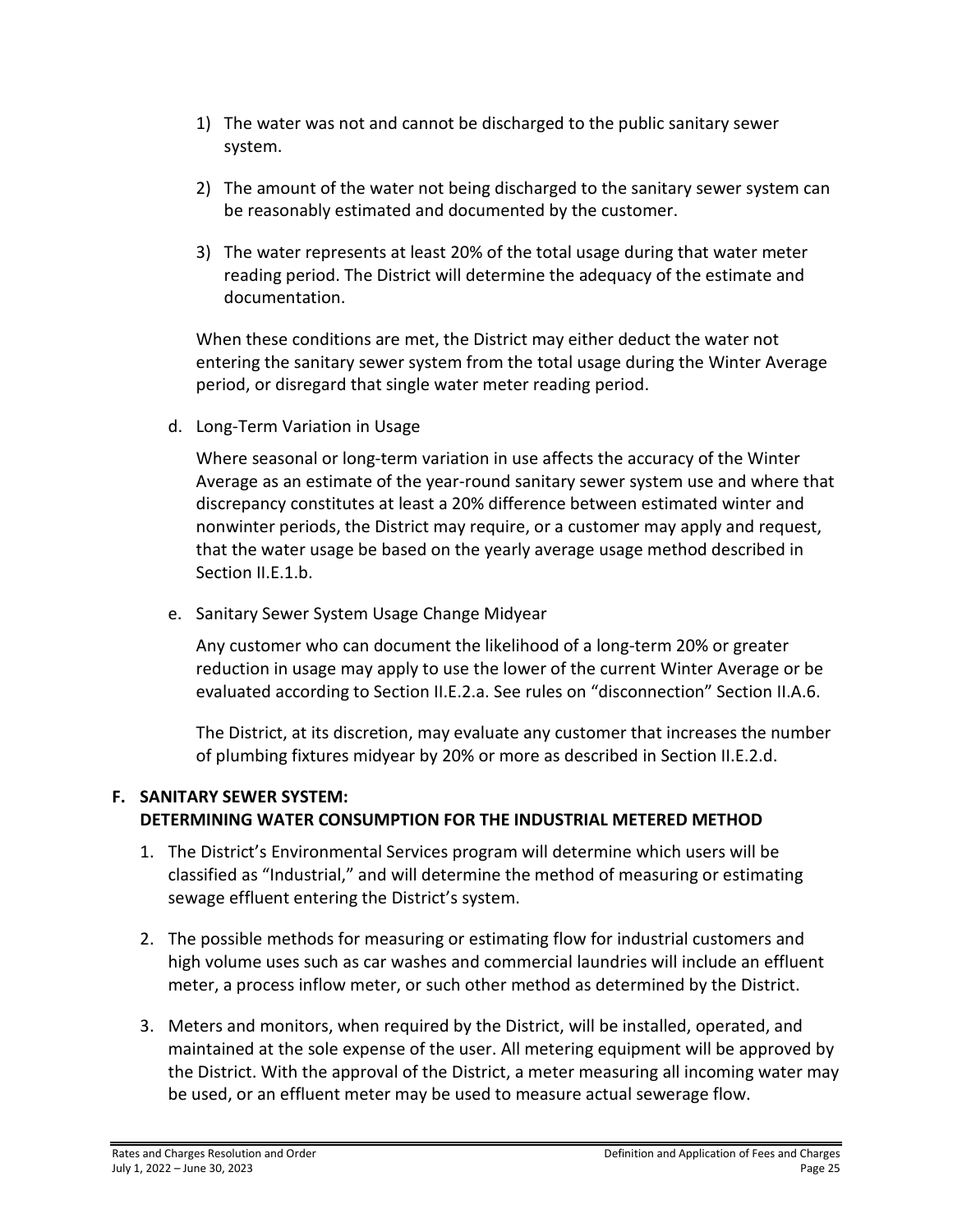4. Nothing in this Resolution and Order limits the District's authority to require the user to separate its industrial waste/wastewater discharge from its sanitary or domestic waste discharge.

# <span id="page-29-0"></span>**G. DETERMINING STRENGTH COMPONENT FOR INDUSTRIAL USERS FOR MONTHLY SERVICE CHARGES**

The District's Environmental Services program will determine which Industrial Category III Users will be charged a strength component for chemical oxygen demand (COD) and/or suspended solids (SS) in addition to a flow component. The Environmental Services program will determine the measurement method to be used.

# <span id="page-29-1"></span>**H. DETERMINING STORM AND SURFACE WATER EQUIVALENT SERVICE UNITS FOR MONTHLY SERVICE CHARGES AND THE WATER QUANTITY PORTION OF THE SURFACE WATER MANAGEMENT SDC**

There are two methods to determine ESUs:

- Flat Rate Method (generally for single family and duplex residential uses).
- Measured Method (generally for multifamily and nonresidential).

These are defined as follows:

## <span id="page-29-2"></span>**1. Flat Rate Method**

The Flat Rate Method will be used in the following cases:

a. Flat Rate Residence: A residential structure, including ancillary dwelling unit located on the same lot, not attached to another residential structure on one or more parcels of land, providing there are not more than two residential structures on one parcel. This definition also includes trailers, mobile homes, and manufactured homes, if on separate parcels. Two separate dwelling units on a single parcel will be charged one ESU.

Three or more residential dwelling units on one parcel, whether attached or unattached, will be considered a multiple unit residential use, and will be a Measured Use, as defined below.

- b. Duplex: Two dwelling units joined to each other with a common wall, or one above the other, on one or two parcels. The units may be under one ownership, or owned separately. Townhome structures with two residential units may meet the criteria for Measured Use, as defined below.
- c. Trailer Parks, Mobile Home Parks: Includes trailers and mobile homes on a single tax lot (even if there are more than two per tax lot) under one ownership, where spaces are leased or rented for a mobile home or trailer to be placed. Mobile homes on separate parcels are treated as Flat Rate Residence, including additional structures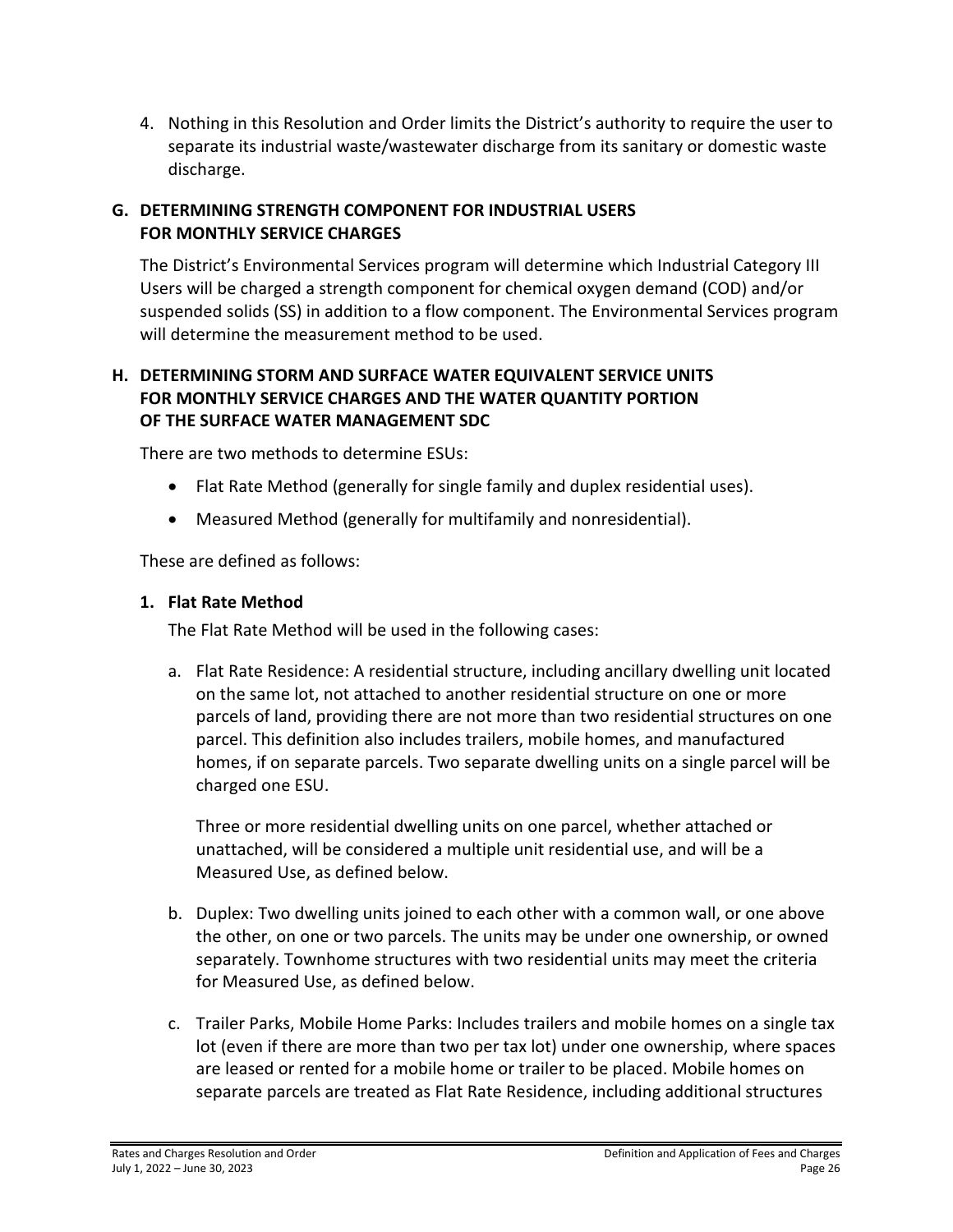such as a recreation center, community storage building, or an RV (recreational vehicle) parking lot.

- d. Uses Associated with Residence: A Flat Rate Residence or Duplex Use may have other structures and other impervious areas associated with it. An outbuilding or other impervious area that is typically associated with a residential use is considered part of the Flat Rate Residence or Duplex Use, and is included in the flat rate charge. Associated uses include an automobile garage, a deck, or a small garden shed. Impervious areas not typically associated with a Flat Rate Residence or Duplex Use are not included as a part of the Flat Rate Residence or Duplex Use, and will be measured (see "Mixed Use.") Such uses include barns, equipment storage areas and buildings, recreation centers, livestock sheds, horse sheds, access roads to commercial operations, day care facilities (exceeding home use standards), retail and commercial uses (exceeding home use standards), church facilities, school facilities, and other similar uses.
	- $\triangleright$  CALCULATION: One ESU per dwelling unit.

# <span id="page-30-0"></span>**2. Measured Method**

The Measured Method will be used for properties that are not included in the Flat Rate Method. The ESUs for all users in this subsection will be determined by measuring the impervious area.

- a. Multiunit Residential Use
	- 1) A group of residential dwellings on one parcel including three or more units, such as cottage clusters, courtyard units, and quads, whether or not the units are attached, or
	- 2) Three or more attached or detached units on one or more parcels. This definition includes triplexes, townhouses, apartments, condominiums, hotels, motels, recreational vehicle parks, Measured Use residences, townhomes structures with two residential units when constructed as part of a project that includes structures with three or more residential units, and similar uses.
- b. Commercial, Industrial, Institutional: These categories include the entire range of office, manufacturing, service, sales, restaurant, day care, nursery, warehouse, churches, schools, utilities, public services buildings, parks, hospitals, and other similar uses.
	- $\triangleright$  CALCULATION: One ESU per 2,640 square feet of impervious surface of the property, as defined by District rule.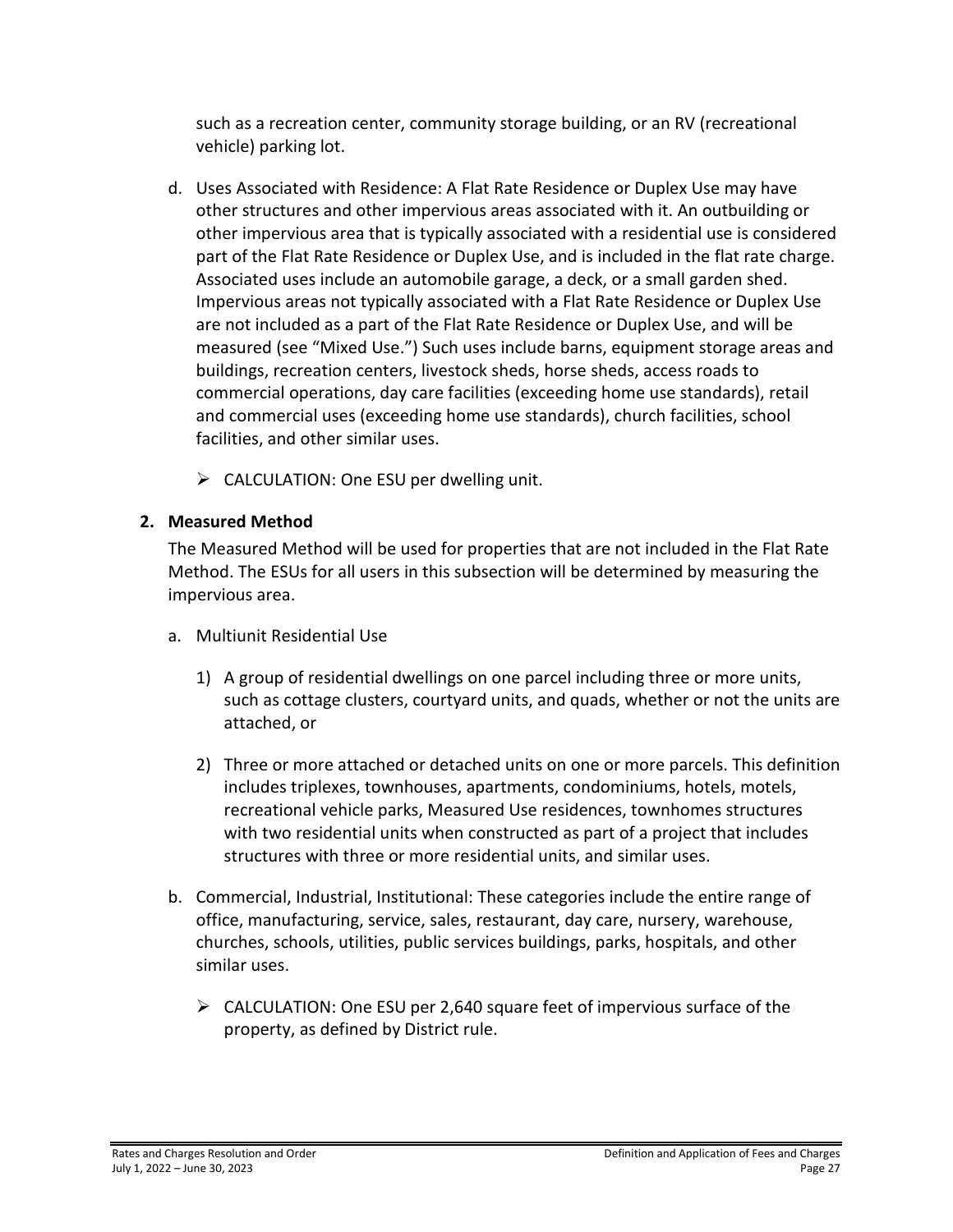#### <span id="page-31-0"></span>**3. General Surface Water Management ESU Determination Rules**

- a. Condominiums: The charge for a single condominium unit will be calculated by measuring the total impervious surface area in the entire complex, including the garages and common areas, and then dividing by the total number of condominiums in the complex.
- b. No Limit on Charge for a Measured Use: Flat Rate Residences and Duplexes are not individually measured. All other uses are individually measured. For some uses, such as Condominiums, this will result in a charge of less than one ESU per unit, and for some uses, more than one ESU. If a use is a Measured Use its charge will not be limited to one ESU, even if it is residential.
- c. Community Facilities: ESUs for a community or neighborhood recreation center or similar facility located on its own tax lot, within a development will be calculated by the Measured Method.
- d. Mixed Uses on One Property: A Mixed Use will be defined as a parcel containing both a Flat Rate Use and a Measured Use. This includes a single residence associated with a farm. In such cases the house (or duplex), the road or driveway leading to the house, and any outbuildings normally associated with a single residence, as defined in Section II.H.1, will be separated out and charged one ESU. The remainder of the square footage of impervious surface will be measured and divided by 2,640 to identify the ESUs associated with the nonresidential ESUs to determine the total number of ESUs for the parcel.
- e. Seasonal Impervious Area: Properties that have areas that are impervious for only a portion of the year will constitute seasonal impervious area. For example, a greenhouse that is covered six months, and open with a pervious floor for six months is considered a seasonal impervious area. If an impervious area is in place for more than one month per year, it will be included in the impervious area measurement, unless exempted under the policy for "Spreading of Runoff to Pervious Surfaces" Section II.H.3.i.
- f. Miscellaneous
	- 1) No credits, exemptions, or reductions will be given for impervious surfaces that are submerged for a portion of the year.
	- 2) A Flat Rate Use residence (or a duplex unit) and garage, under one ownership, will be charged one ESU (two for a duplex), even if on two adjacent parcels.
- g. Roads
	- 1) To determine the water quantity portion of the surface water management System Development Charge, public roads will not be included in the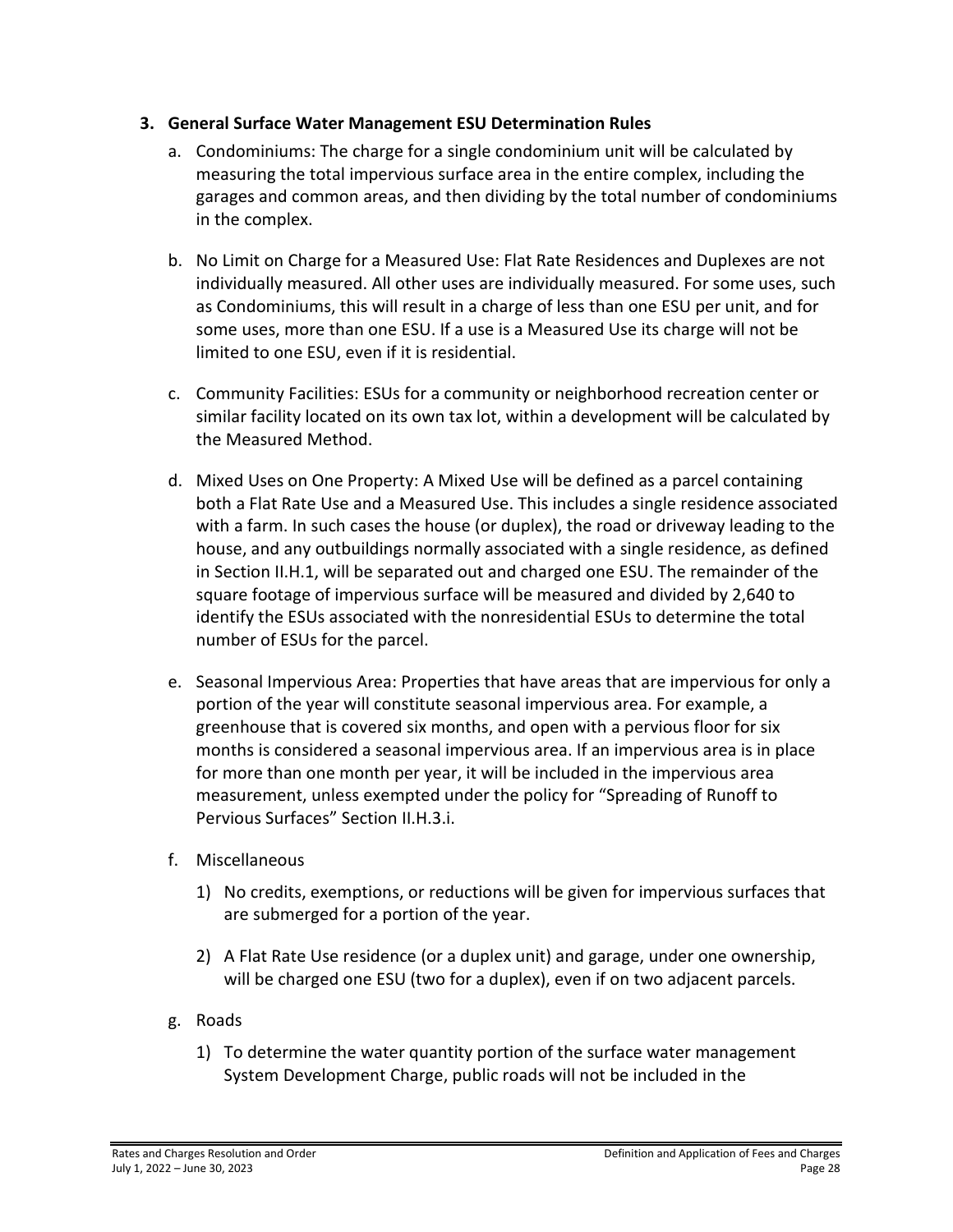measurement of impervious surface area. Public roads will also include private roads that meet all the following criteria:

- a) The road must be open to the public and serve multiple properties.
- b) The road must be paved, with curbs and gutters.
- c) The road must connect between two public roads, or must end in a cul-desac turnaround.
- d) The road may not have perpendicular or diagonal on-street parking, but may have parallel parking by the curbs. Off-street parking areas may only access the road through a driveway curb cut, or through the connection of another side street.
- e) The road may not be an aisleway through a parking lot.

Any revision of the surface water management service charge based on this section will apply to charges incurred on and after July 1, 1996.

- 2) To determine the Surface Water Management Service Charges, all private roads are to be included in the measurement of impervious surface areas, except private roads that serve Flat Rate Uses (single family, duplex and trailer park properties) and those that are exempt under subsection 1 above. Private roads are defined as all roads and driveways that have not been dedicated to the public and accepted for public use, and that are defined as an impervious surface under other District rules. Any revision of the surface water management service charge based on this section will apply to charges incurred on and after July 1, 1996.
- 3) All roadways, whether dirt, gravel, or paved, will be considered impervious, and unless a part of an exempted category defined in Section II.H.3.g, will be included in the impervious area measurement. A roadway is defined as an area intended for providing access for motor vehicles. Motor vehicles will include automobiles, trucks, and tractors if similar or larger in size and weight to a passenger automobile. Roadways will include such things as roads, streets, alleys, driveways, and aisleways in parking lots and storage areas.
- h. Determining Impervious Surfaces: Aisleways and Storage Areas
	- 1) A dirt or gravel parking lot will be deemed to include 40% of its area in aisleways, and therefore 40% of dirt and gravel parking areas will be deemed impervious. A parking area is defined as an area where motor vehicles are parked temporarily. This will include such areas as public and private parking lots (regardless of frequency of use), and equipment storage areas. The 40% figure is based on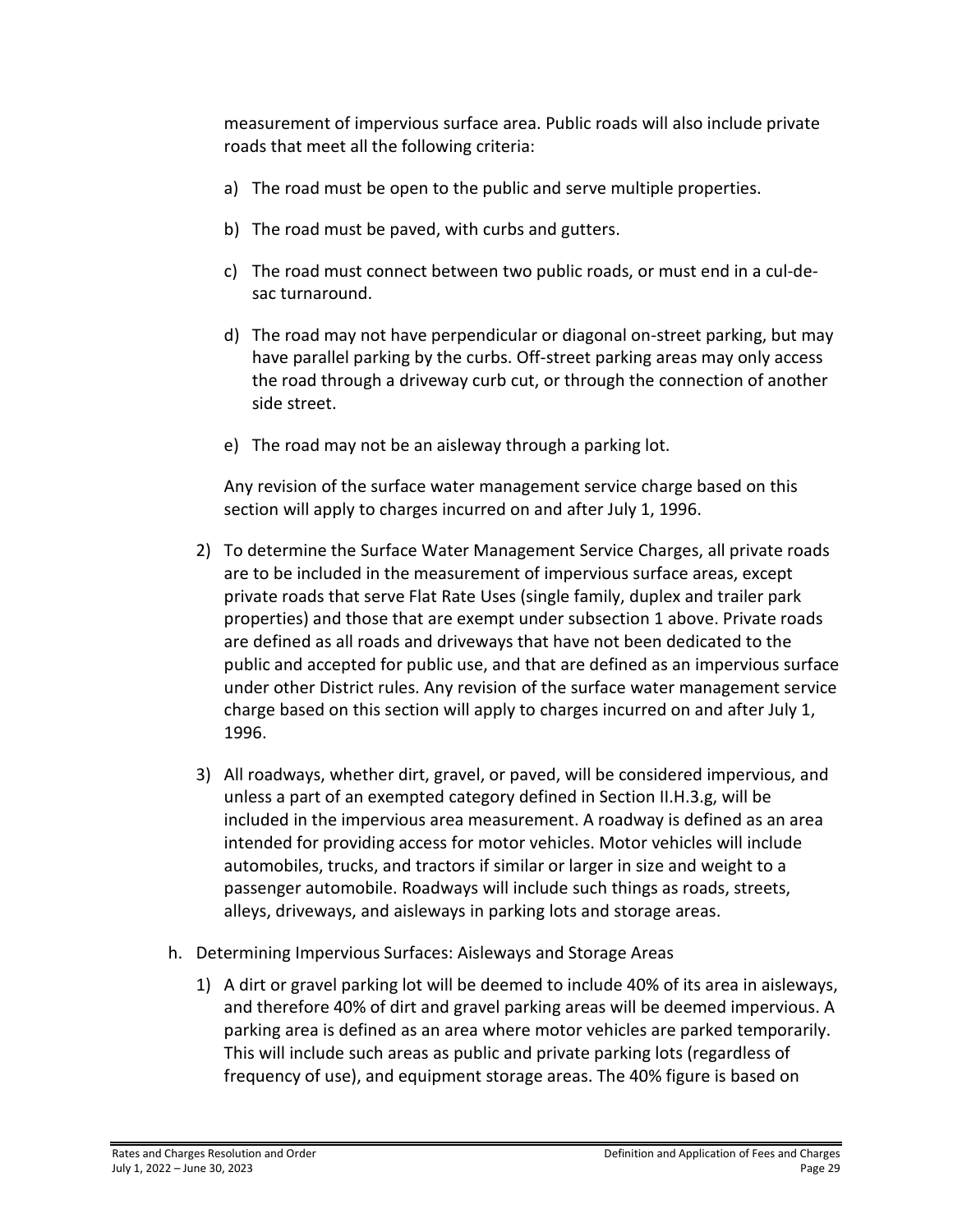typical requirements for the dimensions of parking lots (24-foot aisle, 18-foot parking stalls on each side).

- 2) A dirt or gravel storage area will be deemed to have 20% of its area in aisleways, and therefore 20% of measured dirt and gravel storage area will be deemed impervious. A storage area is defined as an area where materials are stored and accessed by motor vehicles. This will include such uses as container nursery areas and auto salvage yards. The 20% figure is based on the assumption that a storage area will have half the roadway ratio as a parking lot.
- 3) A dirt or gravel area that is not accessed by motor vehicles, or is not otherwise highly compacted, will be considered not impervious. This will include such uses as landscaping, and gravel or dirt areas accessed only by foot traffic, or small vehicles, as defined above.
- 4) A user may submit information for District review showing that the road and aisleway area of a parking lot or storage lot is less than the standard 40% or 20%. The District will review such information and may inspect the site. Based upon objective, verifiable information presented or upon the site inspection, the District may modify the ESUs for the property to conform to the actual impervious surface. Failure to permit the District to inspect the site will be grounds to deny an application for review under this subsection.
- i. Spreading of Runoff to Pervious Surfaces: Impervious areas will be excluded from measurement and surface water management charges if the runoff is spread to a pervious area that does not otherwise receive rainfall. For properties that meet the criteria of this subsection, all or part of the impervious area may be excluded from measurement and charge, as appropriate. For such property, the following criteria will apply:
	- 1) It is the responsibility of the user to provide documentation as required by the District to demonstrate that the criteria are met.
	- 2) The area of impervious area that can be exempted is limited to the area of the pervious area where the runoff is effectively spread.
	- 3) To qualify, the runoff from an impervious area must not be concentrated but must remain as "sheet flow," or be spread so it is in sheet flow; the runoff must pass through the pervious area before it is collected in a drain or channel system and carried away; and there cannot be any barriers such as a concrete foundation preventing the sheet flow runoff from passing through the impervious area.
- j. Quarry Property: Permanent roadways, parking areas, and structures will be included in the impervious area measurement. The actual excavated area from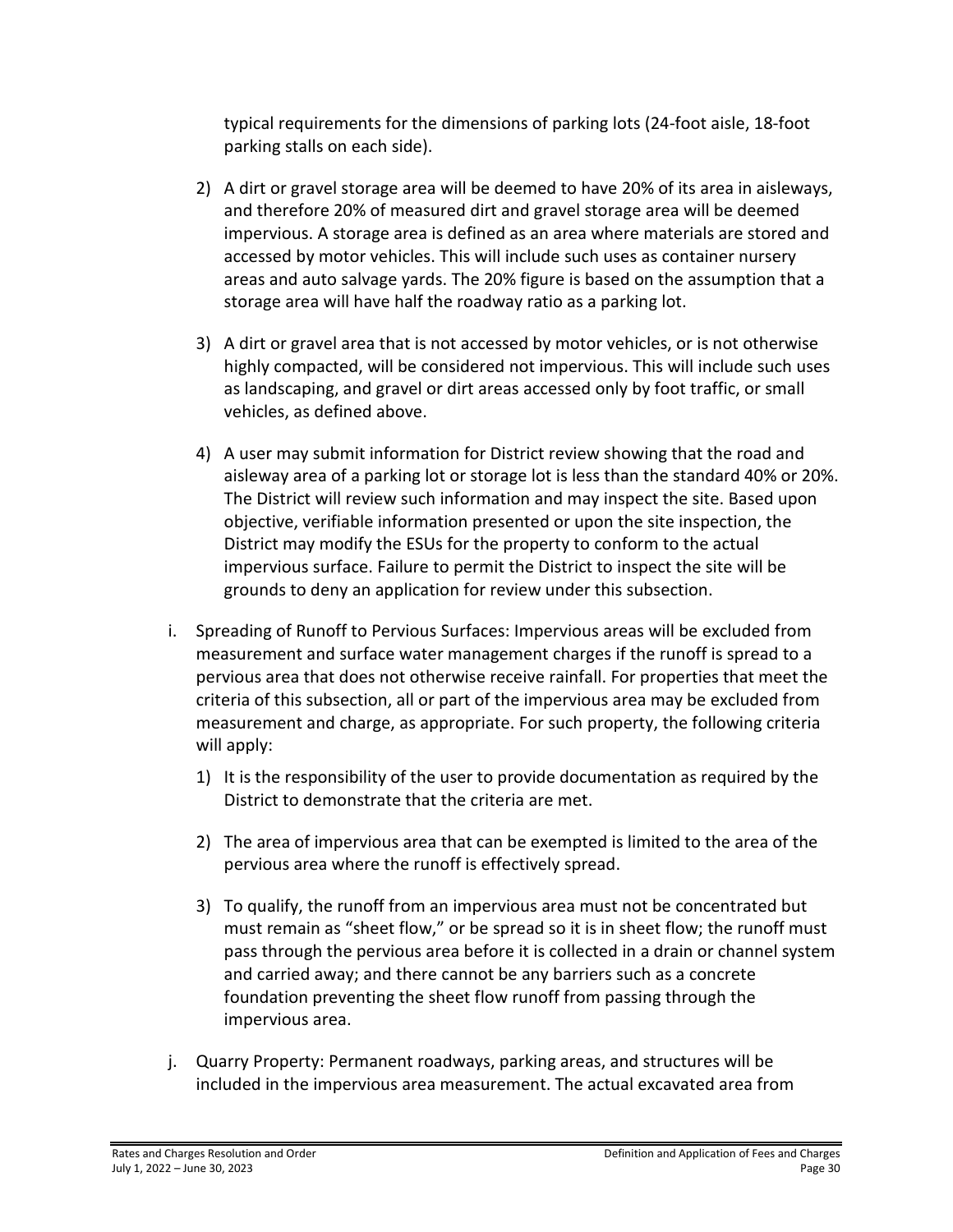which material is being taken, and the temporary service roads in the excavation area will be excluded as not being impervious.

k. Railroad Facilities: Railroad facilities will be included in the measurement of impervious area, but the rail grade itself will be excluded as being pervious.

# <span id="page-34-0"></span>**I. DETERMINING ESUs FOR WATER QUALITY PORTION OF SURFACE WATER MANAGMENT SDC**

The District will determine the water quality component of the surface water management SDC using the methods for calculating ESUs as defined in Section II.H with one exception: All roads, both public and private, and even if serving Flat Rate Uses, will be included in determining the ESUs.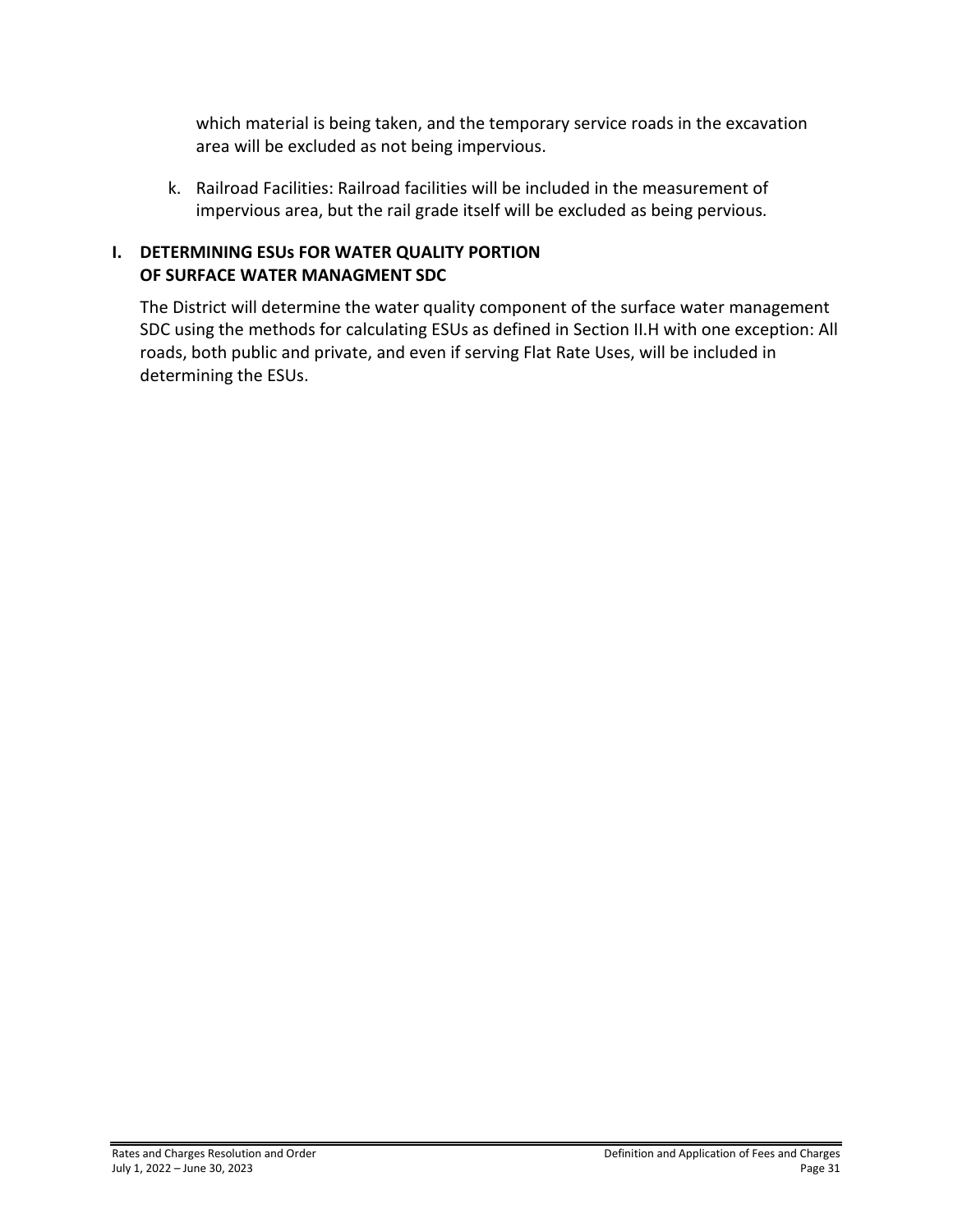# <span id="page-35-0"></span>**III. DEFINING AND APPLYING FEES AND CHARGES**

#### <span id="page-35-1"></span>**A. SYSTEM DEVELOPMENT CHARGES (CONNECTION CHARGES)**

#### <span id="page-35-2"></span>**1. Sanitary Sewer**

a. Determining Sanitary Sewer Connection Charges

Except as shown in Section III.A.1.b. and Section III.A.1.c, Connection Charges are based on the number of Dwelling Units or Equivalent Dwelling units as determined in Section II.D multiplied by the rate per DU or DUE in Appendix A.

- b. Exemptions to Determining Sanitary Sewer Connection Charges
	- 1) Car Washes: The initial Connection Fee for a car wash will be based on Fixture Count Method. Adjustments to the Connection Fee based on actual water use will be made after six months of operation, based on a Category II Industrial Rate. Additional Connection Fees may be required at the time.
	- 2) The initial Connection Fee for unfinished or undeveloped (shell) commercial establishments will be one DU or DUE. Additional Connection Fees may be required at the time that interior improvements are made to the building. Owners, developers or tenants making interior improvements that include plumbing facilities will be required to pay additional Connection Fees at the time such improvements are made.
	- 3) Temporary discharges of wastewater as defined in Section I will be charged connection and/or discharge fees as described below.
		- a) Temporary discharges of domestic wastewater as defined in Section I require a sanitary sewer connection permit and will be charged a temporary sanitary sewer Connection Fee as described in Appendix A, Section A.1.b. These discharges are subject to Sanitary Sewer Services Charges as defined in Section III.B.1.a.1.
		- b) Temporary discharges of nondomestic wastewater as defined in Section I occurring more than twice in a six-month period are subject to the permit and approval requirements of R&O 09-1 regarding industrial (noncommercial, nondomestic) discharges. These discharges require an Industrial Waste Discharge Permit and permit fees described in Appendix A, Section D.3.a. These discharges also require a sanitary sewer connection permit and will be charged a temporary sanitary sewer Connection Fee as described in Appendix A, Section A.1.b. These discharges are subject to Sanitary Sewer Services Charges as defined in Section III.B.1.a.2.
		- c) Short-term temporary discharges as defined in Section I are subject to the permit and approval requirements of R&O 09-1 regarding industrial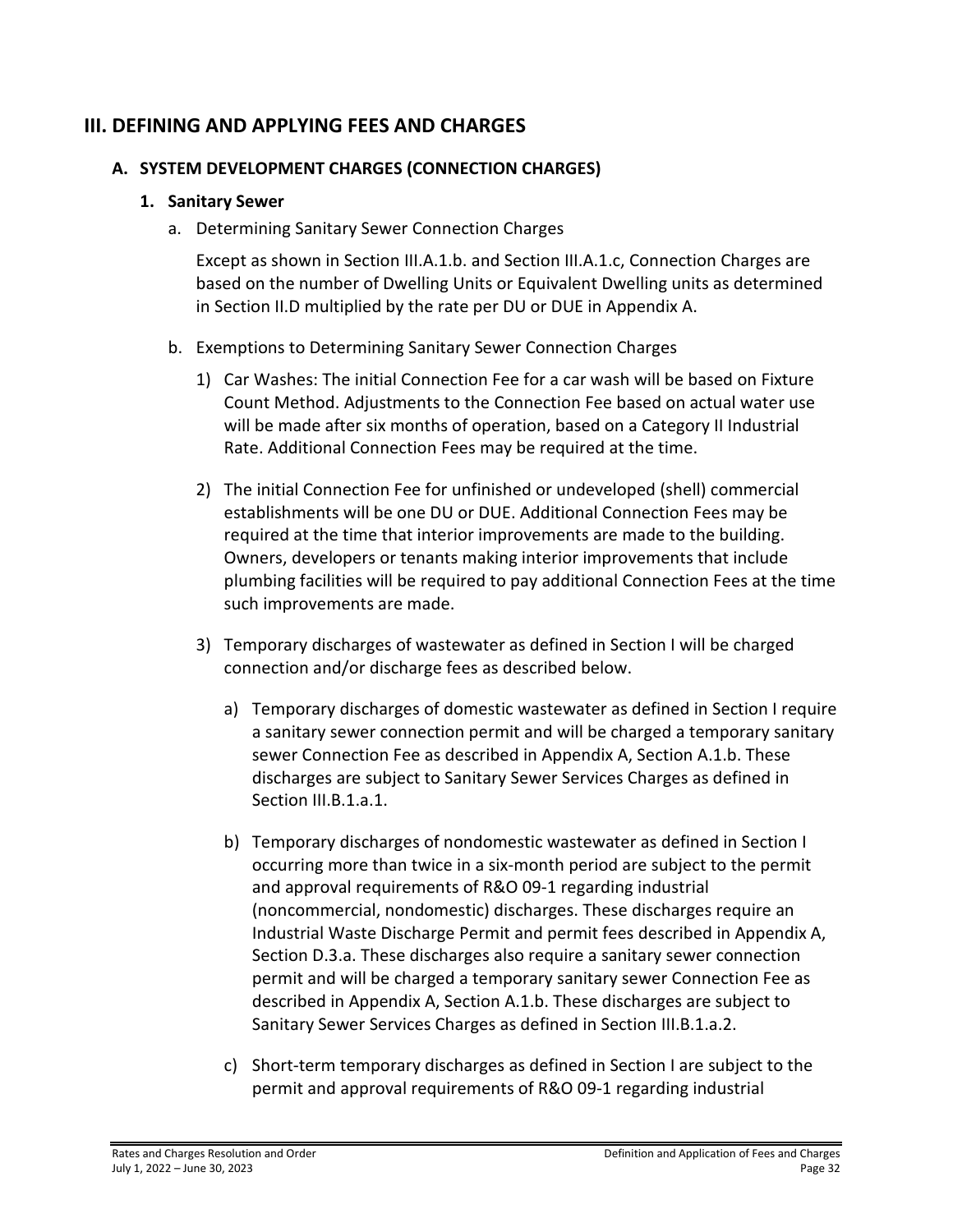(noncommercial, nondomestic) discharges. Short-term temporary discharges are exempt from sanitary sewer Connection Fees, but require an Industrial Wastewater Discharge Permit and permit fee described in Appendix A, Section D.2.d. These discharges are subject to Sanitary Sewer Service Charges described in Section III.B.1.a.2.

- c. Credits
	- 1) Credit Through Prior Payment: Whenever a Connection Charge is computed on property for which sewer Connection Charges have been previously paid, a credit may, in the discretion of the District, be allowed. District staff will determine the amount of the credit by considering the Connection Charge calculation method existing at the time of the payment of the earlier Connection Charge(s) and the number of existing and proposed DUs or DUEs, then computing the extent and amount of the credit, if any. If records of such previous charges are not available, the burden of proof will be on the property owner to establish the amount of those earlier charges. The exact manner of calculation of any credit allowed will be at the discretion of the District.
	- 2) Credit Through Facility Construction: A property earning a credit through the construction of a facility as specified in Ordinance 28 may apply those credits to reduce Connection Charges.

#### <span id="page-36-0"></span>**2. Surface Water Management**

a. Determining Surface Water Management Connection Charges

The Surface Water Management SDC charge, for quantity and quality, will be charged at the time connection permits are issued unless onsite facilities are constructed. Except where credits are available pursuant to Section III.A.2.c.1 and III.A.2.c.2, the water quantity portion of the Surface Water Management SDC will be based on the number of ESUs for that purpose as determined in accordance with Section II.H. Except where credits are available pursuant to Section III.A.2.c.1 and III.A.2.c.2, the water quality portion of the Surface Water Management SDC will be based on the number of ESUs for that purpose as determined in accordance with Section II.I. The resulting combined water quantity and quality ESUs will be multiplied by the Surface Water Management SDC rate per ESU from Appendix A.

- b. Exemptions to Determining Surface Water Management Connection Charges
	- 1) Short-term temporary discharges to the storm or surface water system are exempt from stormwater management Connection Fees, but require a temporary discharge review and associated fee, as listed in Appendix A, Section D.12.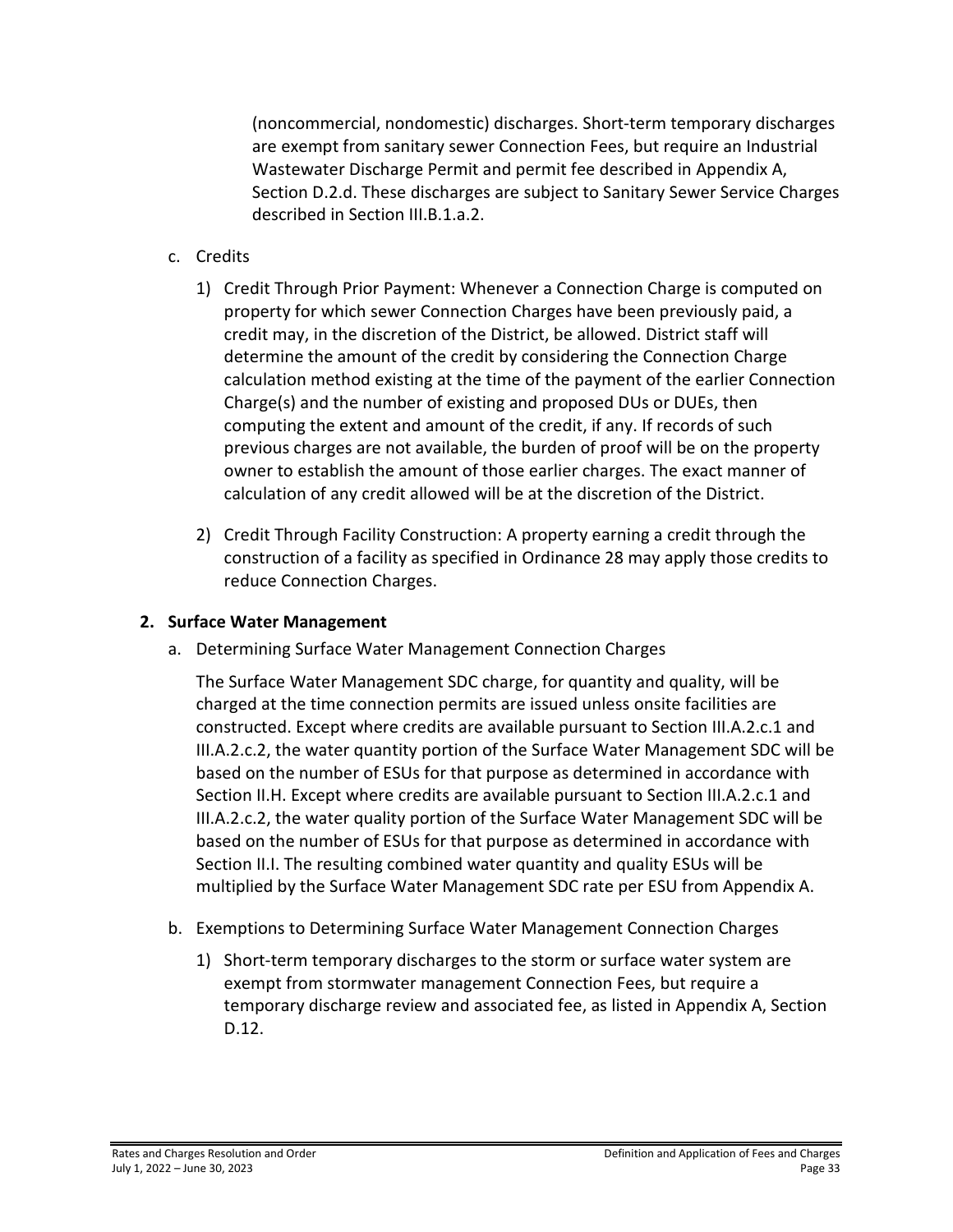- 2) Short-term temporary impervious surfaces projected to be in place for less than one year are subject to Surface Water Management Service Charges described in Section III.B.2.a.
- 3) Short-term temporary nonrunoff discharges to the storm or surface water system are exempt from Surface Water Management Service Charges.
- c. Credits
	- 1) Credit Through Prior Payment: Whenever a Connection Charge is computed on property for which surface water management Connection Charges have been previously paid, a credit may, at the discretion of the District, be allowed. The amount of the credit will be determined by District staff by taking into consideration the Connection Charge calculation method existing at the time of the payment of the earlier Connection Charge(s) along with the number of existing and proposed ESUs and then computing the extent and amount of the credit, it any. If records of such previous charges are not available, the burden of proof will be on the property owner to establish the amount of those earlier charges. The exact manner of calculation of any credit allowed will be at the discretion of the District.
	- 2) Credits Though the Construction of a Facility: The procedure for allowing and determining the amount of credits is established by separate rule pursuant to Ordinance 28.
		- a) Credits for Water Quantity Portion of the Surface Water Management SDC

New developments that provide onsite or off-site water quantity control improvements for conveyance capacity according to Ordinance 28 are entitled to a credit in SDC fees. The improvement must meet or exceed the requirements in the District's "Design and Construction Standards."

i) To be eligible for a credit of SDC fees, the request can be made at any time, in accordance with District Ordinance 28. The request must demonstrate the property meets one of the above conditions.

For onsite facilities, the District reserves the right to inspect the facilities installed at any time. If the District finds the system no longer functions, the SDC fees that were waived will become due and payable.

b) Credits for Water Quality Portion of the Surface Water Management SDC

Properties that provide onsite retention, disposal, or treatment may apply for and receive a credit in the water quality portion of SDC fees. A credit also may be given for future phases of development.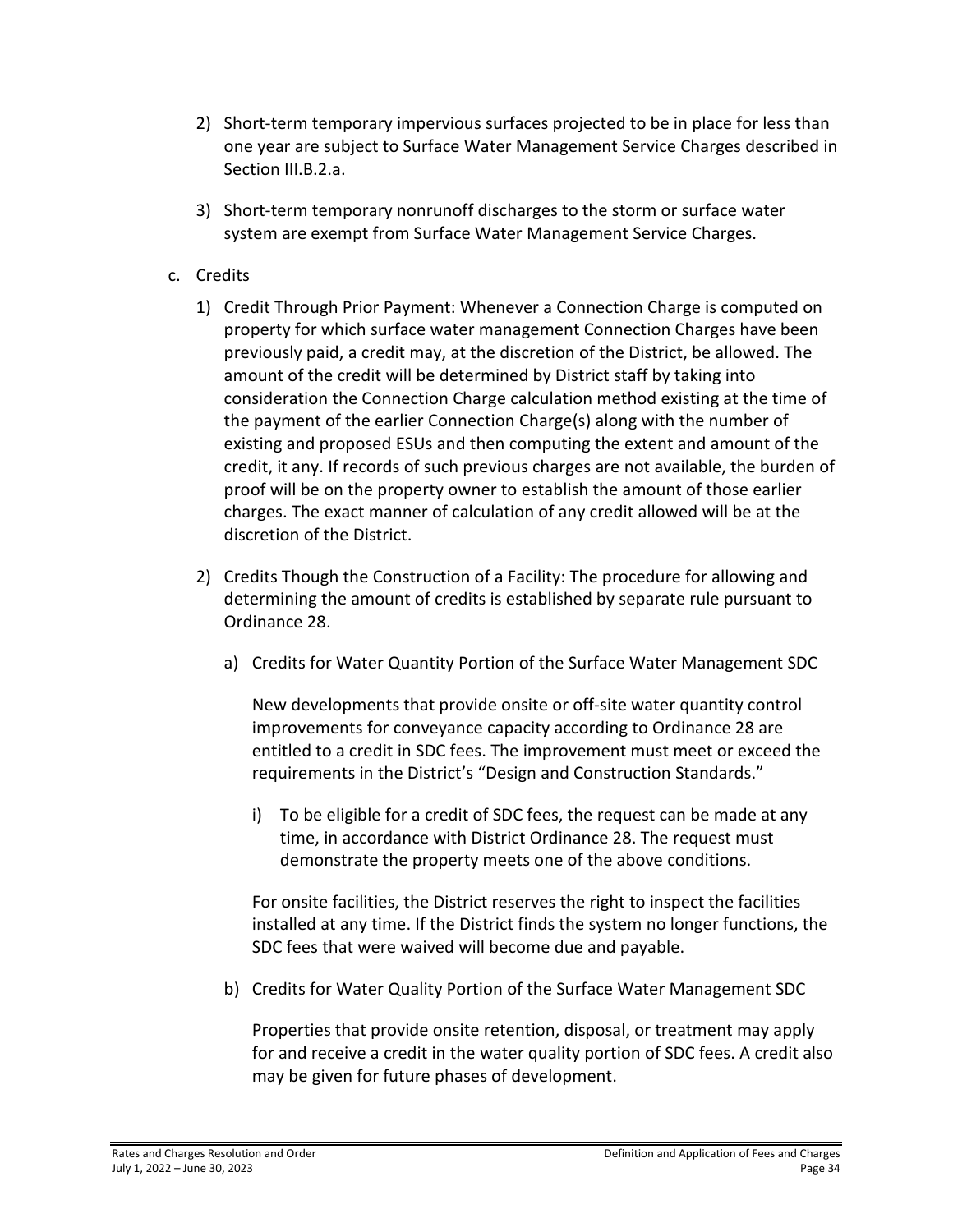To be eligible, new development, or portions of new development, must include design, construction, and maintenance of an onsite treatment facility that meets or exceeds the standards defined in District rules for onsite water quality facilities.

The term "onsite" means on the parcel, or on another parcel in the vicinity of the parcel for which a user requests the credit or reduction.

i) To be eligible for a credit of SDC, the request can be made at any time, in accordance with District Ordinance 28. The request must demonstrate the property meets one of the above conditions.

The District reserves the right to inspect the facilities installed at any time. If the District finds the system no longer functions, then the SDC fees that were waived will become due and payable.

#### <span id="page-38-0"></span>**B. SERVICE CHARGES**

#### <span id="page-38-1"></span>**1. Sanitary Sewer**

a. Determining Sanitary Sewer Service Charges

The two methods for determining Sanitary Sewer Service Charges are:

- Consumption-Based Rate Method
- Industrial Method
- 1) Consumption-Based Rate Method

This method will apply to all uses except those qualifying under the Industrial Method.

The Sewer Service Charge will be based on the total of Dwelling Units or Dwelling Units Equivalent (the Base Charge as determined in Section II.D) multiplied by the rate per DU or DUE in Appendix A, plus the customer's average monthly water consumption (the Use Charge as determined in Section II.E) multiplied by the rate per water unit [gallons or hundred cubic feet (CCF)] in Appendix A.

2) Industrial Method

This category includes all industrial uses and such other uses where District's Environmental Services program determines that the charge will be based on a combination of metered effluent (or metered inflow), plus in some cases a strength component.

This method will include any use identified by the District that has a high volume or strength of effluent discharging to the sanitary sewer system, such as industries, car washes, and commercial laundries.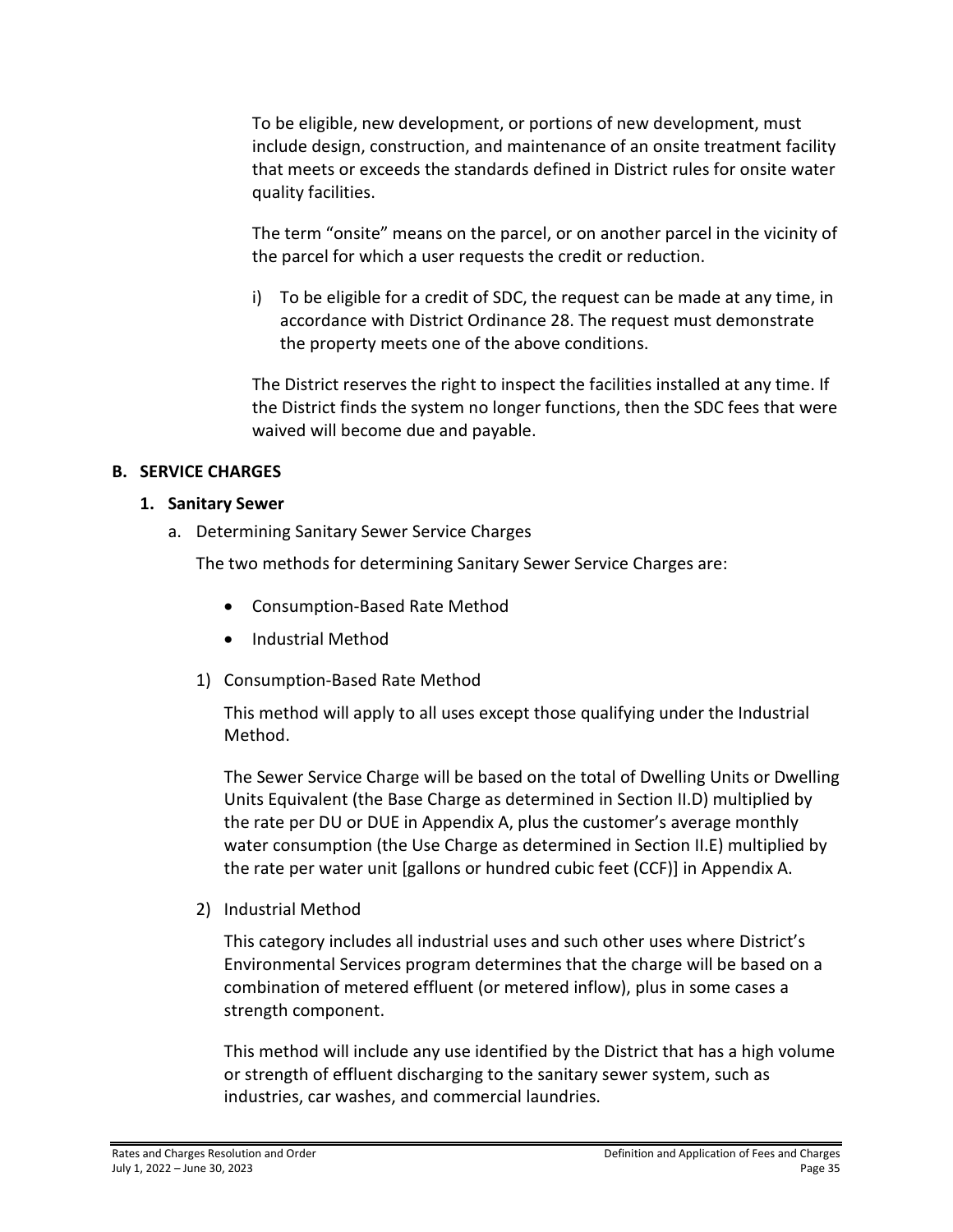The monthly Sewer Service Charge will be based on the total volume of effluent (as determined in Section II.F) multiplied by the monthly rate per volume in Appendix A.

In addition, the District's Environmental Services program will determine which Industrial Category III Users will be charged a strength component for chemical oxygen demand (COD) and/or suspended solids (SS) (as determined in Section II.G) multiplied by the monthly rate per volume in Appendix A, in addition to the flow component.

- b. Other Sanitary Sewer Service Charges
	- 1) Liquid Waste/Septic Tank Waste Charges: Will be charged as defined in Appendix A, Section B.1.d for the treatment of waste from septic tanks or portable toilets delivered to a District water resource recovery facility by an authorized liquid waste hauler. Nondomestic wastes will only be received by the District if approved by Environmental Services and determined to be similar to domestic waste and can be effectively treated at a District water resource recovery facility.
	- 2) Sludge Waste Charges: Sludge Waste Charges will be charged for the treatment of sludges from other than District water resource recovery facilities as defined in Appendix A, Section B.1.e.

# <span id="page-39-0"></span>**2. Surface Water Management**

a. Determining Surface Water Management Service Charges

Except as provided in Section III.B.2.b, the Surface Water Management Service Charges will be the number of ESUs (as determined in Section II.H) times the rate per month per ESU in Appendix A. Temporary discharges to the storm system will be charged as shown in Appendix A. Charges for temporary discharge will be due when the permit is issued.

- b. Exemption from Surface Water Management Service Charges
	- 1) Users of properties where all stormwater is disposed of onsite, as defined by District standards, may request an exemption from Surface Water Management Service Charges. No partial exemptions or reductions for detention, or for disposal of only a portion of the storm and surface waters onsite, will be allowed. To qualify for a Service Charge exemption, the user must design, construct, and maintain an onsite facility that keeps all storm and surface water separated from the public system, and disposes of it onsite for the full range of storms. The applicant for exemption must pay an initial inspection/review fee.

In this section, the term "property" means a parcel of land, or a group of adjacent parcels working in cooperation. The term "onsite disposal" means on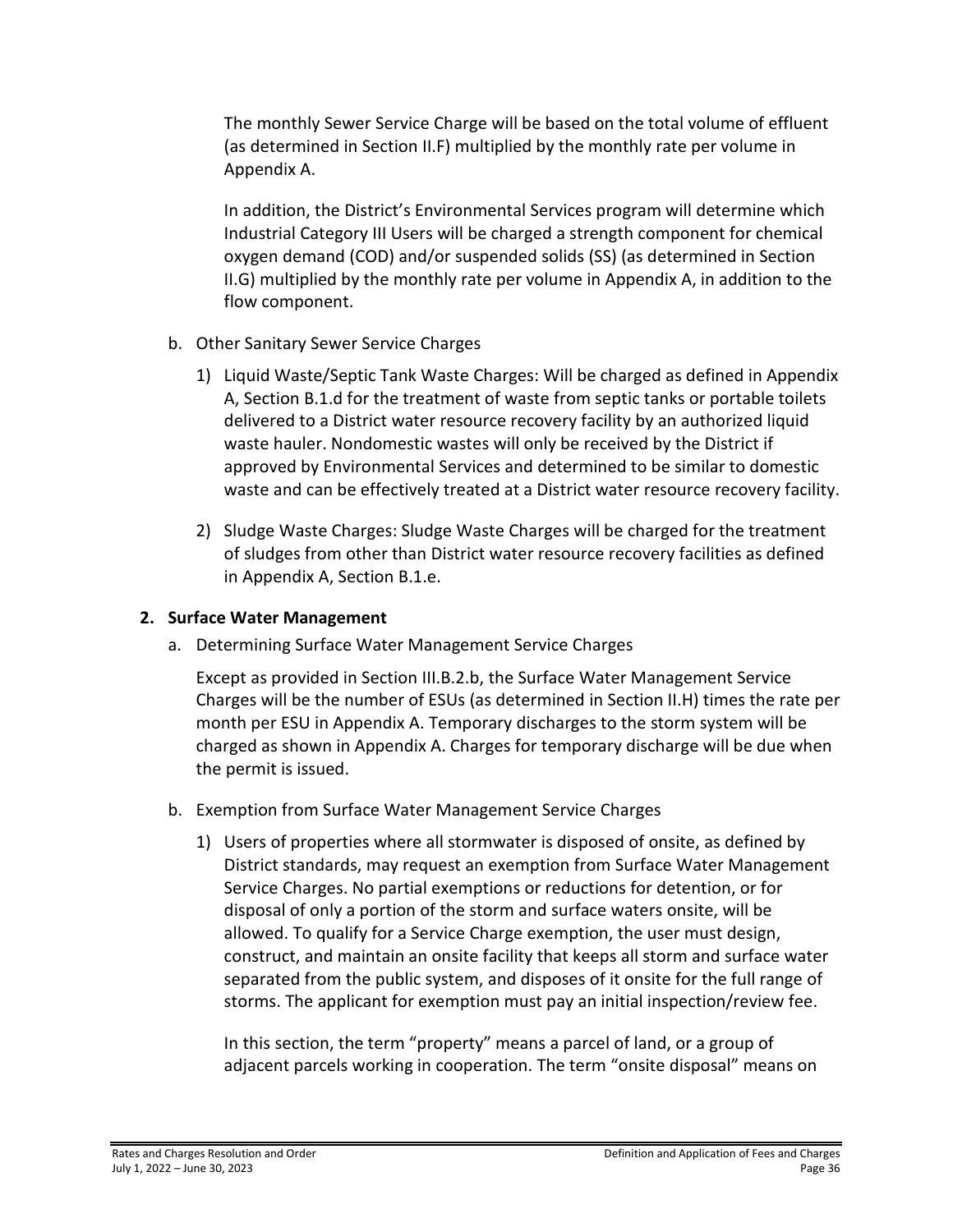the parcel, or on another parcel in the vicinity of the parcel for which a user requests the exemption.

To qualify for the exemption, the onsite system must encompass the entire property (except for incidental impervious area as defined below), must be completely separated from the public system, and must provide adequate onsite disposal. Incidental areas include sidewalks, decks, and driveway aprons, and must not exceed 10% of the total impervious area.

Onsite disposal facilities that may qualify are dry wells, injection wells, retention basins with percolation and evaporation capacity, retention basins with capacity large enough to accommodate the total of all storms through the year, and large pervious areas as provided in Section III.B.2.b.6. Due to possible adverse effects on ground water, some techniques may require approval of federal, state, and local agencies.

2) To qualify, an applicant must submit a request to the District for an exemption from monthly service charges relating to the property. This request must include a certification from an engineer, or other evidence acceptable to the District, that shows the system is separate and will dispose of the full range and volume of stormwater through the year onsite. The applicant must also submit a maintenance plan for assuring the system will function as designed. The application must be signed by the property owner.

An inspection/review fee will be paid with the application. The fee will be waived if the request for the exemption is made as a part of the construction plans. A decision denying an exemption may be appealed following the procedures in Ordinance 29. If approved, the exemption will be effective for the next billing cycle.

- 3) The District retains the right to inspect the onsite measures to assure they are functioning as designed. If at any time the measures are found to be ineffective, the exemption will cease.
- 4) If the property has a dry well and is a Flat Rate Residential Use, the applicant must submit a request for an exemption from monthly service charges demonstrating that the property meets the following dry well criteria. Any newly installed dry well must meet Washington County Building Department or applicable city requirements, and evidence of such approval must be submitted to the District. If the application is for an existing dry well, evidence of compliance with one of the following must be submitted:
	- a) The dry well meets current city or Washington County Building Department Standards; or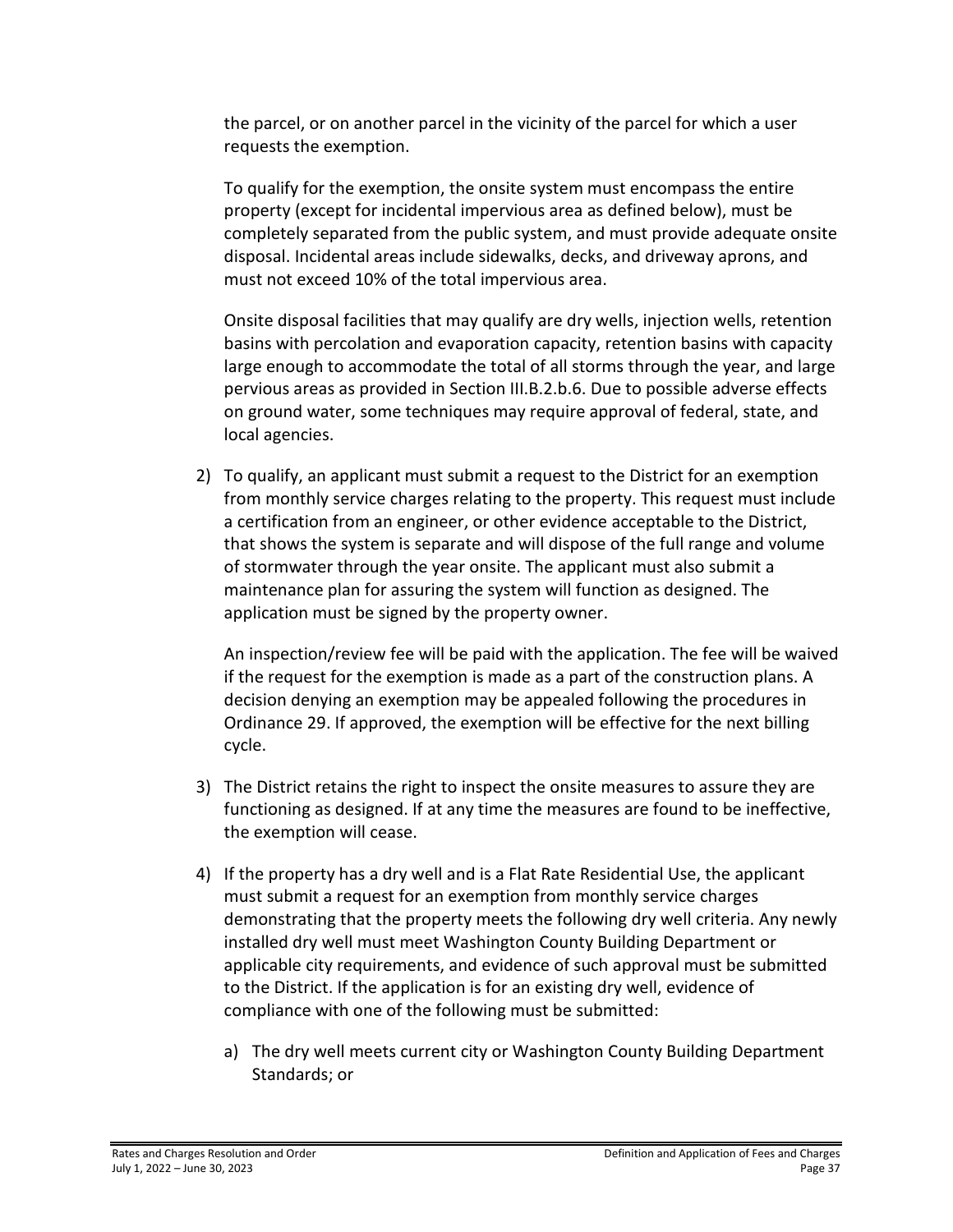- b) The dry well installation was approved by the city or Washington County Building Department at the time of installation; or
- c) The dry well design was certified by a licensed civil engineer at the time of installation, or can now be certified as meeting District standards.
- 5) This provision does not approve the use of dry wells, but only recognizes the reduction in impact to the surface water management system. Installation of dry wells must still meet the approvals of all jurisdictions with authority.
- 6) A property with a large vegetated pervious area may receive an exemption based upon disposal of all stormwater onsite, upon application to and approval by the District. Upon approval, the exemption will apply to the next billing cycle following approval. For applications meeting the requirements of this subsection, no design, construction, engineer's certification, or maintenance plan will be required, provided however that the term "property" refers only to the parcel for which the exemption is requested. The parcel and vegetated pervious area must meet all of the following criteria:
	- a) It must have be at least 150 feet from the edge of the impervious surface to the property line for each ESU on the parcel, and must be at least 50 feet wide for its entire length;
	- b) The pervious area must be located downhill from the impervious area, between the impervious area and the property boundary; and configured so that all stormwater from the impervious area flows to the pervious area;
	- c) Stormwater runoff must not be concentrated, piped, or channelized in the pervious area, but instead must flow uniformly over the vegetated surface ("sheet flow");
	- d) The pervious area must have sufficient established vegetation over its entire area to slow the flow, and prevent erosion.

# <span id="page-41-0"></span>**C. SERVICE REQUEST FEES**

The following are fees charged for services requested or required to be performed by the District. In each case, the fee is established based upon the estimated actual cost, as defined in Ordinance 28, of performing the service or making the service available. Service Request Fees, copying charges, and similar customer service charges are due and payable at the time such services are provided. The District may require payment at the time the service or product is delivered.

#### <span id="page-41-1"></span>**1. Customer Assistance Charges**

The District will charge the actual cost for copies of District maps, publications, and other documents. The District will waive fees to copy maps and publications for all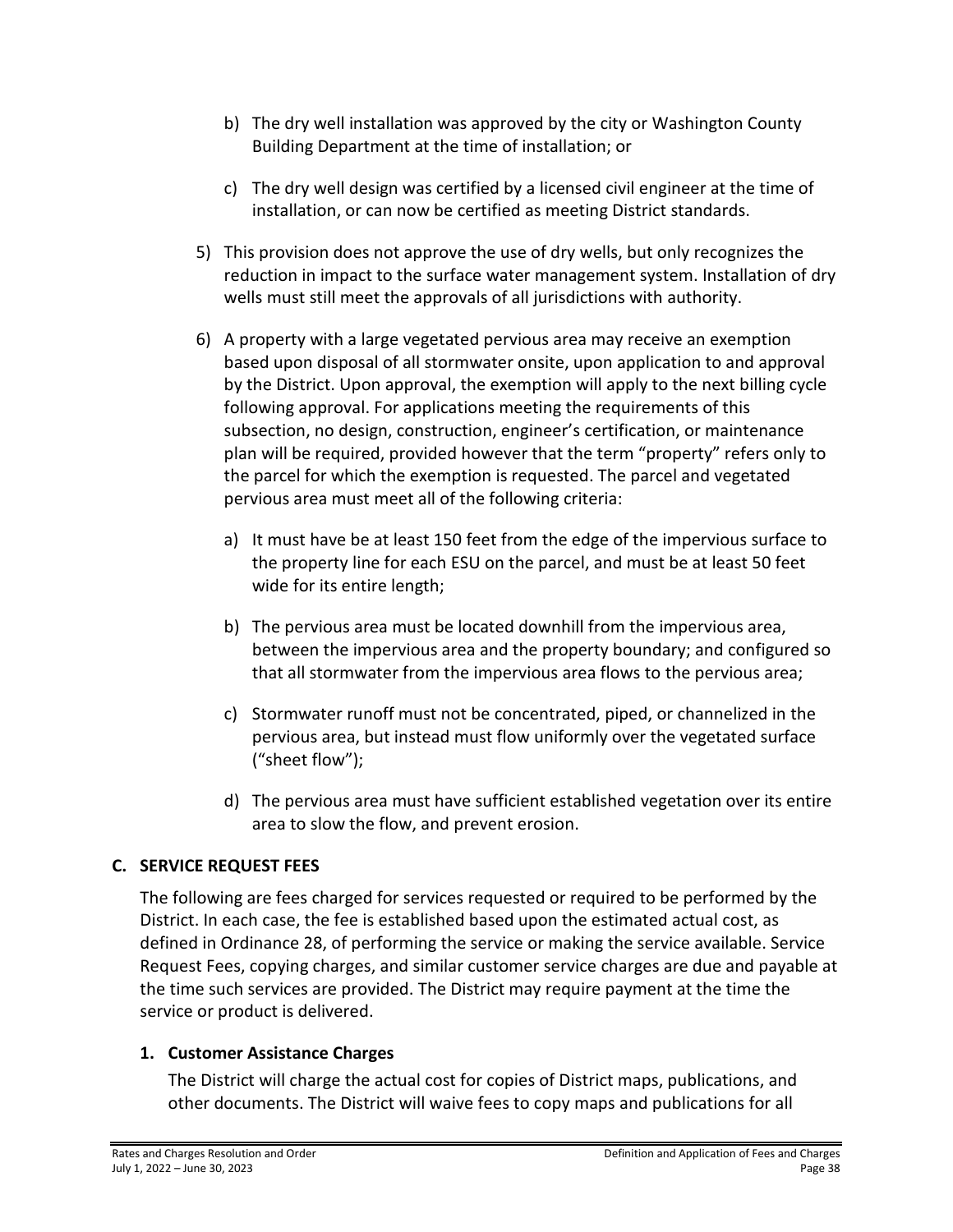government entities providing there is a reciprocal waiver of such fees. The District will not charge to provide information about sewer availability and lateral location.

## <span id="page-42-0"></span>**2. Easement Fees**

a. Vacation (Release) and Consent to Release Fee

Easement Vacation and Consent to Release Fees will be charged to investigate, review, and prepare the necessary documents; and approve and record the documents for the legal termination of an easement. Owners of properties that have been paid for an easement who request vacation of all or part of the easement may be required to pay to the District a like amount for the easement in addition to this fee.

b. Encroachment Agreement Fees

Encroachment Agreement Fees must be charged to investigate and prepare the necessary documents; and review, approve, and record the necessary documents allowing an encroachment on an easement.

# <span id="page-42-1"></span>**3. Private Stormwater Facilities Agreement Recording Fee**

Recording fees will be charged to record each private stormwater facilities agreement with Washington County. This fee will be charged each time a document must be recorded. It must be paid in addition to regular construction plan review fees or connection permit fees.

#### <span id="page-42-2"></span>**4. Public Notice Fee**

Actual publication fees will be charged for the public notice of an individual project or request, in addition to regular project application, review, and processing fees. This fee will be paid by the applicant before the associated project is approved, the permit is issued, or staff makes recommendations to the Board.

#### <span id="page-42-3"></span>**5. General Processing Fee**

A fee will be charged to submit an appeal, or other service that requires District staff time or where action by the Board or Clean Water Services Advisory Commission is requested. It excludes items covered by other fees and contracts.

#### <span id="page-42-4"></span>**6. Line Cleaning Fees**

Line Cleaning Fees will be charged when District personnel clean a portion of the sanitary or storm sewer line to allow video inspection of the line.

# <span id="page-42-5"></span>**7. Local Improvement District (LID) Fees**

a. LID Apportionment Processing Fees

LID Apportionment Processing Fees will be charged to cover the cost to the District for processing apportionments. The fee is charged as part of the application unless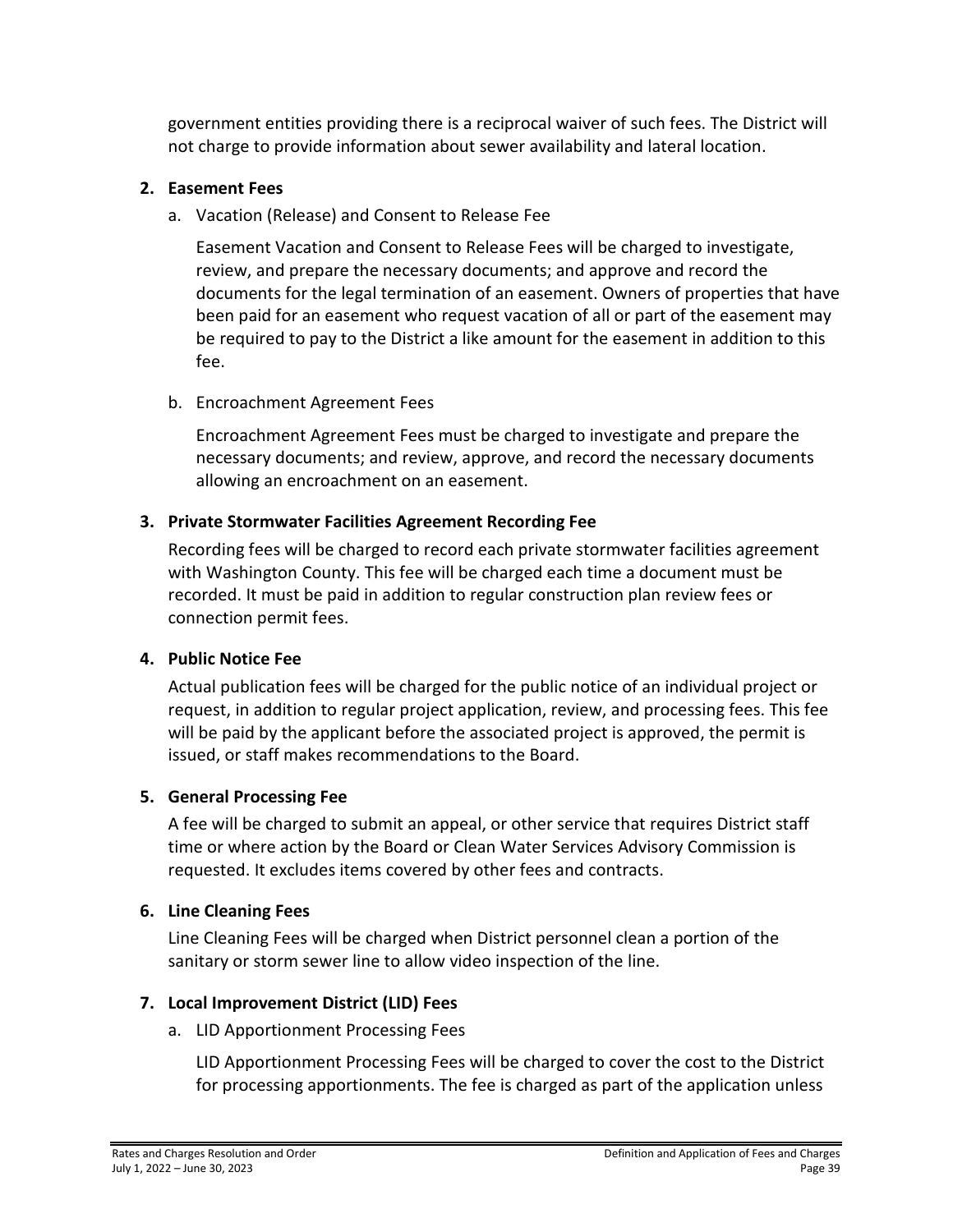the apportionment is initiated by the District where it is added to the apportioned amount.

b. LID Initiation Fee

An LID Initiation Fee will be charged to help defray the cost of the engineering feasibility study for all proposed LIDs that contain more than 50% undeveloped properties by area.

# <span id="page-43-0"></span>**8. Contracted Services**

Contracted services provided by District personnel will be addressed as part of the executed contract for services. Contracts will provide for payment to reimburse costs of labor and other personnel expenses (see OPE below) on an actual individual basis, and additional actual material costs as applicable.

## <span id="page-43-1"></span>**9. Miscellaneous Fees**

Except for services specified in Section III, C.8 above, any other services performed by District personnel for which a fee is not specified in this Resolution and Order will be charged at the employee's salary rate plus the cost of other personnel expenses (see OPE below) for actual time spent on the service (minimum 0.25 hours), plus the cost for materials and use of District equipment. There will also be a charge per page to copy pertinent documents.

# <span id="page-43-2"></span>**10. Other Personnel Expenses (OPE)**

Expressed in terms of a percentage of an employee's base salary, the additional actual employee costs, including health insurance, retirement, vacation, sick leave, workers compensation costs, and social security taxes.

#### <span id="page-43-3"></span>**11. Payment Service Fee**

A Payment Service Fee may be charged to offset the costs associated with District's acceptance of credit card payments for permit and Service Request Fees.

# <span id="page-43-4"></span>**12. Permit Processing Fee**

A Permit Processing Fee will be charged to issue all permits that do not have a separate application fee. When more than one permit is necessary to respond to a single plan submittal, the Permit Processing Fee will only be charged one time. The Permit Processing Fee will also be charged on permits that do not result in any other charges, such as permits that are issued on lots that carry connection credits.

# <span id="page-43-5"></span>**13. Physical Connection to Public Facilities (Line Tap Fees)**

Line Tap Fees will be charged to connect a private lateral or side sewer to the District's public facilities. The amount of these fees reflects the actual cost of installing connections from private facilities to public facilities, based upon the average cost to the District to perform such work. Line Tap Fees are not System Development Charges.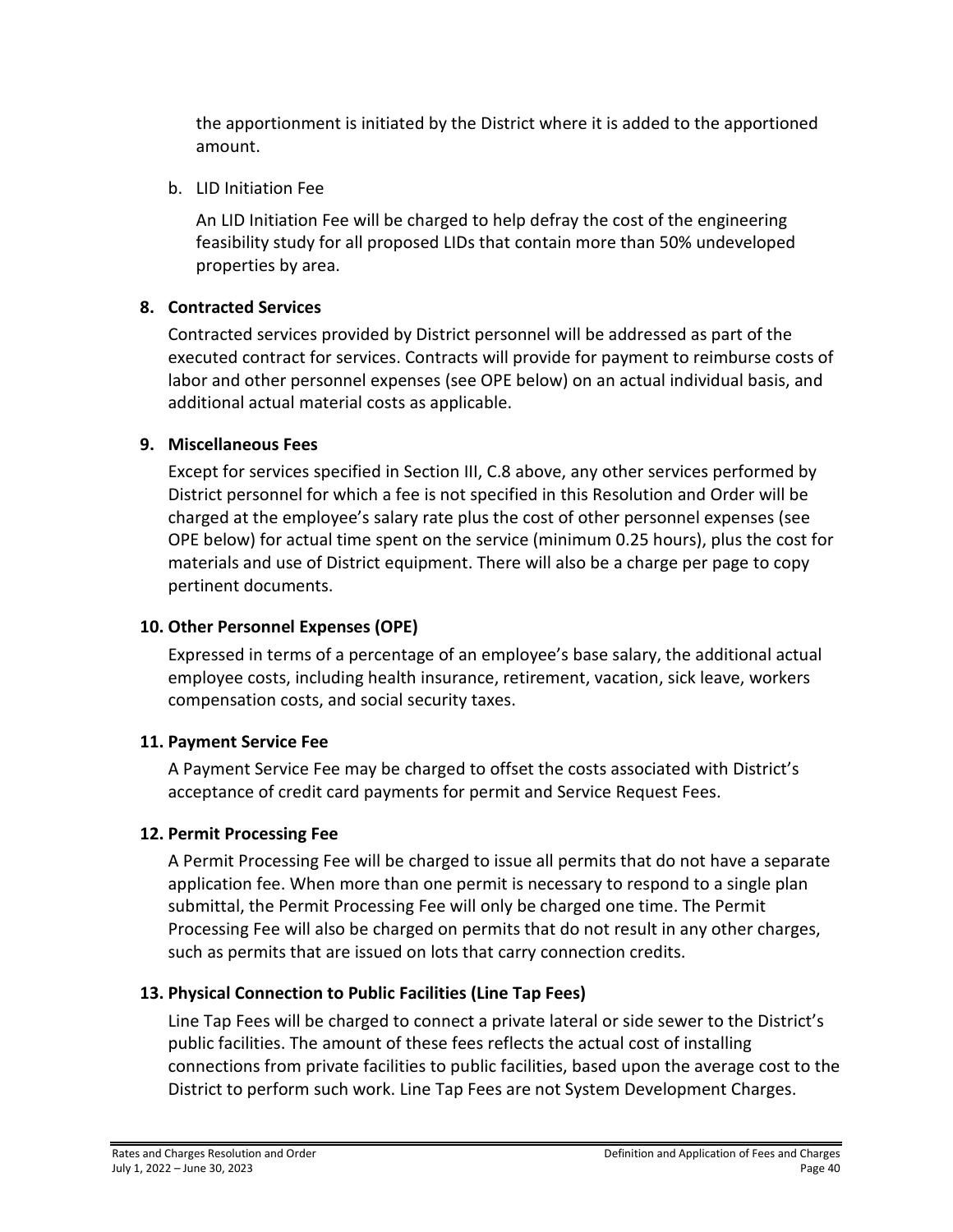#### <span id="page-44-0"></span>**14. Refund Fee**

A Refund Fee will apply to requests for refunds, except for overpayment of service charges. Refunds for just cause as determined by the District will be granted if a written request for refund is received not later than one year after the charge was paid, and is accompanied by a Refund Fee.

The Refund Fee will be the General Processing Fee. In addition to the Refund Fee, the District will deduct the costs of actual work performed from the amount of the refund, as defined under "Miscellaneous Fees." Refunds due to a bona fide and verifiable error or omission on the part of the District or another public agency will not be subject to a Refund Fee or Miscellaneous Fee, or the one-year refund limitation.

#### <span id="page-44-1"></span>**15. Regional Stormwater Management Charge (RSMC)**

- a. Authority: A Regional Stormwater Management Charge will be made in accordance with Ordinance 40.
- b. An RSMC will be charged to a Developing Party that uses publicly-funded Regional Stormwater Approach Projects (RSAP) to manage stormwater runoff. The RSMC will be based on the RSAP costs and RSAP treatment volume for all publicly-funded RSAP constructed to date and will be indexed for Public Investment Protection.

District will collect the applicable RSMC from the Developing Party when a permit is issued that allows development on a parcel served by a RSAP. The RSMC to be paid will be based on the volume of stormwater management required for the proposed development. The volume of stormwater management a development will require will be based on factors that include land use designation, lot size, and effective impervious area.

District will impose and collect the RSMC associated with right-of-way improvements from the Developing Party when it issues a site development permit. District will impose and collect the RSMC associated with development on individual lots from the Developing Party when it issues the connection permit.

c. RSMC Calculation for Residential Land Use

For residential land use types, including attached townhomes, the RSMC will be calculated using the actual lot size, the percentage impervious design factor, a factor to convert square footage (SF) to cubic footage (CF), and the unit rate RSMC found in Appendix A. The impervious design factor is listed in Table 2.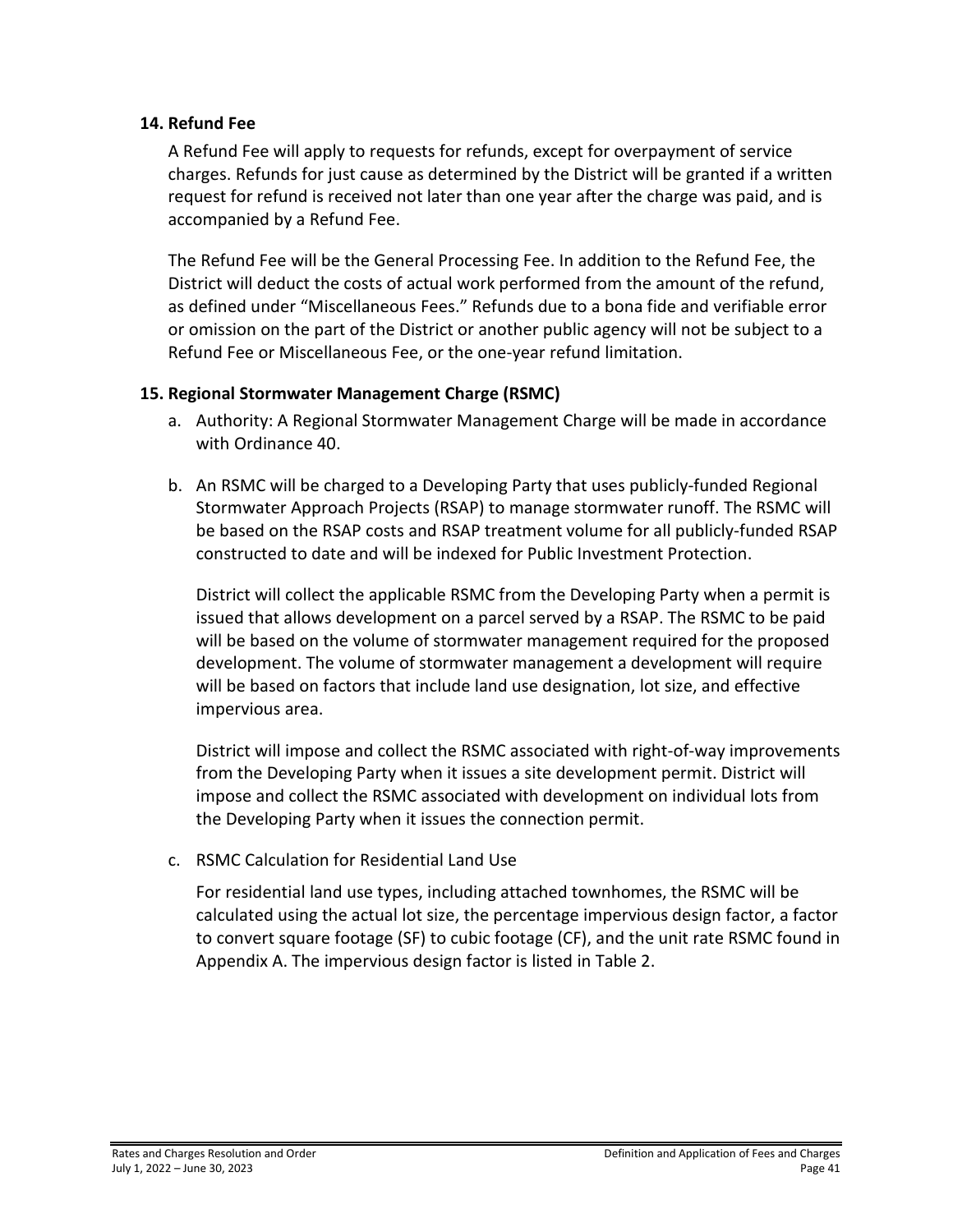| <b>Residential</b>     | % Impervious         |  |
|------------------------|----------------------|--|
| <b>Land Use Zoning</b> | <b>Design Factor</b> |  |
| R6                     | 45%                  |  |
| R9                     | 50%                  |  |
| R15                    | 60%                  |  |
| R24                    | 65%                  |  |

**Table 2:** Regional Stormwater Management Charge Impervious Design Factor

 $\triangleright$  The following equation is used to determine the residential RSMC for a project:

Residential RSMC = Lot Size (SF) x Percent Impervious Design Factor x 0.131 CF/SF x RSMC Unit Rate

d. RSMC Calculations for Multifamily Residential and Nonresidential Land Use

For multifamily residential and nonresidential land use types, the RSMC will be calculated using the actual impervious area, a factor to convert square footage to cubic footage, and the unit rate RSMC found in Appendix A. This methodology is for land uses including institutional, neighborhood commercial, neighborhood commercial mixed use, apartments, condominiums, private drive aisles, open space, and right-of-way.

 $\triangleright$  The following equation is used to determine the multifamily and nonresidential RSMC for a project:

Multifamily or nonresidential RSMC = Actual impervious area (SF) x 0.131 CF/SF x RSMC unit rate

# <span id="page-45-0"></span>**16. Fee-In-Lieu of Construction of Onsite Stormwater Management Approaches**

A Fee-in-Lieu will be charged for developments that meet the criteria of the District's "Design and Construction Standards" and are not required to build onsite stormwater management approaches to address either water quality and/or hydromodification for all or a portion of the site. The amount of the Fee-in-Lieu will be calculated based on the amount of unmanaged impervious service on the site.

Projects that use an approach that only meets the water quality requirement or the hydromodification requirement will pay the corresponding Fee-in-Lieu. Developments that do not construct either an onsite water quality approach or hydromodification approach will pay the combined Fee-in-Lieu.

# <span id="page-45-1"></span>**17. Reimbursement District Application Processing and Review Fees**

a. Reimbursement District (RD) Application Processing Fee

A nonrefundable RD Application Processing Fee will be charged when an application to form an RD is submitted. The application fee covers the District's costs in providing notice of public hearing and the District's examination and report.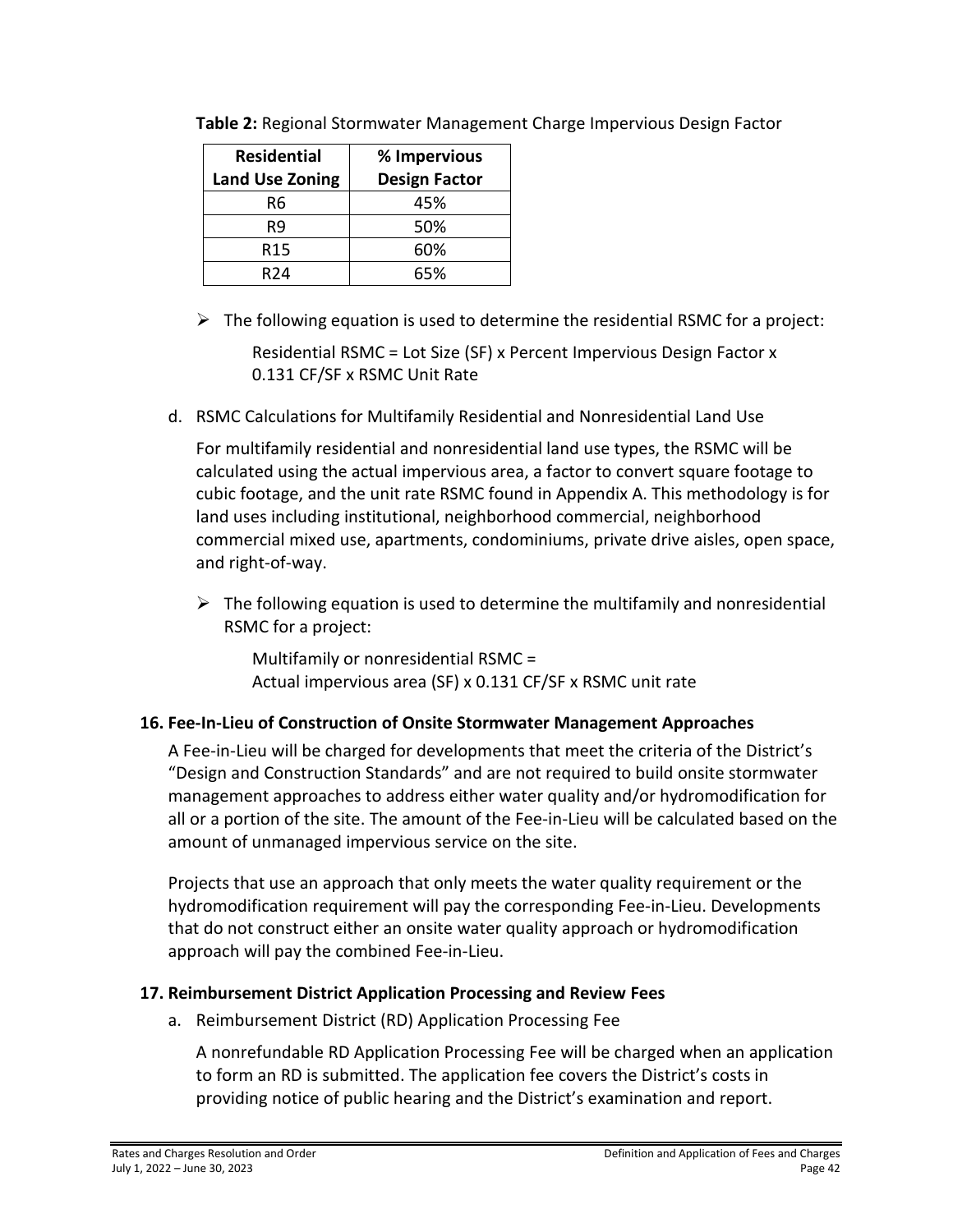b. RD Second Notice and Review Fee

If an application to form an RD is submitted before improvements are installed, an RD Second Notice and Review Fee will be charged to the Developing Party to cover the District's costs in providing notice of public hearing and the District's examination and report of final cost information.

c. RD Charge

An RD Charge is due upon connection of a property identified as benefited by an eligible project in accordance with the District's RD program. RD Charges collected by the District will be used to reimburse the District and others for their contribution to the costs of constructing eligible projects.

The RD Charge will be assessed in accordance with District Ordinance 43 or as revised, and any Resolution and Order resulting in the formation of an RD.

d. RD Administrative Fee

The District will charge and retain an RD Administrative Fee to the party funding construction of the qualified RD project. The fee covers the District's costs in administering the RD program.

e. RD Apportionment Processing Fee

A nonrefundable RD Apportionment Processing Fee will be charged, upon request from the owner of a specially benefited property, to apportion an RD Charge. This fee is charged to cover the District's cost to examine the proposed apportionment methodology in providing notice of public hearing.

#### <span id="page-46-0"></span>**18. River Ranger Program Materials Fees**

River Ranger materials used to teach students about wastewater treatment, water conservation, and surface water pollution are free to educational programs within the Tualatin River Basin to the extent sufficient supplies are available.

A River Ranger program material fee will be charged to programs outside the Tualatin River Basin. The fees consist of:

a. River Ranger Basic Program Materials Charge

The charge made for the River Rangers Program Packet, sold in units of 250 packets, which consists of an illustrated booklet, stickers, and magnet.

b. River Rangers Instructional Video and Script Charge

The charge made for the River Rangers Instructional Video and Script, which consists of a 30-minute video guide to teaching the River Rangers Program, and a script upon which teachers may base their presentations.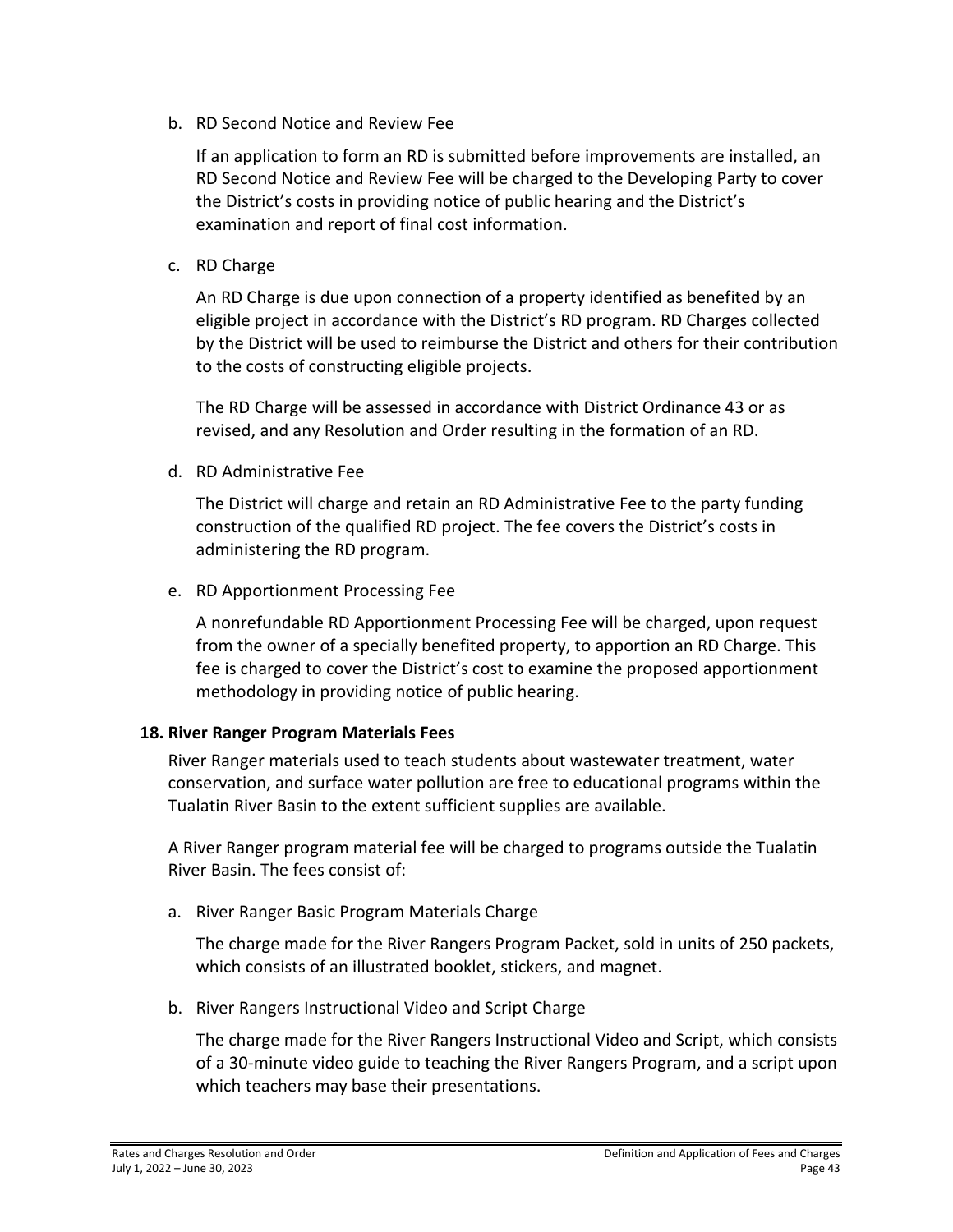c. River Rangers Poster Set Charge

The charge made for a set of 15 River Rangers instructional posters that may be used as visual aids in teaching the River Ranger program.

#### <span id="page-47-0"></span>**19. Special Publications and Materials Fees**

The Special Publications and Materials Fees will be charged for documents, audio and video tapes, and other materials produced for a special purpose, in limited quantity, or by any special printing or production method. Fees for these materials will be based on the unit cost of producing an entire production run.

The Chief Executive Officer may provide special publications without charge at Districtsponsored meetings and programs, community events, to people or groups having a special interest in the subject, or to promote public information.

## <span id="page-47-1"></span>**20. Stormwater Material Handling Fees**

- a. Stormwater Material Recovery Fees
	- 1) Stormwater Material Recovery Fees will be charged to Washington County or the large incorporated cities that elect to use the Regional Stormwater Material Recovery Facility to process street sweeping material and storm system vactor material collected while performing storm system maintenance activities under the District's Municipal Separate Storm Sewer System (MS4) permit or other approved maintenance activities. The Stormwater Material Recovery Fees are based on the costs for handling, processing, loading, and beneficial use or disposal of the material
	- 2) Stormwater Material Recovery Fees will be charged based on the type of material processed — vactor material or street sweeping material. Storm system vactor material includes material collected from maintenance activities typically performed by a vactor truck such as catch basin cleaning, water quality manhole cleaning, and storm line cleaning.
	- 3) Users are responsible for delivering collected material to the Regional Stormwater Material Recovery Facility. Use of the facility by other entities is not permitted unless working under contract with Washington County or one of the large incorporated cities in the District's service area or upon District written approval.
- b. Stormwater Material Hauling Fee
	- 1) A Stormwater Material Hauling Fee will be charged to Washington County or the large incorporated cities that request District assistance to haul partially dewatered storm system vactor and/or street sweeper material to the Regional Stormwater Material Recovery Facility. The Stormwater Material Hauling Fee includes District's delivery of empty boxes and pickup and delivery of full boxes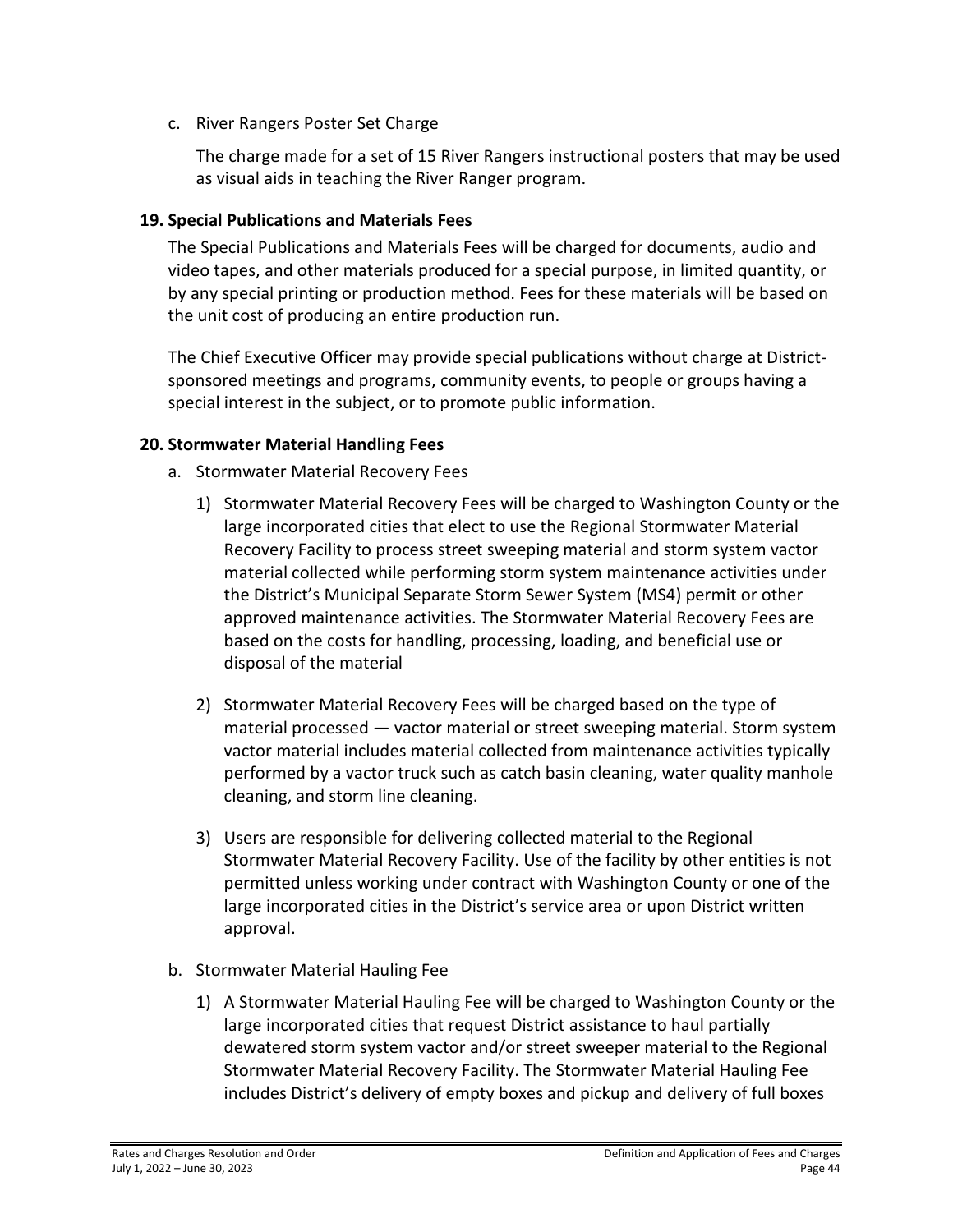to the Regional Stormwater Material Recovery Facility. Invoicing will be based on time recorded on District work orders and include labor, OPE, equipment, material, and applicable overhead.

- 2) Agencies are responsible for loading material in a box container compatible with the District's hook lift trucks. Vactor material and street sweeper material must be kept separate. This service is not available for private entities unless working under contract with Washington County or one of the large incorporated cities within the District's service area.
- c. Nonstormwater Material Recovery Fee
	- 1) Nonstormwater Material Recovery Fees will be charged to Washington County or the large incorporated cities that use the Regional Stormwater Material Recovery Facility to process nonstormwater material (e.g., hydro-excavation, mixed loads) collected while performing maintenance activities under the District's MS4 or National Pollutant Discharge Elimination System permit or other approved maintenance activities. The Nonstormwater Material Recovery Fee is based on the cost for handling, processing, loading, and disposing the material.
	- 2) Users are responsible for delivering collected material to the Regional Stormwater Material Recovery Facility. Use of the facility by other entities is not permitted unless working under contract with Washington County or one of the large incorporated cities within the District's service area or upon District written approval.

# <span id="page-48-0"></span>**21. Vegetated Corridor Payment to Provide**

The Vegetated Corridor Payment to Provide will be charged as mitigation for impacts to vegetated corridors on development projects consistent with the District's "Design and Construction Standards."

The Vegetated Corridor Payment to Provide is calculated based on the square footage of vegetated corridor required to be mitigated but which is not otherwise mitigated onsite or off-site by the applicant.

# <span id="page-48-1"></span>**22. Vegetated Corridor Enhancement Fee**

Users of properties that require vegetated corridor enhancement as a condition of development, or if desired by the user, may ask the District to implement vegetated corridor enhancement and pay a Vegetated Corridor Enhancement Fee.

The District will evaluate each request, and may accept or deny based on proximity to other District projects, staffing capacity, and programmatic goals, and efficiency. To qualify, an applicant must also set aside and protect the vegetated corridor as required by the "Design and Construction Standards."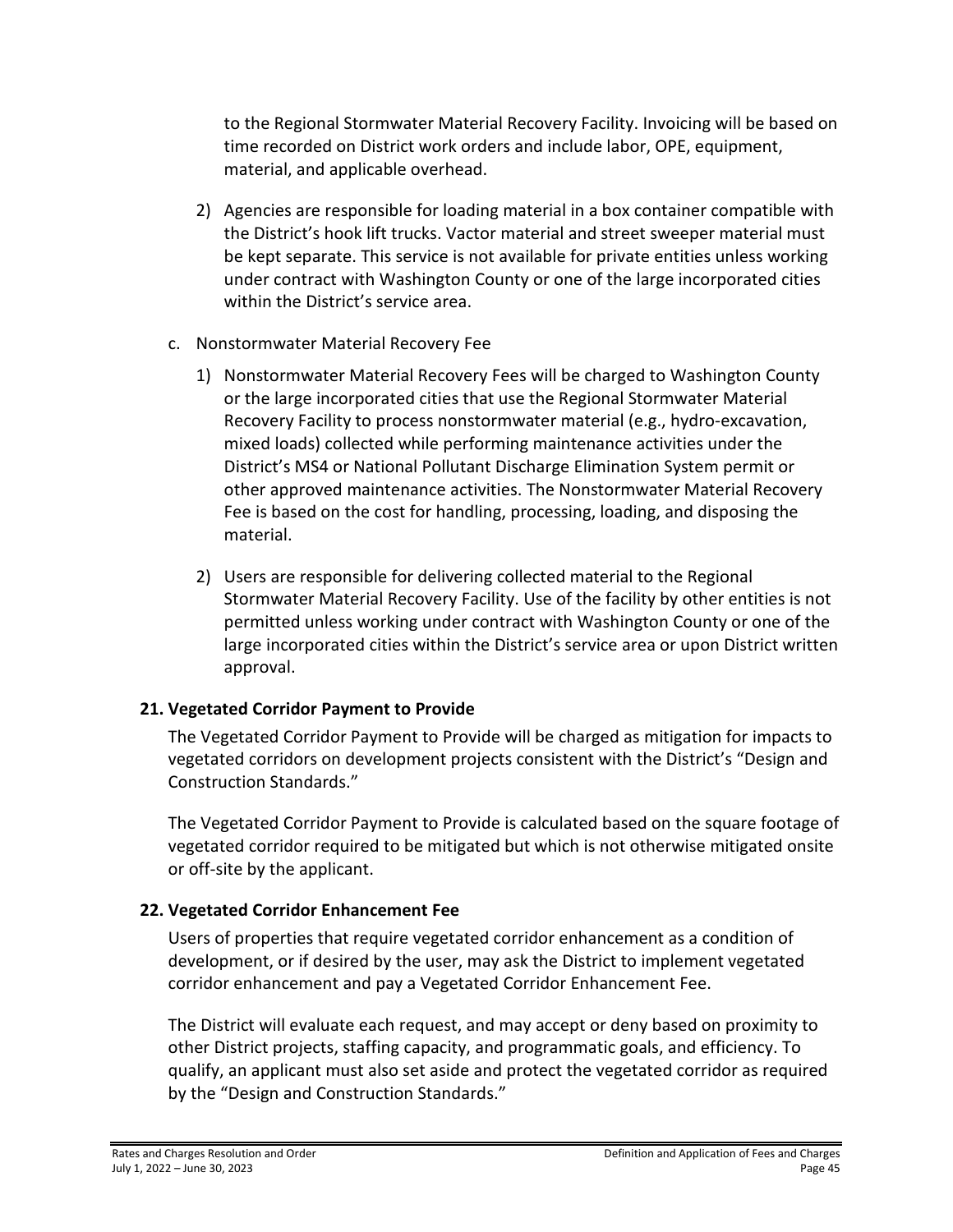The Vegetated Corridor Enhancement Fee is calculated using the area to be enhanced based on corridor condition as defined in the "Design and Construction Standards."

## <span id="page-49-0"></span>**23. Rock Creek RV Dump Fee**

A dumping fee will be charged to users of the RV dump at the Rock Creek and Durham water resource recovery facilities to cover the cost of site management and waste treatment. The fee applies to all users including RVs, food trucks, carpet cleaning trucks, and medical services vehicles. The fee also applies regardless of the type of waste disposed at the dump. Users must pay either a separate fee each time they use the dump or an annual fee that covers all dump usage in a given year.

# <span id="page-49-1"></span>**D. REVIEW AND INSPECTION FEES**

Review and inspection fees will be charged to review and inspect plans, construction, facilities, and other activities regulated by the District.

## <span id="page-49-2"></span>**1. Inspection Fees**

a. Erosion Control Inspection Fee for Construction Sites not Requiring District Site Development Permit

An Erosion Control Inspection Fee will be charged for District to inspect measures installed to control erosion and adherence to erosion control rules on construction sites that do not require a District-issued Site Development Permit. Permits for work on lots that depend on or impact other lots, such as townhomes with shared walls or shared stormwater facility and associated conveyance, must be issued at the same time.

b. Erosion Control Only Fee (for Development Sites Without Infrastructure or Vegetated Corridor Improvements)

An Erosion Control Only Inspection Fee will be charged for District to inspect measures installed to control erosion and adherence to erosion control rules on construction sites that require a District-issued Site Development Permit, but do not have any infrastructure or vegetated corridor improvements.

c. Erosion Control Only Fee for Construction Sites Requiring Subsequent District Site Development Permit (Early EC Inspection Fee)

An Erosion Control Only Inspection Fee will be charged for District to inspect measures installed to control erosion and adhere to erosion control rules on construction sites that have received an Erosion Control Only permit allowing limited work in advance of a District Site Development Permit. The fee covers routine inspection of the site for up to three months. If approved, additional Erosion Control Only Inspection Fees will be charged at three-month intervals until a Site Development Permit is issued. The fee will not be prorated or refunded.

d. Site Development Inspection Fee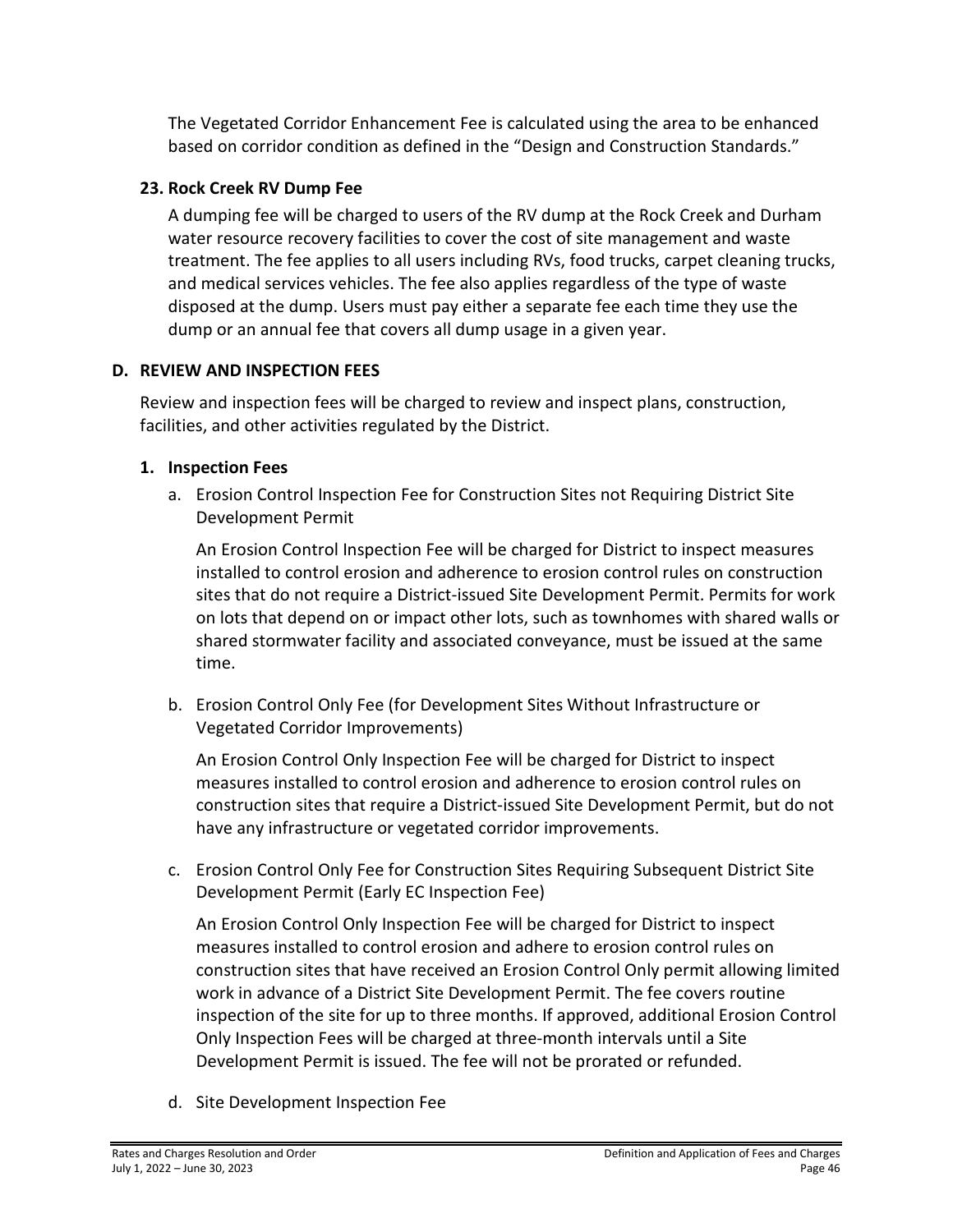A Site Development Inspection Fee will be charged for District to inspect site development construction activities associated with erosion control, sanitary sewer and stormwater infrastructure, water quality facilities, and vegetative corridor enhancement on residential, commercial, and industrial developments requiring a Site Development Permit.

Inspection fees for industrial or commercial subdivisions over 10 acres and resulting in lots greater than 20,000 square feet, will be charged based on the graded portion of the site.

e. Stormwater Inspection Fee (Other Than Site Development)

A Stormwater Inspection Fee will be charged for District to inspect the construction of water quality approaches on project sites that do not require a District-issued Site Development Permit, or to construct water quality approaches that are identified in a Site Development Plan, but are constructed with improvements on the lot subsequent to site development. This fee will be charged to inspect all water quality approach(es) reviewed and approved as part of a single stormwater management plan. If more than a single lot is served by one approach, the Stormwater Inspection Fee may be divided among the lots that are served.

f. Line Tap Inspection Fee

A Line Tap Inspection Fee will be charged to inspect the connection of a private lateral or side sewer to District public facilities.

g. Disconnection Inspection Fee

A Disconnection Inspection Fee will be charged to inspect disconnection from the public sanitary sewer system in accordance with Ordinance 29 and to inspect disconnection from the public storm and surface water system in accordance with Ordinance 40.

h. Reinspection Fee

A Reinspection Fee will be charged

- 1. If inspectors are requested or required to visit a site to perform an inspection before erosion control measures or infrastructure to be inspected are in place, or
- 2. If an inspection is requested before corrections from a previous inspection are made, or
- 3. If a Food Service Establishment fails an inspection for fats, oils, and grease abatement and must be reinspected, or
- 4. If more than two Deficiency Notices have been posted on a project, multiple lots with a common owner within a single subdivision/partition, or any other related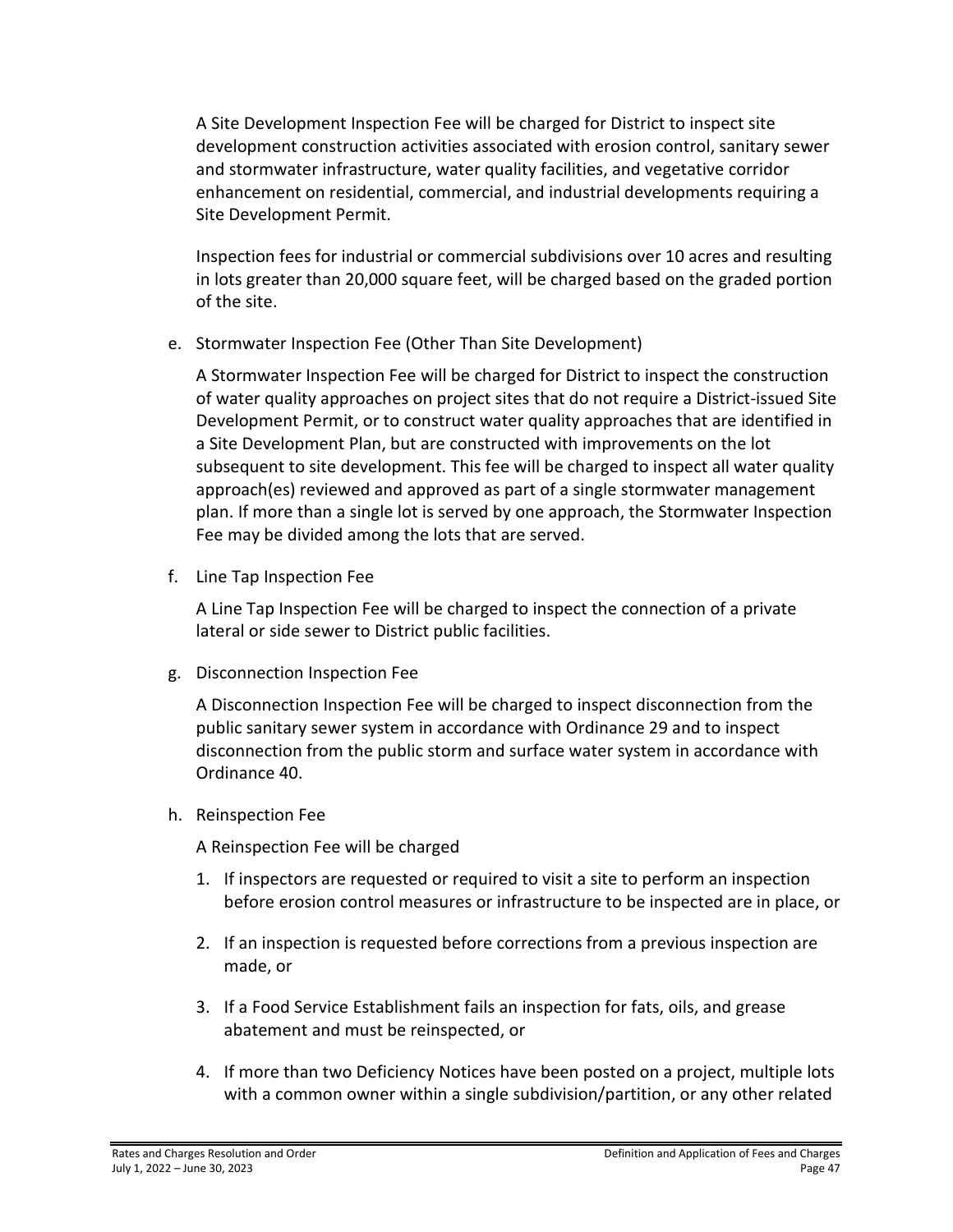permit, the Reinspection Fee will be charged for each follow-up site inspection following the third Deficiency Notice to verify the site has been brought into compliance, or

5. If a Stop Work Order is posted on the site, a Reinspection Fee will be charged for each follow-up site inspection to verify the site has been brought into compliance.

Reinspection Fees are applicable for all inspection tasks including erosion control, infrastructure improvement, water quality facilities, grease removal device maintenance, and vegetated corridor enhancement and mitigation.

i. Warranty Period Reinspection Fee for Proprietary Treatment Systems

Proprietary treatment systems will be maintained by the applicant at six month or shorter intervals during the two-year maintenance bonding period. The applicant will provide an annual summary report certifying maintenance of proprietary treatment systems for proper function. The District will inspect these systems every six months during this period.

If components of the proprietary treatment systems are found to need maintenance or replacement during this period, a Warranty Period Reinspection Fee will be charged for each vault or proprietary catch basin where an additional inspection is required to verify that the components have been maintained or replaced.

j. Extended Warranty Inspection Fee

An Extended Warranty Inspection Fee will be charged if the warranty period is required to be extended due to incomplete infrastructure repairs or planting. The fee covers necessary additional inspections for six months. Additional Extended Warranty Inspection Fees will be charged at six-month intervals until the site completes the warranty period in accordance with District "Design and Construction Standards." The fee will not be prorated or refunded.

k. Reconnection Inspection Fee

A Reconnection Inspection Fee will be charged to inspect physical reconnections of laterals to the public sanitary or storm sewer systems. If the reestablishment of service does not require a physical reconnection, the fee will be the Permit Processing Fee.

l. Special Investigation Fee

Special Investigation Fees will be applied to activities that require an erosion control permit, but are started without having a valid erosion control permit. This fee is in addition to the regular permit fee and is to cover the costs the District incurs in its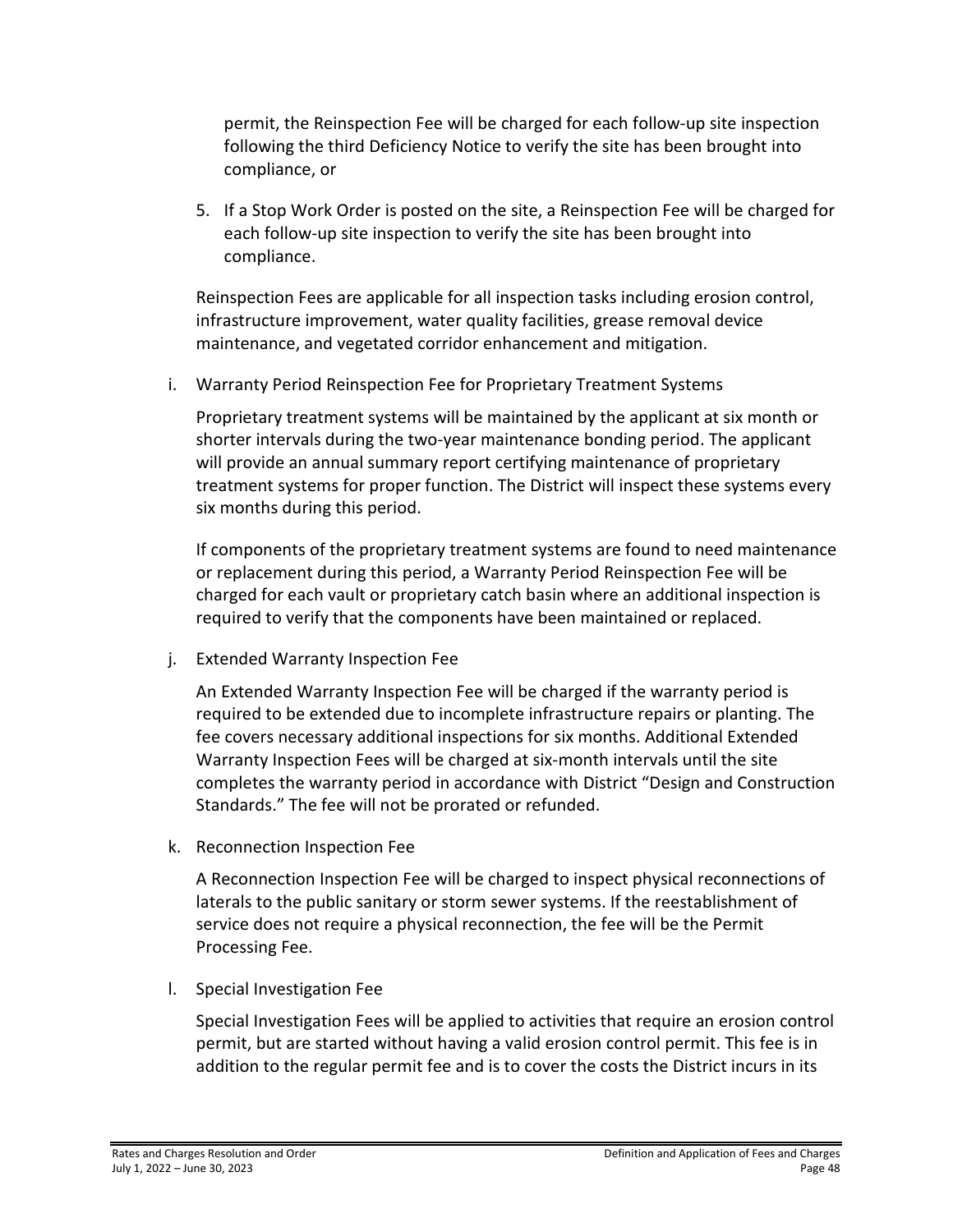investigation of the work and evaluation of remedial proposals necessitated by the work.

m. Inspection Overtime Fee

An Inspection Overtime Fee will be charged when District staff has been requested, in writing by the owner or owner's representative, to perform inspections outside normal business hours. A request to perform overtime will also authorize the District to bill the owner for the actual overtime hours spent on the project. Payment of all overtime charges must be made prior to construction approval.

Performance of overtime inspections will be at the discretion of the District and subject to the availability of staff. An overtime request does not guarantee an overtime inspection will be performed.

n. DEQ 1200-C and 1200-CN Erosion Control Permit Fee

Through an agreement with the Department of Environmental Quality (DEQ), the District acts as DEQ's agent in receiving registration applications for the General Permit 1200-C and 1200-CN for the control of stormwater associated with construction activities where required by DEQ. The permitting fees for 1200-C and 1200-CN coverage must be paid directly to DEQ. People developing property within the District service area who are required to obtain a DEQ 1200-C or 1200-CN permit must also obtain the appropriate local Erosion Control Permit from the District or City, and pay the required local fee.

# <span id="page-52-0"></span>**2. Nondomestic Waste Discharge Permit Fees**

- a. Nondomestic Waste Discharge Permit Fees will be charged to Industrial Users required to obtain Nondomestic Waste Discharge Permits pursuant to the District's Industrial User pretreatment rules (See Nondomestic Waste Ordinance 42).
- b. Short-Term Industrial Wastewater Discharge Permits are required for users that have short-term temporary discharges of wastewater to the sanitary sewer system, as defined in Section I. These users are not required to pay Connection Charges except as provided in Section III.A.1.b.3.a.

# <span id="page-52-1"></span>**3. Site Development Plan Check Fees**

a. Plan Check Application Fee

A Plan Check Application Fee will be charged to set up project review folders for projects required to obtain a District Site Development Permit, and to review and process Erosion Control Only Permits for sites otherwise requiring a District Site Development Permit. The Plan Check Application Fee will be charged when plans are submitted for initial review and is nonrefundable.

b. Plan Check Fee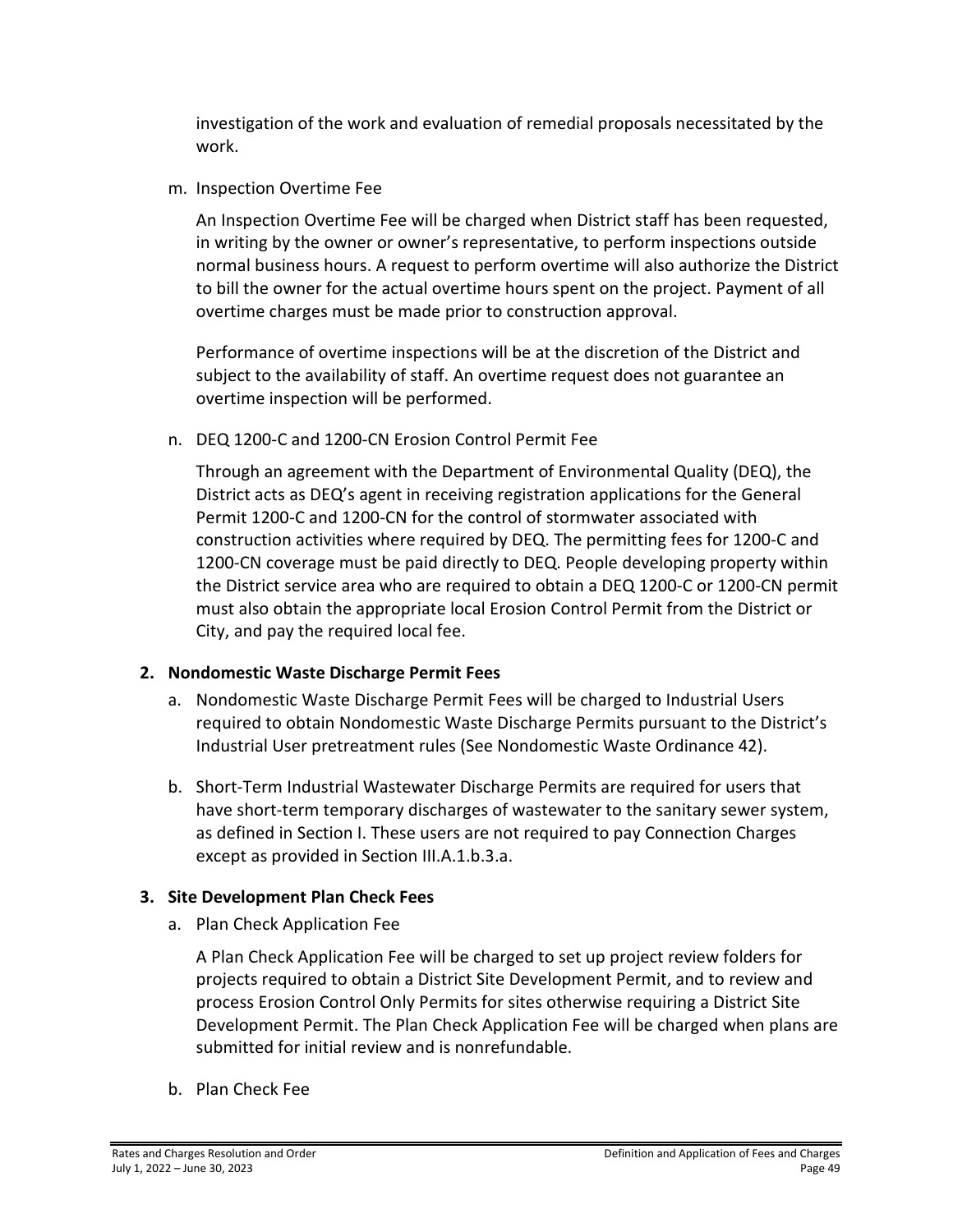A Plan Check Fee will be charged for District to review up to three plan submittals on all development projects requiring a District Site Development Permit. The Plan Check Fee will be collected when the Site Development Permit is issued.

c. Plan Check Resubmittal Fee

A Plan Check Resubmittal Fee will be charged at the time of each submittal in the following situations:

- 1) If a development project requiring a District Site Development Permit requires more than three plan submittals for review. A Plan Check Resubmittal Fee will be charged for every submittal beyond three, unless such resubmittals are required solely due to the District's failure to identify significant design flaws apparent in previous submittals.
- 2) If plans previously reviewed and approved or approved as noted by the District are subsequently phased or substantially changed, when such change requires additional review or administrative action by the District.
- d. Plan Check Overtime Fee

A Plan Check Overtime Fee will be charged when District staff has been asked, in writing by the owner or owner's representative, to perform plan checks outside normal business hours. A request to perform overtime will also authorize the District to bill the owner for the actual overtime hours spent on the project. Payment of all overtime charges must be made prior to plan approval.

Overtime plan checks will be performed at the discretion of the District and subject to the availability of staff. An overtime request does not guarantee the performance of overtime plan checks or expedited review during normal business hours.

# <span id="page-53-0"></span>**4. Stormwater Review Fee (Other Than Site Development)**

a. Stormwater Review Fee for projects that do not require a Site Development Permit

A Stormwater Review Fee will be charged for District to review projects that result in the creation or modification of 1,000 square feet or more of impervious surface, but do not require a District Site Development Permit. The Stormwater Review Fee will be collected when the permit is issued, and will be charged to review a stormwater management plan for one or more lots. If the stormwater management plan is for more than one lot, the Stormwater Review Fee may be divided among the lots served.

b. Stormwater Review Fee for projects with facilities constructed subsequent to site development

A Stormwater Review Fee will be charged for District to review water quality approaches that are identified in a Site Development Plan, but constructed with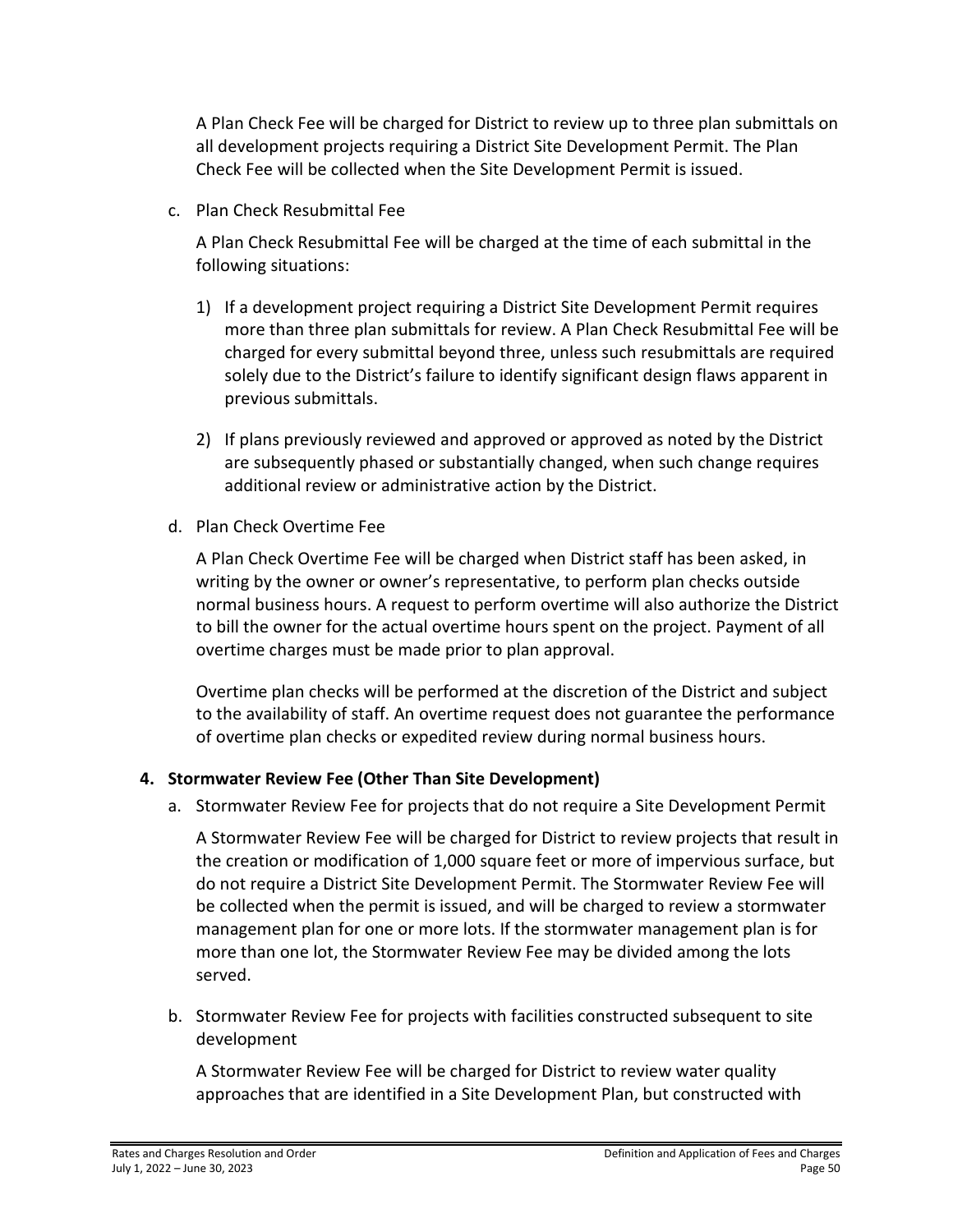individual lot improvements subsequent to site development. The Stormwater Review Fee will be collected when the permit is issued, and will be charged to review a stormwater management plan for one or more lots. If the stormwater management plan is for more than one lot, the Stormwater Review Fee may be divided among the lots served.

## <span id="page-54-0"></span>**5. Site Certification, Site Assessment, and Alternatives Analysis Review Fees**

The Site Certification, Site Assessment, and Alternatives Analysis Review fees will be charged to customers who require a Service Provider Letter or site certification concurrence in accordance with the District's "Design and Construction Standards."

a. Basic Site Certificate Concurrence Fee

A Basic Site Certification Concurrence Fee will be charged for activities on properties where there is no sensitive area or vegetated corridor on or adjacent to the site, for activities where a Simplified Site Assessment may be used, or for activities relating to existing single-family residences, (e.g., decks, patios, additions, etc.)

b. Site Assessment Application and Base Review Fee

A Site Assessment Application and Base Review Fee will be charged for development activities on properties where there is sensitive area or vegetated corridor on or adjacent to the site requiring a Standard Site Assessment in accordance with the District's "Design and Construction Standards," and where such activities do not impact the sensitive area or vegetated corridor. The Site Assessment Application and Base Review Fee is due when the initial application is submitted.

c. Minor Encroachment/Allowed Use Certification Fee

A Minor Encroachment/Allowed Use Certification Fee will be charged to issue a Service Provider Letter authorizing development activities that are classified as a minor encroachment or an allowed use as defined in the District's "Design and Construction Standards." The Minor Encroachment/Allowed Use Certification Fee is in addition to the Site Assessment Application and Base Review Fee and is due when the Service Provider Letter is issued.

d. Tiered Alternative Analysis Review and Certification Fee

A Tiered Alternative Analysis Review Fee will be charged to issue a Service Provider Letter authorizing development activities that are classified as Tier 1, Tier 2, or Tier 3 encroachments as defined in the District's "Design and Construction Standards." The Tiered Alternative Analysis Review and Certification Fee is in addition to the Site Assessment Application and Base Review Fee and is due when the Service Provider Letter is issued.

e. Service Provider Letter Amendment Fee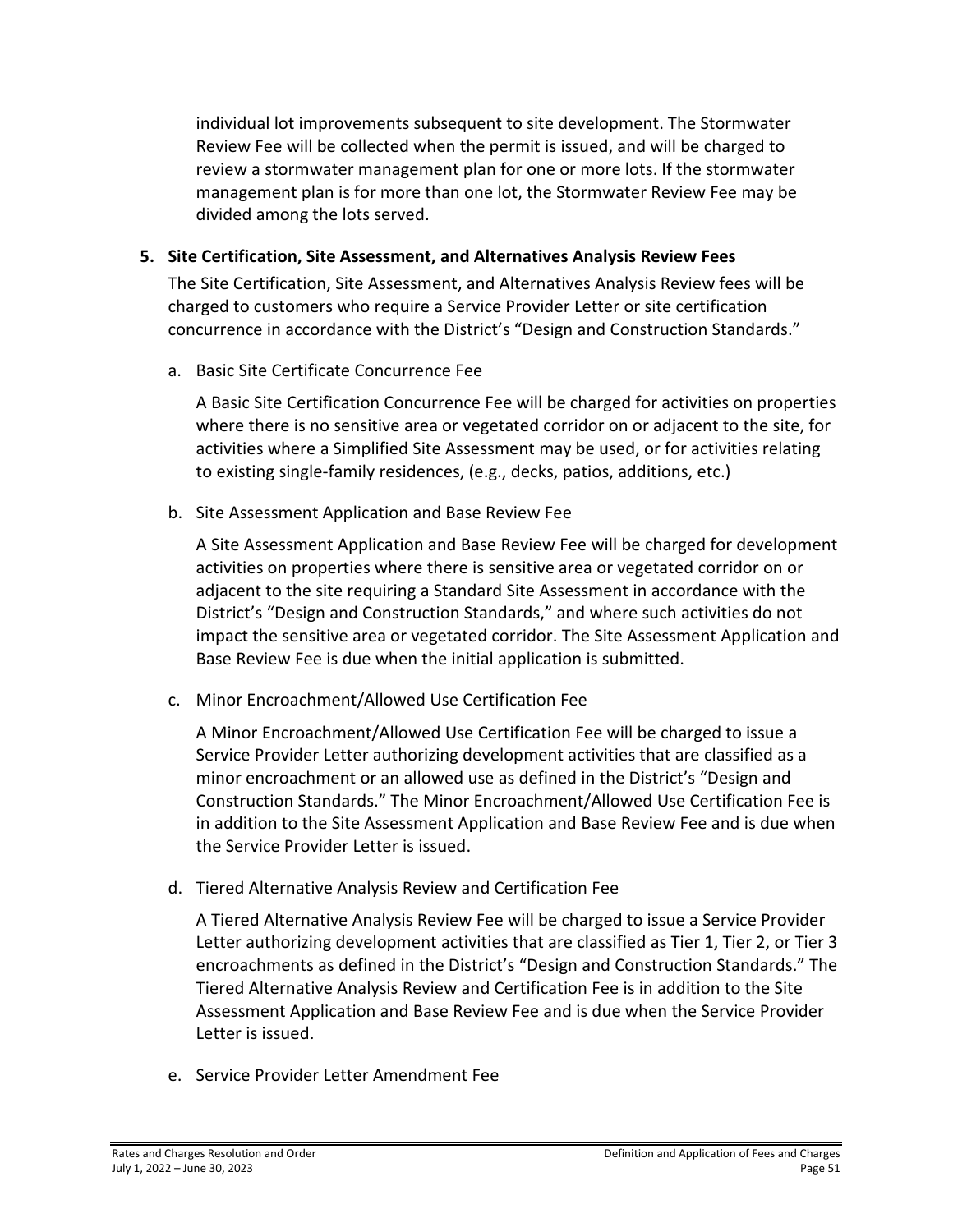Unless specifically waived in writing by the District, a Service Provider Letter Amendment Fee will be charged for each adjustment to the Service Provider Letter requested by the applicant or required due to changes in the plans. The Service Provider Letter Amendment Fee will be charged at the time of the submittal. If the requested adjustment results in a higher level of encroachment, the difference in the Review and Certification Fee listed in 5.b – 5.d above will be charged in addition to the Amendment Review Fee and will be due when the Amended Service Provider Letter is issued. If the requested adjustment results in a lower level of encroachment, the Amendment Review Fee will be charged and no refund or credit will be applied.

A separate Service Provider Letter Amendment Fee will be charged for each of the following situations:

- 1) Minor Amendment (first request): Changes to the Service Provider Letter that do not result in altering more than 100 square feet of vegetated corridor encroachments.
- 2) Major Amendment (first request): Changes to the Service Provider Letter that result in altering more than 100 square feet of encroachment or that require modifications to the Natural Resource Assessment.
- 3) Additional Amendment Requests: All subsequent Service Provider Letter amendments regardless of whether the amendment is minor or major.

# <span id="page-55-0"></span>**6. Model Home Application Review Fee**

A Model Home Application Review Fee will be charged for requests for connection permits for model homes prior to Substantial Completion of the development in accordance with the Districts "Design and Construction Standards." The fee will cover staff time associated with the plan review, site evaluation, and permit processing. The fee is in addition to all applicable Connection Fees and is a lump sum for all model homes requested in a single application. It will be charged at the time of application.

# <span id="page-55-1"></span>**7. Product Approval Review Fee**

A Product Approval Review Fee will be charged to manufacturers seeking approval of products for use as an acceptable material or system for the sanitary sewer or stormwater management systems. The fee will be charged for each product reviewed for technical evaluation of the product, removal efficiency, reliability, and ease of maintenance. The fee also covers costs associated with training and distributing product-specific information.

#### <span id="page-55-2"></span>**8. Natural Resources and Economic Development Services Planning Review Fee**

A Natural Resources and Economic Development Services Planning Review Fee will be charged for customers asking the District to review proposed industrial or commercial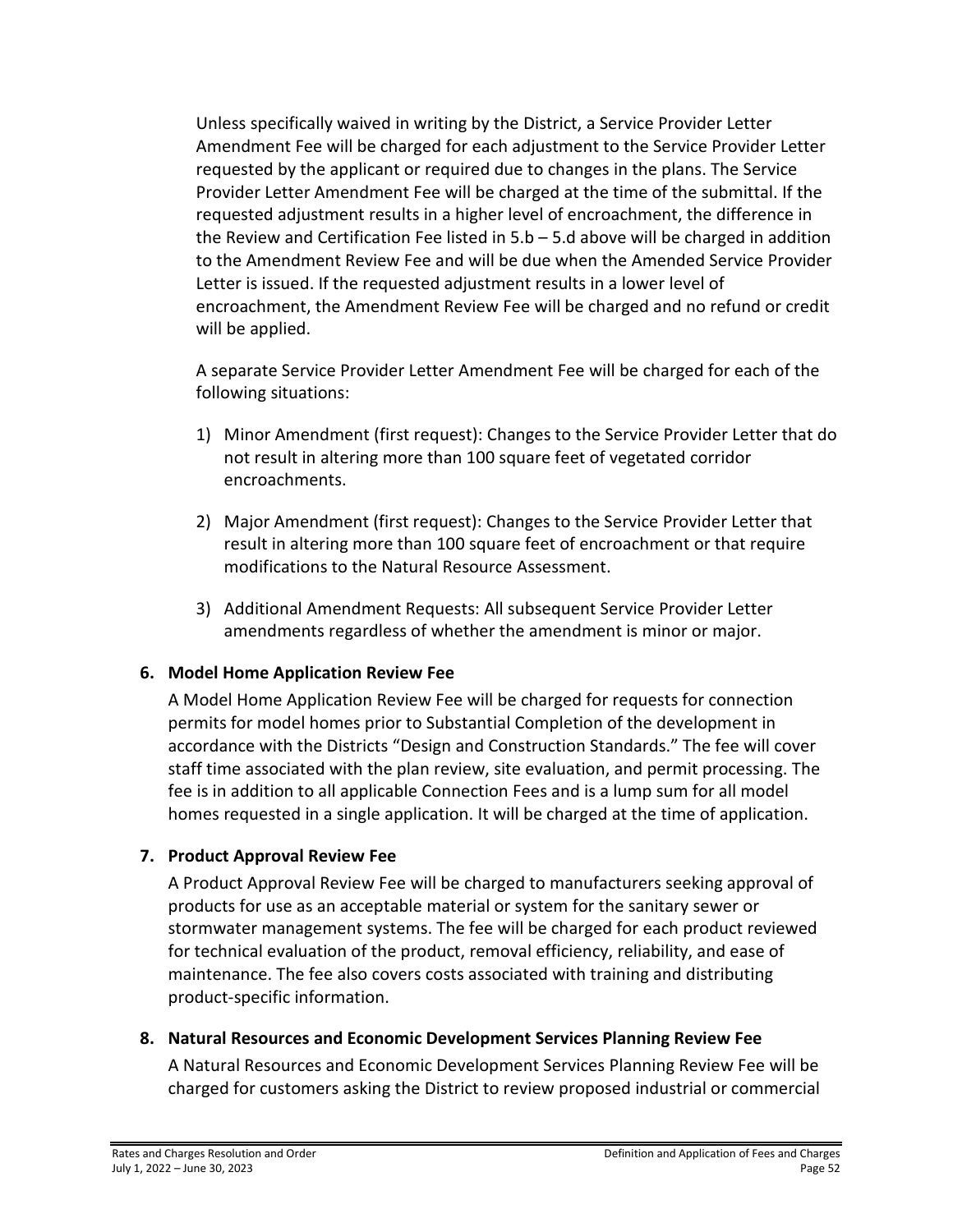economic development sites involving unusual size or scheduling demands. This review fee will also be applicable for projects requiring natural resource data, service information, and planning studies prepared for properties that are not yet in the District's service boundary but are proposed to be added to the District's service area in the near future. District's review will be limited to providing guidance on how the District's "Design and Construction Standards" might apply to such properties and does not constitute approval or acceptance of any study, data, or plan.

#### <span id="page-56-0"></span>**9. Special Waste Monitoring Fees**

Special Waste Monitoring Fees will be charged to customers who discharge special wastes into the District system. This monitoring fee will be charged at the rate of time (at the District employee's salary rate) and materials plus the current District personnel support and Other Personnel Expense rate (see Section III.C.10).

## <span id="page-56-1"></span>**10. Surface Water Management Charges Investigation Fee**

People requesting a reduction or waiver of surface water management monthly service will pay an investigation and review fee. The fee must be paid with the application. The fee will not apply if the request is made as a part of the submittal of engineering plans where plan review and inspection fees are collected by the District.

# <span id="page-56-2"></span>**11. Video Inspection Fees**

Video Inspection Fees will be charged for video inspection by the District of a sanitary or storm sewer line during or upon completion of construction of the line.

# <span id="page-56-3"></span>**12. Temporary Nonindustrial Discharge Review Fee**

A Temporary Nonindustrial Discharge Review Fee will be charged for each temporary discharge of stormwater, surface water, ground water, or sanitary sewage to the sanitary sewer or storm conveyance system. Each occurrence requires review and approval by the District. Temporary discharges may include water from environmental remediation sites, waterline testing, groundwater well rehabilitation, construction site dewatering, and sanitary sewage discharges from temporary placement of construction trailers.

# <span id="page-56-5"></span><span id="page-56-4"></span>**E. INTEREST, DELINQUENCY, PENALTIES**

#### **1. Payment Due**

a. Payment for user charges for the sanitary sewer and surface water management system is due after receipt of service, as provided by the invoice and applicable ordinance. Except as specifically provided otherwise by ordinance, in this Resolution and Order or by contract, payment for any other service, product, permit, or other assessed charge is due and payable prior to receipt of the service or product, issuance of the permit, or delivery of the requested publication or document.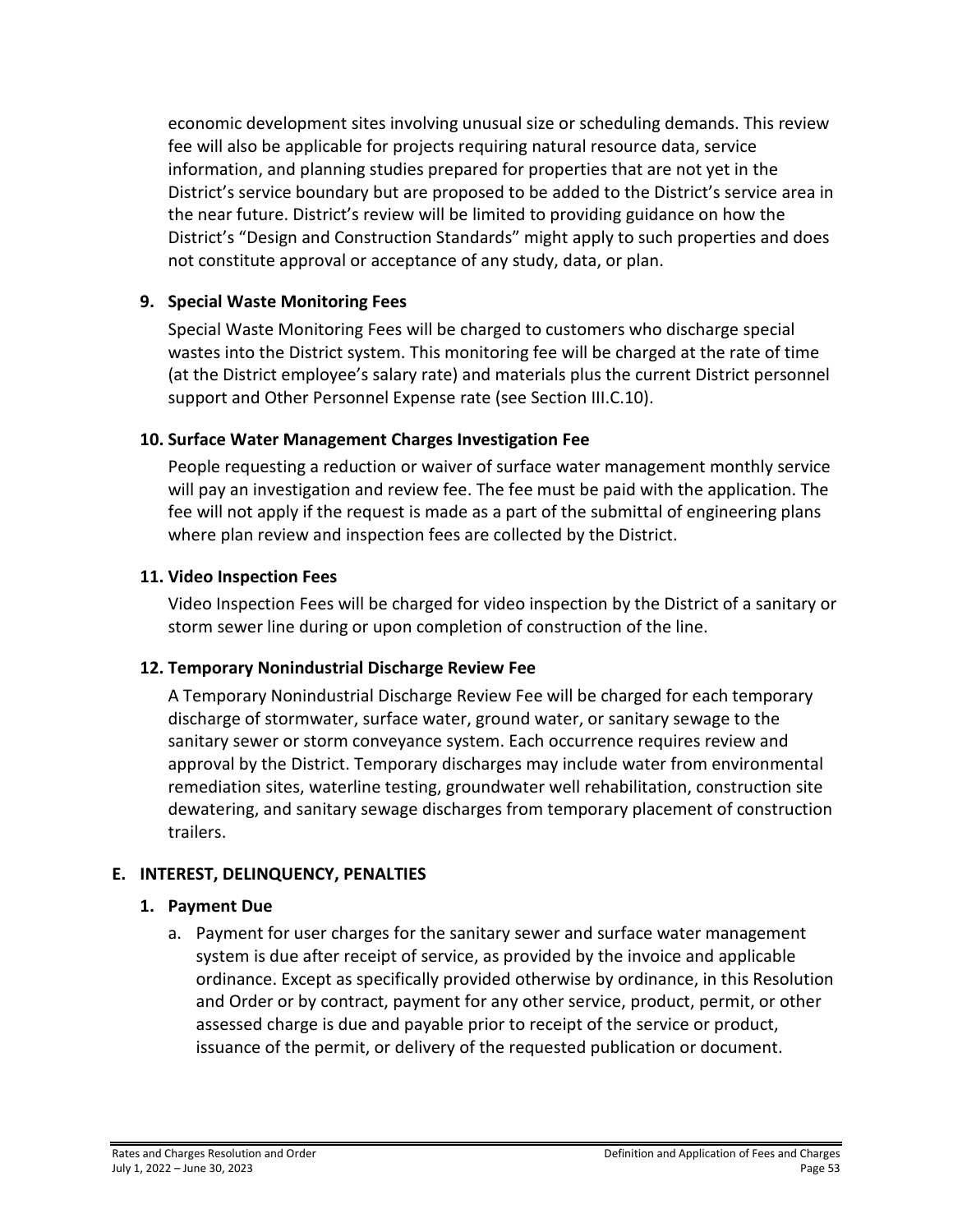- b. A payment is deemed delinquent if not paid by the due date specified on the invoice or in a contract regarding payment for services.
- c. Any fee associated with a connection permit, erosion control activities, or similar permit authorizing an activity will accrue and be due upon commencement of the activity requiring the permit, even though a permit may not have been obtained.
- d. Subject to Section III.E.4 (Service Charge Adjustments and Payment Agreements), if no service charge invoice is sent, the service or user charge will accrue from and be due at the time service commenced and/or connection was made to the District sanitary and surface water systems.
- e. Amounts owing less than \$10 must be paid prior to delivery of any requested service or product unless it is for a monthly service charge billed on a regular, scheduled billing system.

# <span id="page-57-0"></span>**2. Charges for Late Payment**

Any delinquent fee or charge is subject to Interest and Delinquency Charges or Late Payment Charges, or termination of water service for nonpayment, as provided in this subsection and applicable ordinance. Co-implementer cities may apply the provisions of this subsection or adopt any other lawful program to address and collect delinquent charges and to encourage timely payment.

a. Interest Charge

Interest Charges will be assessed at the rate listed in this Resolution and Order or at the rate adopted by and assessed by any co-implementer city. Interest will accrue from the day after the due date. Interest will apply to all service charges and invoiced charges incurred prior to July 1, 1994; and to service charge billings to industrial accounts incurred on or after July 1, 1994. In addition, interest as provided in this subsection will apply to any other invoiced charge unless otherwise provided by contract.

b. Delinquency Charge

Delinquency Charges equal to 10% of the fee plus accrued interest will commence 120 days after the date the payment became due. After 180 days, an additional 15% of the unpaid fee, interest, and accrued Delinquency Charge will be assessed. Interest and Delinquency Charges under Section III.E.2.a and b will only be assessed against accounts that:

- 1) Have an outstanding balance for services provided prior to July 1, 1994, or,
- 2) Are accounts of Industrial Method customers.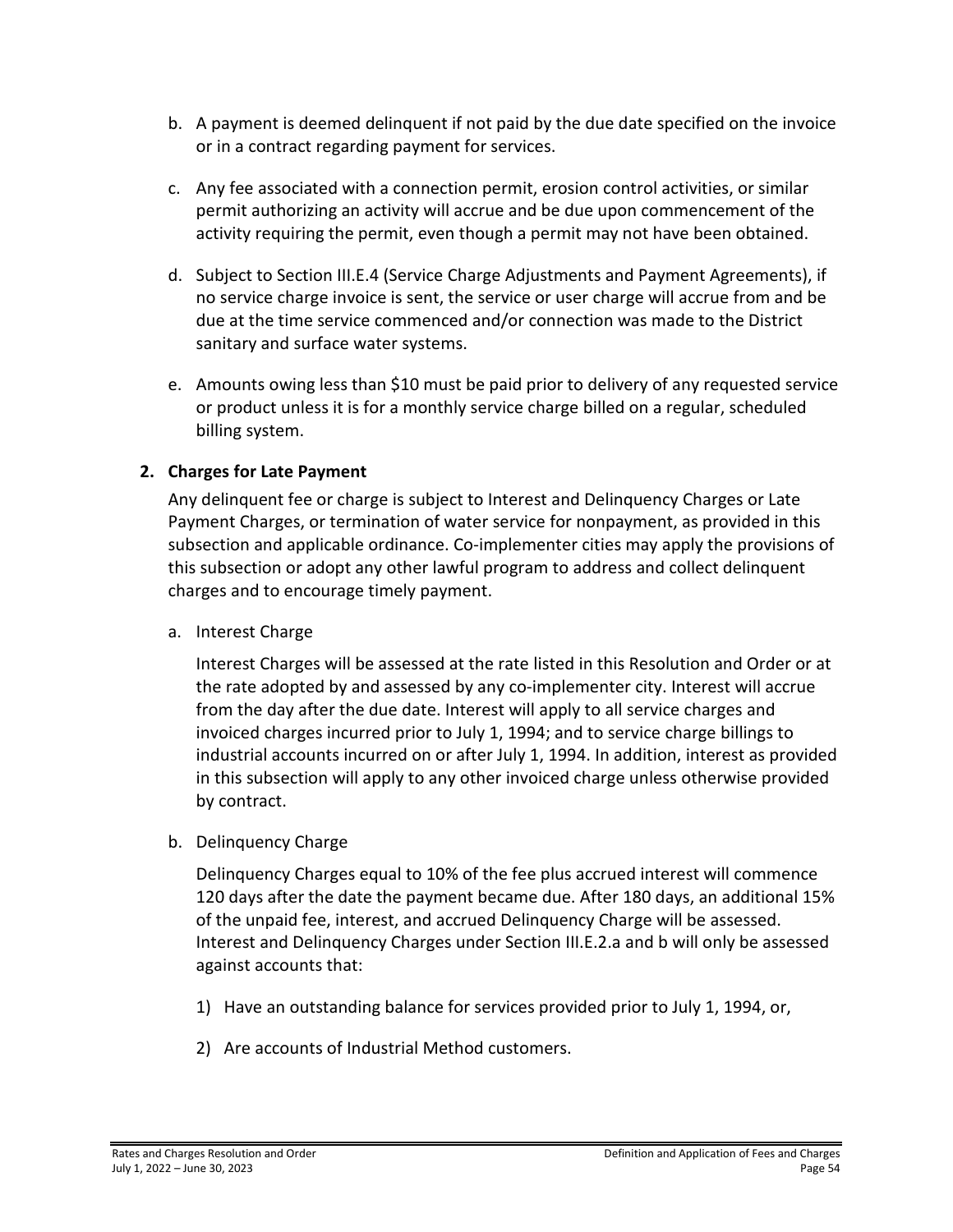#### c. Late Payment Fee

The Late Payment Fee will be charged for user charges imposed after July 1, 1994, except:

- 1) Those charged to Industrial Method users, and
- 2) Those charged to users served by a water purveyor with which the District has an agreement to shut off water service for delinquent User Charge payment, imposed on or after July 1, 1994, for which payment is made later than 15 days from the due date on the invoice. The Late Payment Fee will be 2% of the outstanding balance as of the due date on the invoice. A separate Late Payment Fee will be imposed for each billing period in which user charges remain delinquent.

# <span id="page-58-0"></span>**3. Penalty for Unauthorized Activities Requiring a Permit**

Except as provided otherwise by ordinance, any proven, intentional use of the District's collection and treatment systems or commencement of an activity that requires a permit, without proper authority and payment of the related fees and charges, will subject the party to a penalty in the amount of \$100 or 200% of the regular charge, whichever is greater.

Any penalty will be in addition to the collection of the regular fee or charge, and any other fines, penalties, damages, or other legal remedies available to the District.

# <span id="page-58-1"></span>**4. Service Charge Adjustments and Payment Agreements**

- a. Upon request of a customer or discovery by the District, the Chief Executive Officer or designee(s) may adjust sanitary sewer and surface water management service charge accounts for good cause pursuant to written policies. Good cause will include correction of user or account information, failure of the District to send a bill, demonstrated failure of a user to receive a bill, failure of a prior user to pay a bill relating to the same service address, application of average winter water consumption to the calculation of the sewer Use Charge, correction of measurement of either fixture unit or Equivalent Service Units, adjustments in the time in which the requester was the user. Adjustments may not exceed two years, unless otherwise approved by the Chief Executive Officer.
- b. Account adjustments may include waiver of applicable Delinquency Charges, Late Payment Charges, Interest, and Service Charges. The District may require a customer requesting the adjustment to utilize a prescribed form, and to provide information and appropriate documentation. The District will attempt to notify the customer within a reasonable time as to the disposition of their request, including the effective date of any correction or adjustment.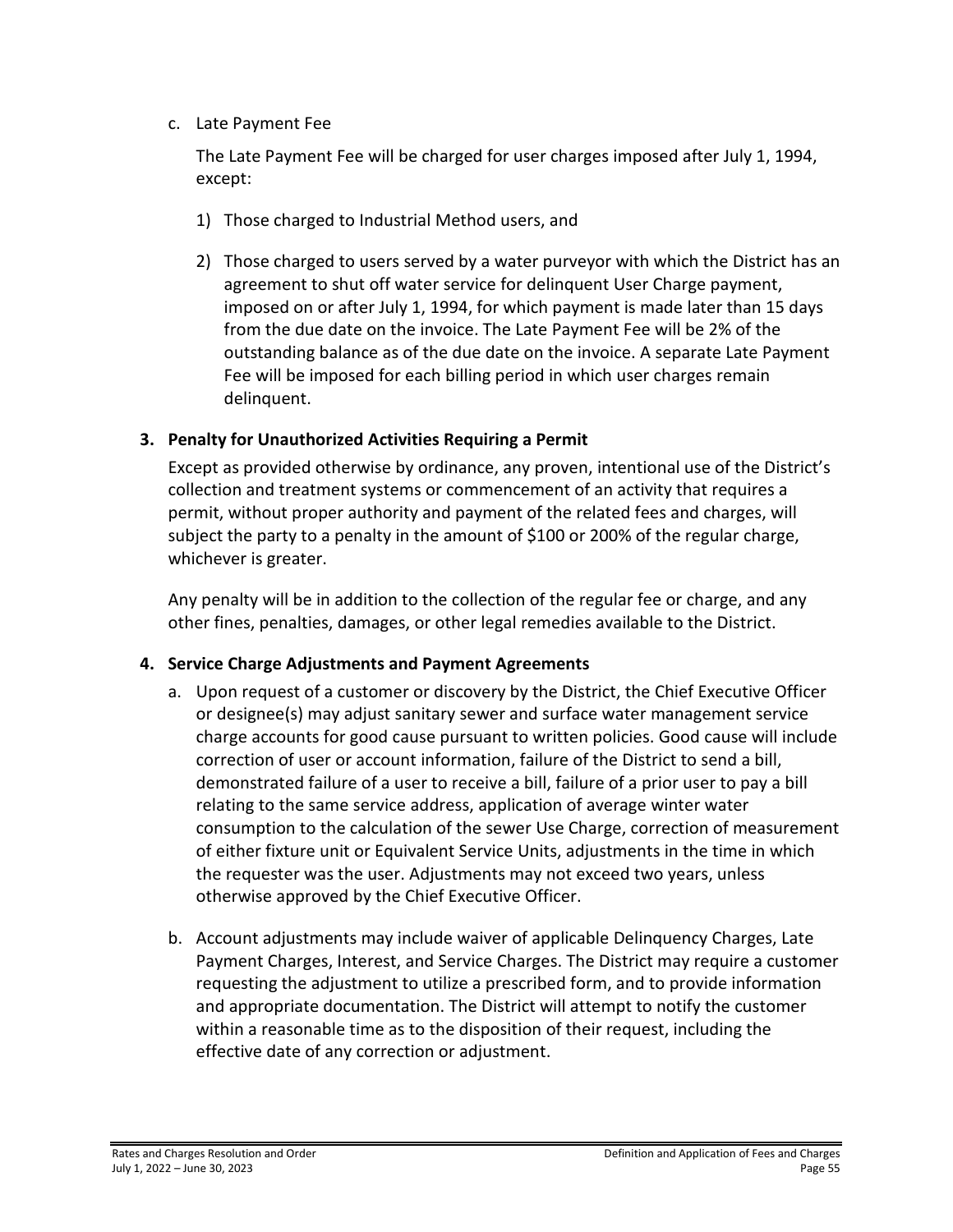- c. The Chief Executive Officer or designee(s) may approve, in writing, account adjustments pursuant to Section III.E.4.a and Section III.E.4.b above. Adjustments made to correct an error or omission may be made in any dollar amount. Other account adjustments may be made in amounts less than or equal to \$10,000 per account. The Chief Executive Officer may delegate this authority to one or more District employees, in writing, specifying the individuals or positions having such authority, any review protocols, and the dollar amounts authorized. Adjustments greater than \$10,000 per account, other than correction of errors or omissions, will be subject to approval by the Board.
- d. Written, legally binding, payment agreements and payment extensions relating to service charges, interest, delinquency, and late payment charges may be made with customers under all the following conditions that apply:
	- 1) Payments will be made with the regular billing for service charges or on other specified dates,
	- 2) Terms regarding principal amount, interest, delinquency, and late payment charges are included,
	- 3) Current charges will be paid when due,
	- 4) The term of the agreement will not exceed three years,
	- 5) User has provided security as deemed appropriate by The District and,
	- 6) The agreement is signed by the user or other responsible party, and the form of the agreement is acceptable to the District.

The Chief Executive Officer or designee(s) may approve agreements under this subsection for up to \$10,000 per account, and may delegate such authority to District staff in the same manner as on Section III.E.4.c.

- e. Adjustments, extensions, and payment agreements may be approved under this Section III.E.4 in cases when a determination is made that such action is:
	- 1) To correct an error or omission; or
	- 2) In the best interests of District ratepayers in obtaining the maximum net return, considering the cost and probable return of further collection efforts, including lack of reliable or provable information; or
	- 3) Otherwise consistent with any written policies relating to collection of service charges.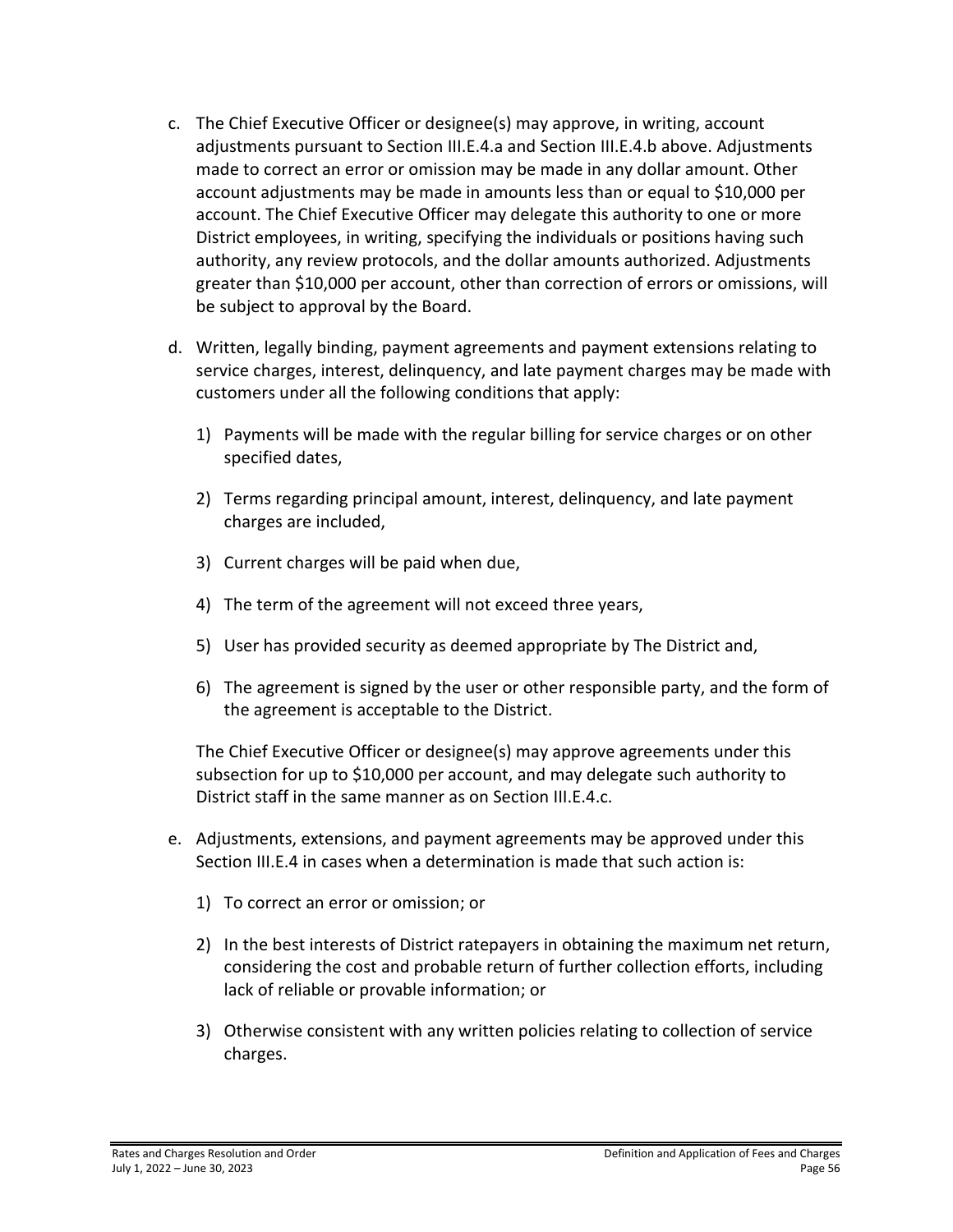# <span id="page-60-0"></span>**APPENDIX A: FEES AND CHARGES**

#### **Type of Fee Amount**

#### **A. SYSTEM DEVELOPMENT CHARGES**

The maximum System Development Charge is updated annually based on the Engineering News-Record construction cost index for the 20-city average.

#### **1. Sanitary Sewer System Development Charges**

| <b>Connection Fee</b>                       | \$6,625.00 Total per DU or DUE                                     |
|---------------------------------------------|--------------------------------------------------------------------|
| • Reimbursement portion                     | $\bullet$ \$3,973.50 per DU or DUE                                 |
| • Improvement portion                       | $\bullet$ \$2,651.50 per DU or DUE                                 |
| <b>Temporary Sewer Connection Fee</b><br>b. | (Connection Fee) x (# of years of<br>discharging) / (20-year life) |

#### **2. Storm and Surface Water System Development Charge (SDC) and Credits**

| a. | <b>Total SDC</b>                                                          | \$641.00 per ESU   |
|----|---------------------------------------------------------------------------|--------------------|
| b. | Maximum Storm and Surface Water SDC<br>Credits                            |                    |
|    | 1. Maximum credit for construction of<br>onsite water quality facilities  | 45% of SDC per ESU |
|    | 2. Maximum credit for construction of<br>onsite water quantity facilities | 55% of SDC per ESU |

#### **B. SERVICE CHARGES**

| 1. |    | Sewer Service Charge                                     |                                                                              |
|----|----|----------------------------------------------------------|------------------------------------------------------------------------------|
|    | а. | <b>Consumption-Based Method</b>                          |                                                                              |
|    |    | <b>Base Charge</b><br>1.                                 | \$32.64 per DU or DUE per month                                              |
|    |    | 2. Use Charge                                            | \$2.16 per CCF per month<br>for individual customer<br><b>Winter Average</b> |
|    | b. | Estimated systemwide average<br>winter water consumption | 8.0 CCF per DU or DUE per month                                              |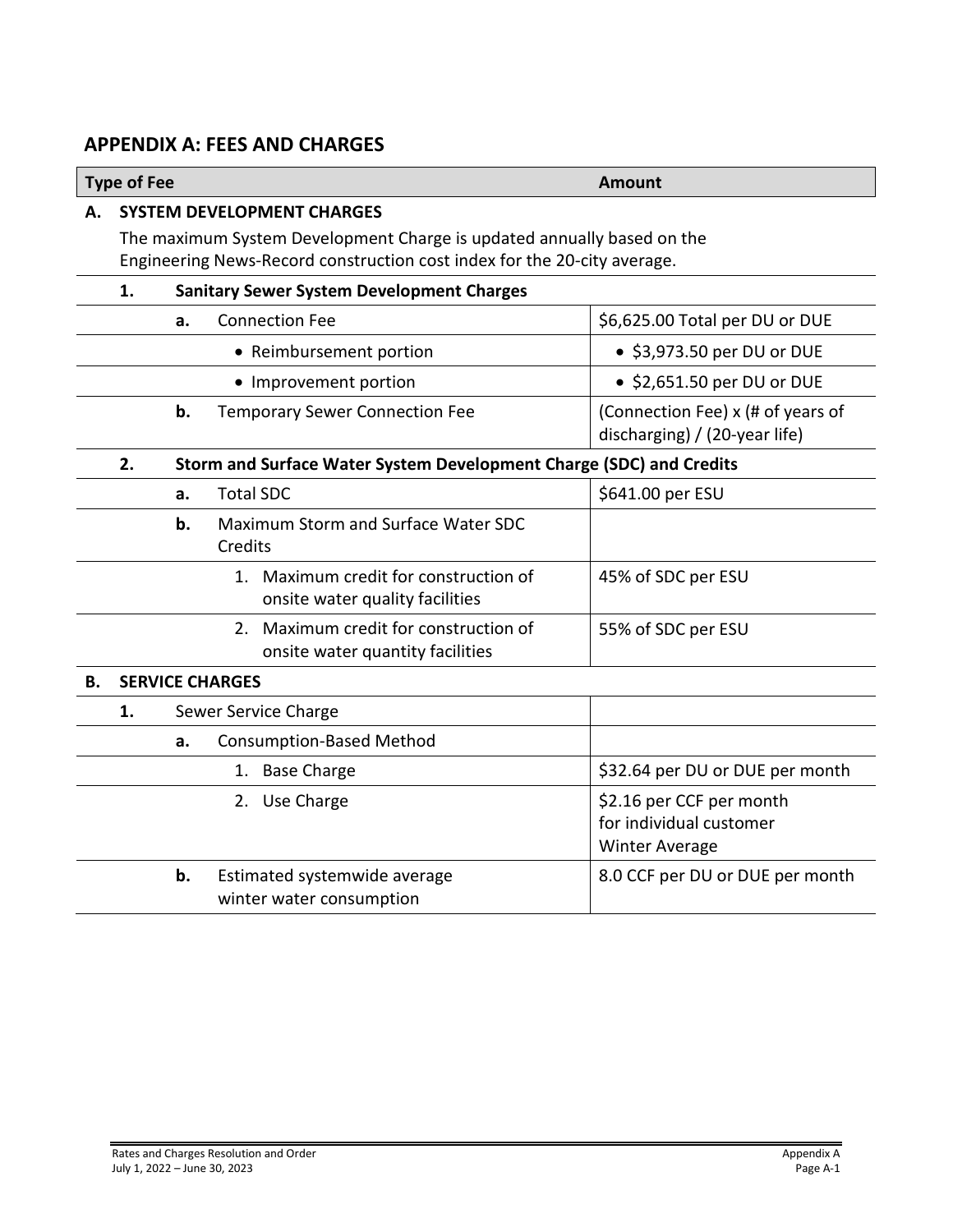| <b>Type of Fee</b> |    |                                                                                                                             | <b>Amount</b>                                                                                                                                                                                                        |
|--------------------|----|-----------------------------------------------------------------------------------------------------------------------------|----------------------------------------------------------------------------------------------------------------------------------------------------------------------------------------------------------------------|
|                    | c. | Industrial                                                                                                                  | \$3.66/100 cubic feet of metered<br>discharge;<br>+ plus \$0.19 per pound chemical<br>oxygen demand over<br>800 mg/L;<br>+ plus \$0.28 per pound<br>suspended solids over<br>400 mg/L;<br>+ plus standard commercial |
|                    |    |                                                                                                                             | service charge for sanitary and<br>domestic use                                                                                                                                                                      |
|                    | d. | Liquid waste/septic tank waste<br>(including domestic septage, chemical toilet<br>waste and short-term temporary discharges | \$0.185 per gallon                                                                                                                                                                                                   |
|                    | e. | Sludge Waste Charges                                                                                                        |                                                                                                                                                                                                                      |
|                    |    | 1. Primary                                                                                                                  | \$0.1255 per gallon                                                                                                                                                                                                  |
|                    |    | 2. Activated                                                                                                                | \$0.2582 per gallon                                                                                                                                                                                                  |
|                    |    | <b>Trickling filter</b><br>3.                                                                                               | \$0.1394 per gallon                                                                                                                                                                                                  |
|                    |    | 4. Mixed                                                                                                                    | \$0.2368 per gallon                                                                                                                                                                                                  |
| 2.                 |    | <b>Storm and Surface Water</b>                                                                                              |                                                                                                                                                                                                                      |
|                    | a. | Service Charge                                                                                                              | \$10.14/ESU per month                                                                                                                                                                                                |
|                    | b. | Temporary stormwater discharge                                                                                              | (Estimated months of discharge x<br>(affected area/2,640) x Storm and<br>Surface Water Charge Section<br>III.B.2.a) + Erosion Control Fees                                                                           |
|                    |    | <b>SERVICE REQUEST FEES</b>                                                                                                 |                                                                                                                                                                                                                      |
| 1.                 |    | <b>Customer Assistance Charges</b>                                                                                          |                                                                                                                                                                                                                      |
|                    | a. | Color plotting of existing maps                                                                                             | \$7.50 per sheet<br>(up to $36 \times 44$ inches)                                                                                                                                                                    |
|                    | b. | <b>Customized mapping</b>                                                                                                   | \$45 per hour                                                                                                                                                                                                        |
|                    | c. | File/record search                                                                                                          | \$45 per hour (minimum of \$10)                                                                                                                                                                                      |
|                    | d. | Photocopies                                                                                                                 |                                                                                                                                                                                                                      |
|                    |    | 1. $8\frac{1}{2} \times 11$ inches                                                                                          | \$0.25 per copy                                                                                                                                                                                                      |
|                    |    | 2. 11 x 17 inches                                                                                                           | $$0.50$ per copy                                                                                                                                                                                                     |
|                    |    | 3. Large format greater than 11 x 17 inches                                                                                 | \$2 per copy                                                                                                                                                                                                         |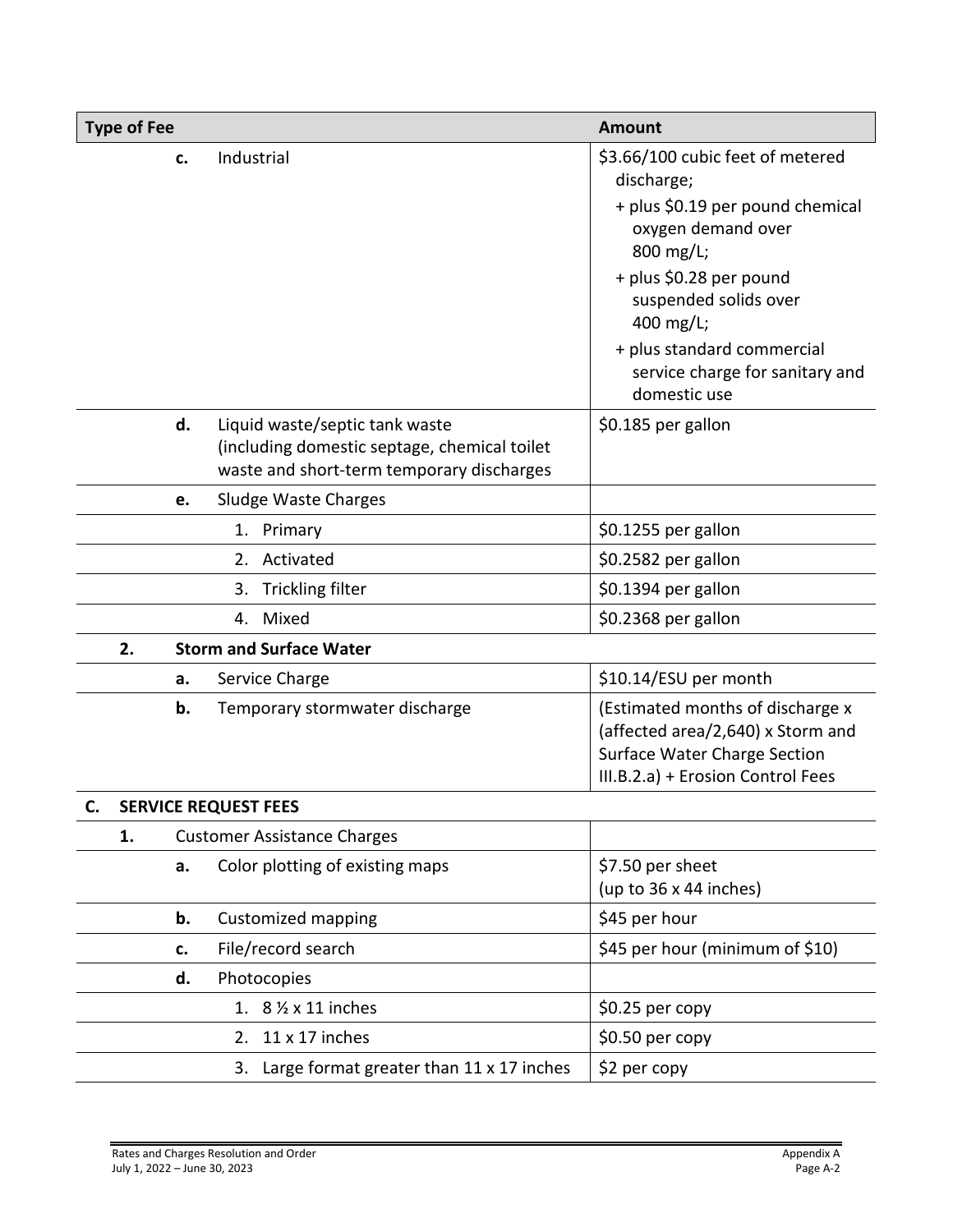| <b>Type of Fee</b> |                                                                                                                    | <b>Amount</b>                                                                                                                                      |  |
|--------------------|--------------------------------------------------------------------------------------------------------------------|----------------------------------------------------------------------------------------------------------------------------------------------------|--|
| 2.                 | <b>Easement Fees</b>                                                                                               |                                                                                                                                                    |  |
|                    | Vacation (Release) and Consent to Release Fee<br>а.                                                                | \$446 includes recording fees (\$96)<br>for each document that has to be<br>recorded for each property<br>requesting the easement vacation         |  |
|                    | b.<br>Encroachment Agreement Fee                                                                                   | \$446 includes recording fees (\$96)<br>for each document that has to be<br>recorded for each property<br>requesting the encroachment<br>agreement |  |
| 3.                 | <b>Private Stormwater Facilities Agreement Recording</b>                                                           |                                                                                                                                                    |  |
|                    | Recording Fee for private water quality facility<br>maintenance agreements                                         | \$96                                                                                                                                               |  |
| 4.                 | <b>Public Notice Fee</b>                                                                                           | Actual cost of publication<br>requested                                                                                                            |  |
| 5.                 | <b>General Processing Fee</b>                                                                                      | \$25                                                                                                                                               |  |
| 6.                 | <b>Line Cleaning Fee</b>                                                                                           |                                                                                                                                                    |  |
|                    | <b>Sanitary Sewer</b><br>a.                                                                                        | \$0.48 per foot of line                                                                                                                            |  |
|                    | <b>Storm Sewer</b><br>b.                                                                                           | \$0.73 per foot of line                                                                                                                            |  |
| 7.                 | <b>Local Improvement District (LID) Fees</b>                                                                       |                                                                                                                                                    |  |
|                    | LID Apportionment Processing Fee<br>a.<br>The total number of lots is determined after<br>subdivision or partition | \$500 per lot with a minimum of<br>\$500                                                                                                           |  |
|                    | <b>LID Initiation Fee</b><br>b.                                                                                    | \$500                                                                                                                                              |  |
| 9.                 | <b>Contracted Services</b>                                                                                         | As defined in Section 1.15 and<br>Section III.C.8                                                                                                  |  |
| 10.                | <b>Miscellaneous Fees</b>                                                                                          | As defined in Section III.C.9                                                                                                                      |  |
| 11.                | <b>Other Personnel Expense (OPE)</b>                                                                               | 63.95% of employee salary                                                                                                                          |  |
| 12.                | <b>Payment Service Fee</b>                                                                                         | 3% of the amount charged                                                                                                                           |  |
| 13.                | <b>Permit Processing Fees</b>                                                                                      | \$95                                                                                                                                               |  |
| 14.                | <b>Physical Connection (Line Tap) Fee</b>                                                                          |                                                                                                                                                    |  |
|                    | Sanitary<br>а.                                                                                                     | \$950 per tap                                                                                                                                      |  |
|                    | b.<br>Storm                                                                                                        | \$350 per tap                                                                                                                                      |  |
| 15.                | <b>Refund Fee</b>                                                                                                  | \$25 plus costs defined in Section<br>III.C.14                                                                                                     |  |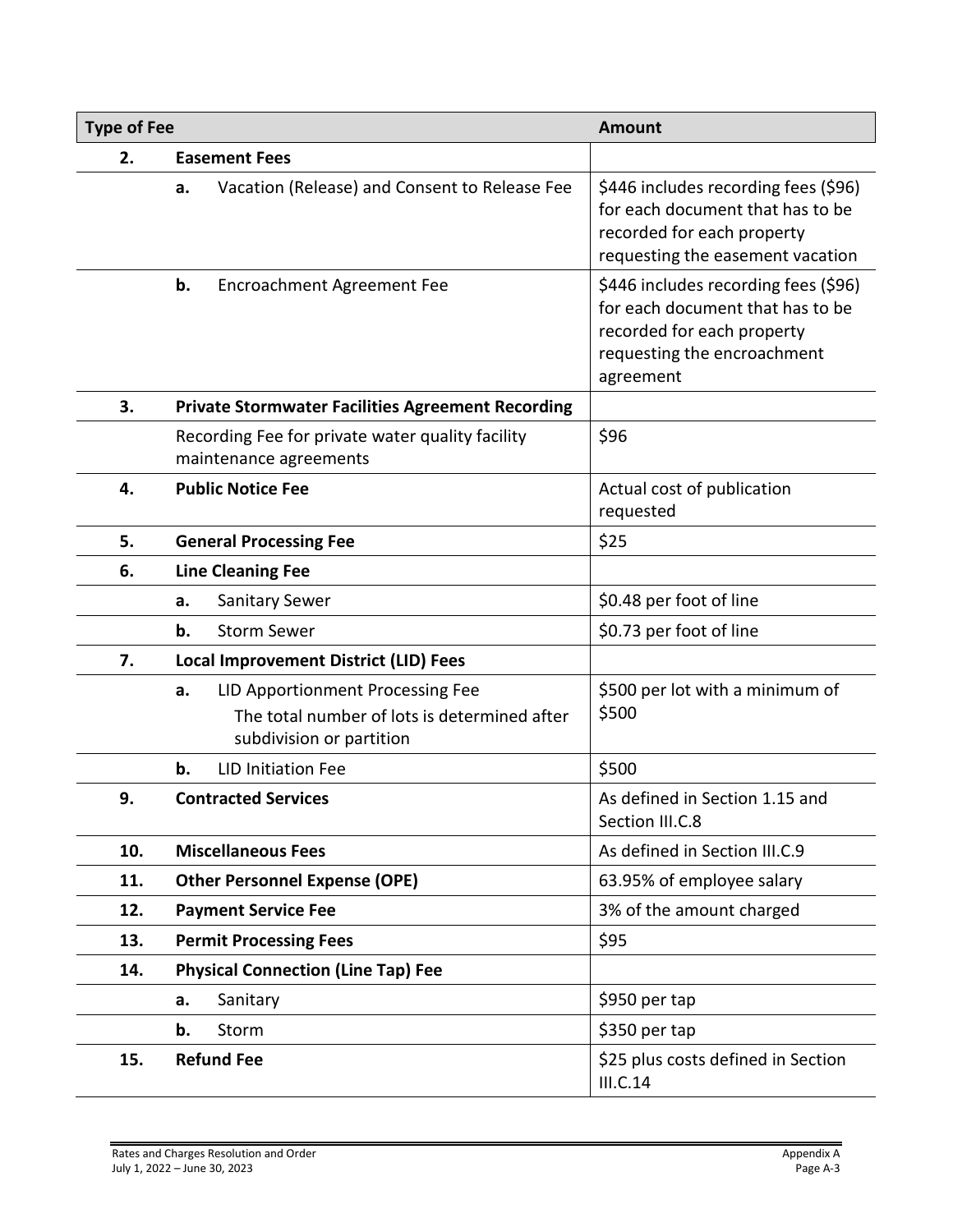| <b>Type of Fee</b> |                                                                                  |                                                                    | <b>Amount</b>                                          |  |
|--------------------|----------------------------------------------------------------------------------|--------------------------------------------------------------------|--------------------------------------------------------|--|
| 16.                |                                                                                  | <b>Regional Stormwater Management Charge (RSMC)</b><br>unit rate   | \$9.35 per cubic foot of required<br>volume management |  |
| 17.                | Fee-In-Lieu of Construction of Onsite Stormwater<br><b>Management Approaches</b> |                                                                    |                                                        |  |
|                    | a.                                                                               | Water Quality Fee-In-Lieu                                          | \$1 per square foot of unmanaged<br>impervious area    |  |
|                    | b.                                                                               | Hydromodification Fee-In-Lieu                                      | \$1 per square foot of unmanaged<br>impervious area    |  |
|                    | c.                                                                               | <b>Combined Water Quality and</b><br>Hydromodification Fee-In-Lieu | \$1.50 per square foot of<br>unmanaged impervious area |  |
| 18.                |                                                                                  | <b>Reimbursement District (RD) Fees</b>                            |                                                        |  |
|                    | а.                                                                               | <b>RD Application Fee</b>                                          | \$1,060                                                |  |
|                    | b.                                                                               | RD Second Notice and Review Fee                                    | \$580                                                  |  |
|                    | c.                                                                               | <b>RD Charge</b>                                                   | As set by RD R&O                                       |  |
|                    | d.                                                                               | <b>RD Administrative Fee</b>                                       | As set by RD R&O                                       |  |
|                    | e.                                                                               | RD Apportionment Processing Fee                                    | As set by RD R&O                                       |  |
| 19.                | <b>River Ranger Material Fees</b>                                                |                                                                    |                                                        |  |
|                    | a.                                                                               | Basic Program Manuals - 250 packet units                           |                                                        |  |
|                    |                                                                                  | 1. 1-3 units                                                       | \$325                                                  |  |
|                    |                                                                                  | 2. 4 or more units                                                 | \$300                                                  |  |
|                    | b.                                                                               | River Rangers Instructional Video and Script<br>Charge             | \$10 per copy                                          |  |
|                    | c.                                                                               | <b>River Rangers Poster Set</b>                                    | \$420 per set                                          |  |
| 20.                |                                                                                  | <b>Special Publications</b>                                        | Unit cost,<br>as provided in Section III.C.19          |  |
|                    | a.                                                                               | Digital Design and Mapping Files                                   |                                                        |  |
|                    |                                                                                  | Standard details<br>1.                                             | \$10 full set                                          |  |
|                    |                                                                                  | Standard detail updates<br>2.                                      | \$5 per disk                                           |  |
|                    |                                                                                  | Mapping and database information<br>3.                             | \$45 per hour                                          |  |
|                    | b.                                                                               | Hydrologic and Hydraulic (H&H) Digital Files                       |                                                        |  |
|                    |                                                                                  | Digital Terrain Model (DTM) single basin<br>1.                     | \$10                                                   |  |
|                    |                                                                                  | DTM: entire watershed<br>2.                                        | \$25                                                   |  |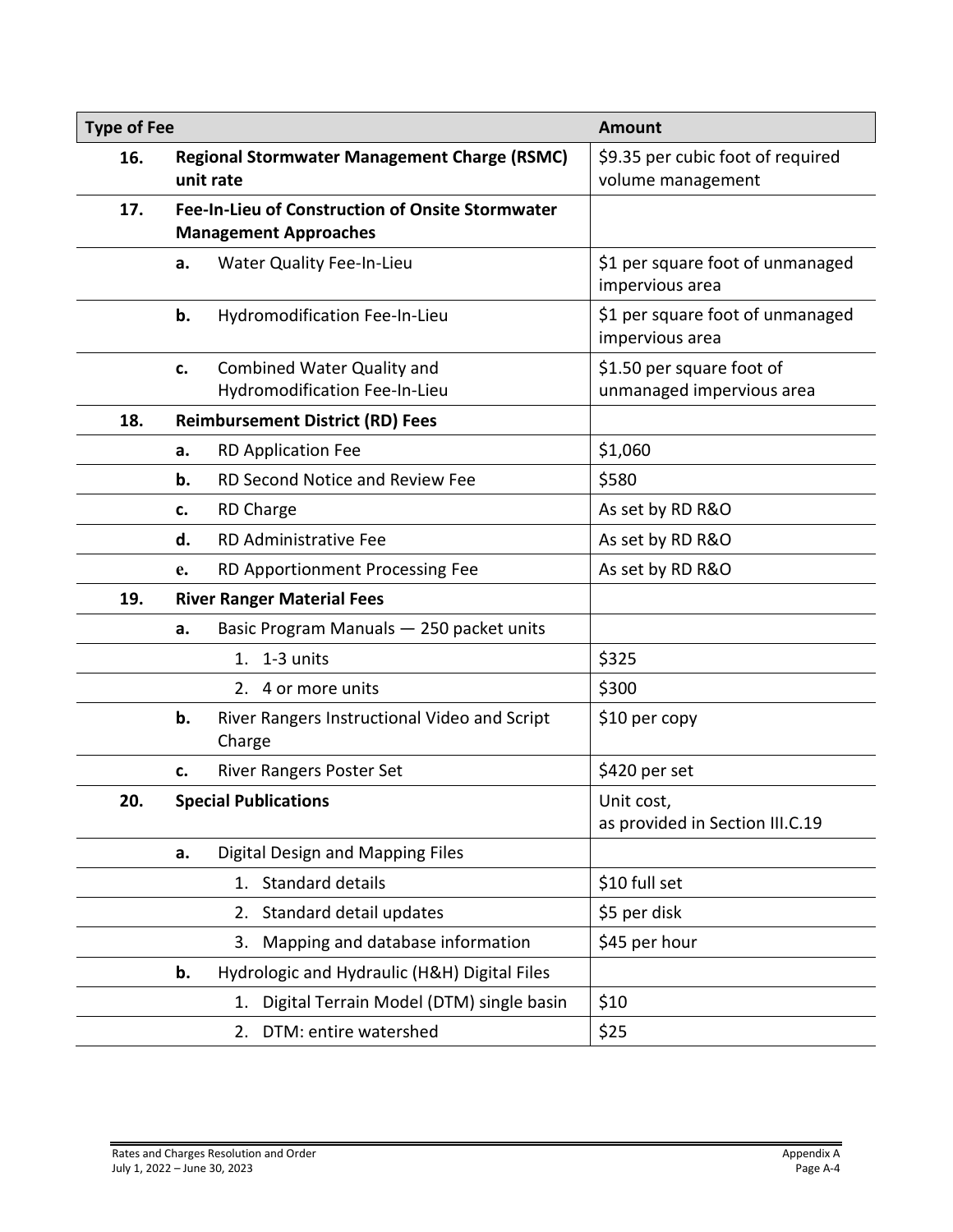| <b>Type of Fee</b><br><b>Amount</b>                 |                                                  |                               |                                                                                                                           |                                                                               |
|-----------------------------------------------------|--------------------------------------------------|-------------------------------|---------------------------------------------------------------------------------------------------------------------------|-------------------------------------------------------------------------------|
|                                                     |                                                  |                               | 3. H&H data set: includes HEC-RAS and HMS<br>models, stream flow data, and water<br>surface elevations                    | \$5                                                                           |
|                                                     | Vegetated Corridor/Sensitive Area Sign<br>c.     |                               |                                                                                                                           |                                                                               |
|                                                     |                                                  |                               | $12 \times 18$ inches<br>$1_{-}$                                                                                          | \$29 each                                                                     |
|                                                     |                                                  |                               | 2. $4 \times 4$ inches                                                                                                    | \$7 each                                                                      |
|                                                     | 21.<br><b>Stormwater Material Recovery Fees</b>  |                               |                                                                                                                           |                                                                               |
|                                                     |                                                  | a.                            | <b>Street Sweeping Material Recovery</b>                                                                                  | \$47.74 per ton                                                               |
|                                                     |                                                  | b.                            | <b>Stormwater Vactor Material Recovery</b>                                                                                | \$75.26 per ton                                                               |
|                                                     |                                                  | c.                            | <b>Stormwater Material Hauling Fee</b>                                                                                    | \$136.10/hour; plus<br>\$250/year for District-supplied<br>box, if applicable |
|                                                     | d.<br>Nonstormwater Material Recovery            |                               |                                                                                                                           | \$75.26 per ton                                                               |
| 22.<br><b>Vegetated Corridor Payment to Provide</b> |                                                  |                               | $$2,500 + $2.22$ per square foot<br>of mitigated area over<br>1,000 square feet                                           |                                                                               |
|                                                     | 23.<br><b>Vegetated Corridor Enhancement Fee</b> |                               |                                                                                                                           |                                                                               |
|                                                     |                                                  | a.                            | Good corridor condition                                                                                                   | \$6,500 per acre                                                              |
|                                                     |                                                  | b.                            | Marginal corridor condition                                                                                               | \$15,500 per acre                                                             |
|                                                     |                                                  | c.                            | Degraded corridor condition                                                                                               | \$19,500 per acre                                                             |
| <b>Rock Creek and Durham RV Dump Fees</b><br>24.    |                                                  | \$5 per use or \$250 per year |                                                                                                                           |                                                                               |
| <b>REVIEW AND INSPECTION FEES</b><br>D.             |                                                  |                               |                                                                                                                           |                                                                               |
|                                                     | 1.                                               |                               | <b>Inspection Fees</b>                                                                                                    |                                                                               |
|                                                     |                                                  | а.                            | <b>Erosion Control Inspection Fee</b><br>(other than site development)                                                    |                                                                               |
|                                                     |                                                  |                               | 1. New construction and other work, such<br>as remodels and demolitions, that will<br>disturb 1,000 square feet or more   | \$450                                                                         |
|                                                     |                                                  |                               | 2. Additions, remodels, and demolitions that<br>will disturb less than 1,000 square feet                                  | \$150                                                                         |
|                                                     |                                                  | b.                            | Erosion Control Only Inspection Fee for<br>development sites without infrastructure or<br>vegetated corridor improvements | \$450 plus \$450 prorated for each<br>acre over a half-acre                   |
|                                                     |                                                  | c.                            | Erosion Control Only Inspection Fee with<br>Subsequent Site Development<br>(Early EC Inspection Fee)                      | \$450 or half the EC Only Fee,<br>whichever is greater                        |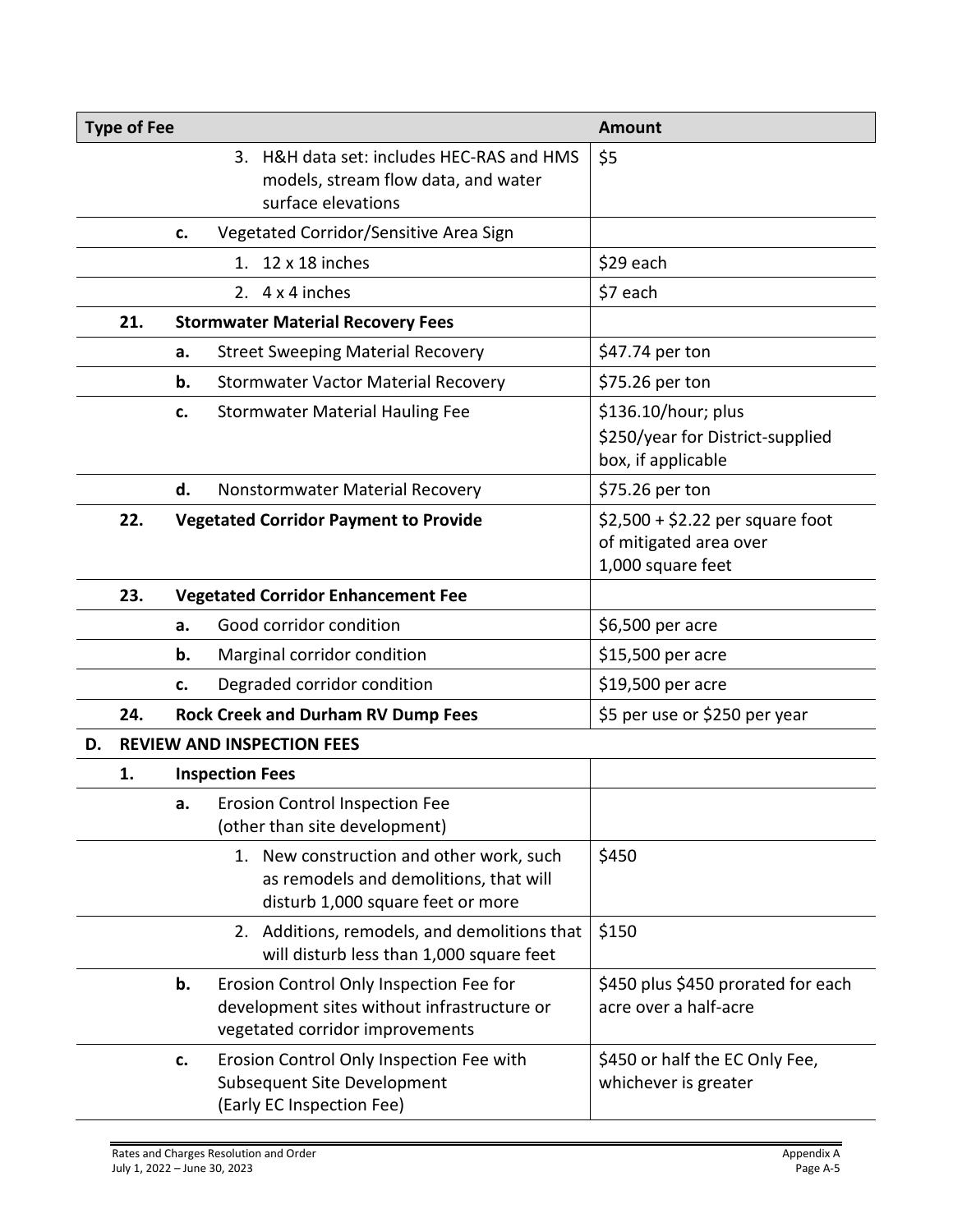| <b>Type of Fee</b> |                                                                                                                                             | <b>Amount</b>                                                                                                |
|--------------------|---------------------------------------------------------------------------------------------------------------------------------------------|--------------------------------------------------------------------------------------------------------------|
| d.                 | Site Development Inspection Fee                                                                                                             | \$900 plus \$900 prorated for each<br>acre over a half-acre                                                  |
| e.                 | <b>Stormwater Inspection Fee</b><br>(other than site development)                                                                           | \$150 per project                                                                                            |
| f.                 | Line Tap Inspection Fee                                                                                                                     | \$150 per line tap                                                                                           |
| g.                 | Disconnection Inspection Fee                                                                                                                | \$150 per disconnection                                                                                      |
| h.                 | <b>Reinspection Fee</b>                                                                                                                     | \$80/hour, minimum of \$160                                                                                  |
| i.                 | Warranty Period Reinspection Fee for<br><b>Proprietary Treatment System</b>                                                                 | \$80/hour with a minimum of \$160<br>per proprietary vault or<br>proprietary catch basin                     |
| j.                 | <b>Extended Warranty Inspection Fee</b>                                                                                                     | \$150 for each 6-month extension                                                                             |
| k.                 | Reconnection Inspection Fee                                                                                                                 | \$150 per reconnection                                                                                       |
| I.                 | Special Investigation Fee                                                                                                                   | \$80/hour; minimum of \$160                                                                                  |
| m.                 | <b>Inspection Overtime Fee</b>                                                                                                              | \$120/hour, minimum of \$240                                                                                 |
| n.                 | DEQ 1200-C and 1200-CN<br><b>Erosion Control Permit Fee</b>                                                                                 | DEQ pass-through fee                                                                                         |
| 2.                 | <b>Nondomestic Waste Discharge Permit Fees</b>                                                                                              |                                                                                                              |
| a.                 | <b>Reporting Permit Fee</b>                                                                                                                 | \$300 when permit issued and on<br>each anniversary of permit<br>issuance date                               |
| b.                 | Significant Industrial User Fee (District pays to<br>DEQ)                                                                                   | \$901 when permit issued and on<br>each anniversary of permit<br>issuance date                               |
| c.                 | Nonreporting Permit Fee                                                                                                                     | \$100 when permit issued and on<br>each renewal of permit as<br>determined by District<br>pretreatment rules |
| d.                 | Short-term Industrial Wastewater Discharge<br>Permit                                                                                        | \$75 per request                                                                                             |
| 3.                 | <b>Site Development Plan Check Fees</b>                                                                                                     |                                                                                                              |
| a.                 | Plan Check Application Fee for site<br>development projects and EC Only Permits on<br>sites requiring subsequent Site Development<br>Permit | \$1,350                                                                                                      |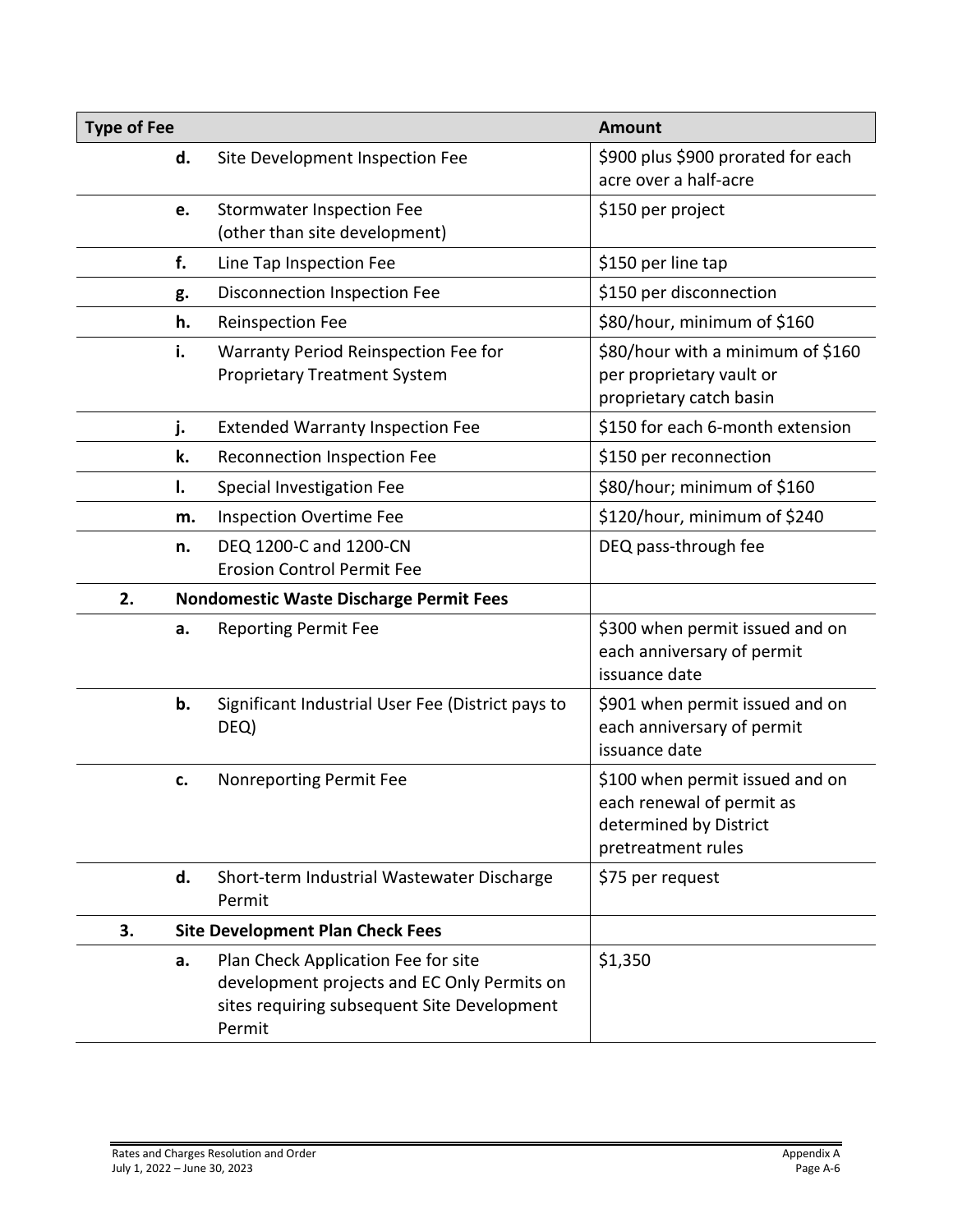| <b>Type of Fee</b> |                                                               |                                                                                                     | <b>Amount</b>                                                                                                                                    |  |
|--------------------|---------------------------------------------------------------|-----------------------------------------------------------------------------------------------------|--------------------------------------------------------------------------------------------------------------------------------------------------|--|
|                    | b.                                                            | Plan Check Fee                                                                                      | 4% of the cost of construction of<br>storm and surface water, sanitary<br>sewer, and vegetated corridor<br>improvements provided by<br>developer |  |
|                    | c.                                                            | Plan Check Resubmittal Fee                                                                          | \$530                                                                                                                                            |  |
|                    | d.                                                            | Plan Check Overtime Fee                                                                             | \$126/hour with a minimum of<br>\$252                                                                                                            |  |
| 4.                 | <b>Stormwater Review Fee</b><br>(Other Than Site Development) |                                                                                                     |                                                                                                                                                  |  |
|                    | a.                                                            | Stormwater Review Fee for projects that do not<br>require a Site Development Permit                 | \$130 per request                                                                                                                                |  |
|                    | b.                                                            | Stormwater Review Fee for projects with<br>facilities constructed subsequent to site<br>development | \$65 per request                                                                                                                                 |  |
| 5.                 |                                                               | Site Certification, Site Assessment, and Alternatives Analysis Review Fees                          |                                                                                                                                                  |  |
|                    | a.                                                            | <b>Basic Site Certificate Concurrence Fee</b>                                                       | \$100                                                                                                                                            |  |
|                    | b.                                                            | Site Assessment Application and Base Review<br>Fee                                                  | \$700 due with application                                                                                                                       |  |
|                    | c.                                                            | Minor Encroachment/Allowed Use Certification<br>Fee                                                 | \$700 in addition to Base Review<br>Fee; due before Service Provider<br>Letter is issued                                                         |  |
|                    | d.                                                            | Tiered Alternative Analysis Review Fee                                                              | \$1,400 in addition to Base Review<br>Fee; due before Service Provider<br>Letter is issued                                                       |  |
|                    | e.                                                            | Service Provider Letter Amendment Review Fee                                                        |                                                                                                                                                  |  |
|                    |                                                               | <b>First Request</b>                                                                                |                                                                                                                                                  |  |
|                    |                                                               | <b>Minor Amendment</b><br>a.                                                                        | \$250 + difference in fees                                                                                                                       |  |
|                    |                                                               | b.<br>Major Amendment                                                                               | \$800 + difference in fees                                                                                                                       |  |
|                    |                                                               | <b>Additional Amendments Requests</b>                                                               | \$1,000                                                                                                                                          |  |
| 6.                 |                                                               | <b>Model Home Application Review Fee</b>                                                            | \$500                                                                                                                                            |  |
| 7.                 | <b>Product Approval Review Fee</b>                            |                                                                                                     | \$5,000                                                                                                                                          |  |
| 8.                 |                                                               | <b>Natural Resources and Economic Development</b><br><b>Services Planning Fee</b>                   | \$150 per hour                                                                                                                                   |  |
| 9.                 |                                                               | <b>Special Waste Monitoring Fee</b>                                                                 | See Section III.D.9.                                                                                                                             |  |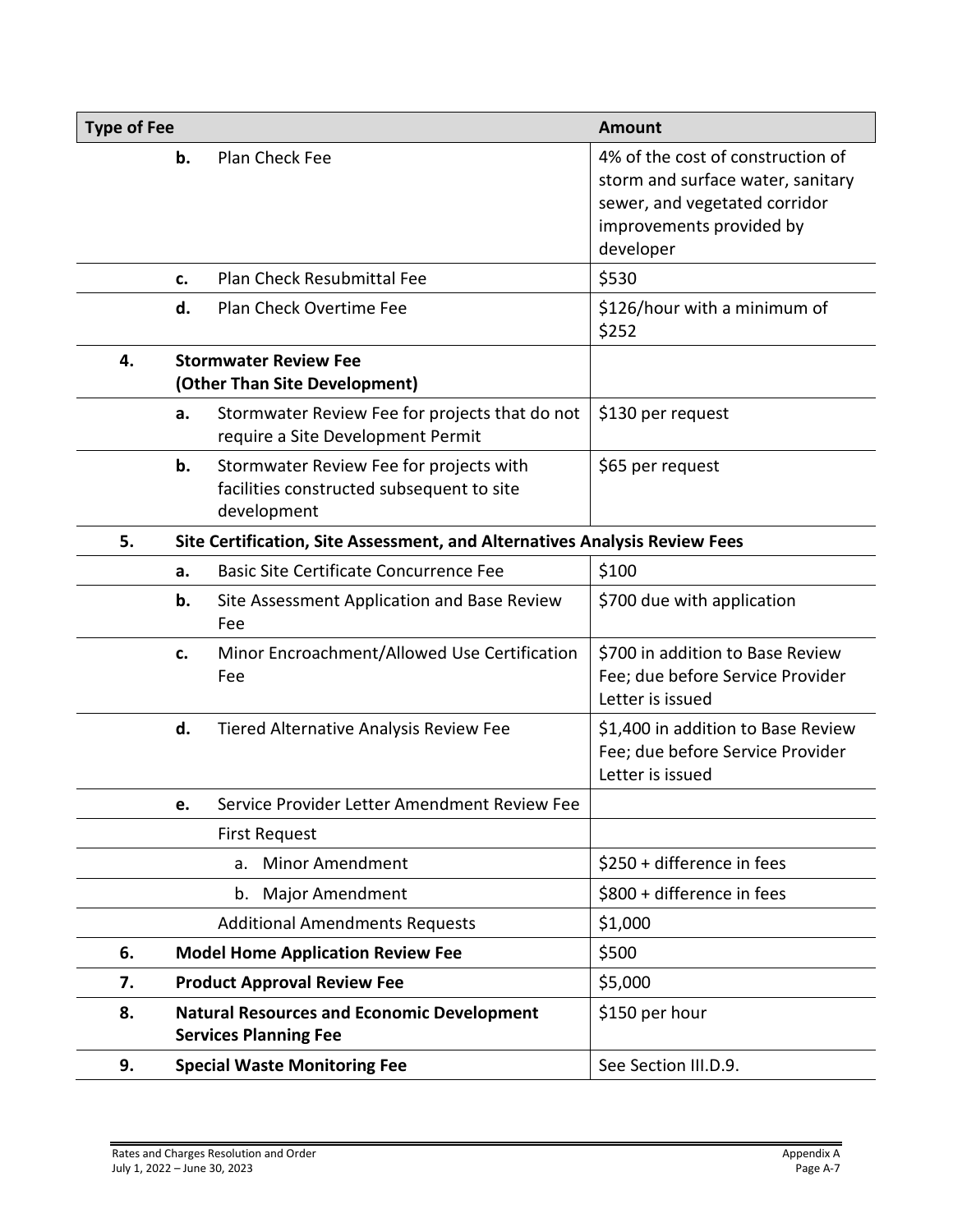|    | <b>Type of Fee</b> |                                                              | Amount                                                                                                                                 |
|----|--------------------|--------------------------------------------------------------|----------------------------------------------------------------------------------------------------------------------------------------|
|    | 10.                | <b>Surface Water Management Charges Investigation</b><br>Fee | \$110 per request                                                                                                                      |
|    | 11.                | <b>Video Inspection Fee</b>                                  | \$0.84 per foot of line                                                                                                                |
|    | 12.                | <b>Temporary Discharge Review Fee</b>                        | \$425 per occurrence                                                                                                                   |
| Е. |                    | DELINQUENCY AND INTEREST                                     |                                                                                                                                        |
|    | 1.                 | <b>Interest Charge</b>                                       | 9% per annum, or as provided in<br>Section III.E.2.a                                                                                   |
|    | 2.                 | <b>Delinguency Charge</b>                                    | See Section III.E.2.b                                                                                                                  |
|    | 3.                 | <b>Late Payment Fee</b>                                      | 2% of overdue amount from most<br>recent billing period                                                                                |
|    | 4.                 | <b>NSF Checks</b>                                            | \$35 or as updated by ORS 30.701<br>(5) plus the then current bank<br>charge (currently \$6) for handling<br>and collecting NSF checks |
|    | 5.                 | <b>Invalid Electronic Transactions/Payments</b>              | \$35 per occurrence exceeding<br>3 of invalid electronic<br>transaction/payment information<br>provided by customer                    |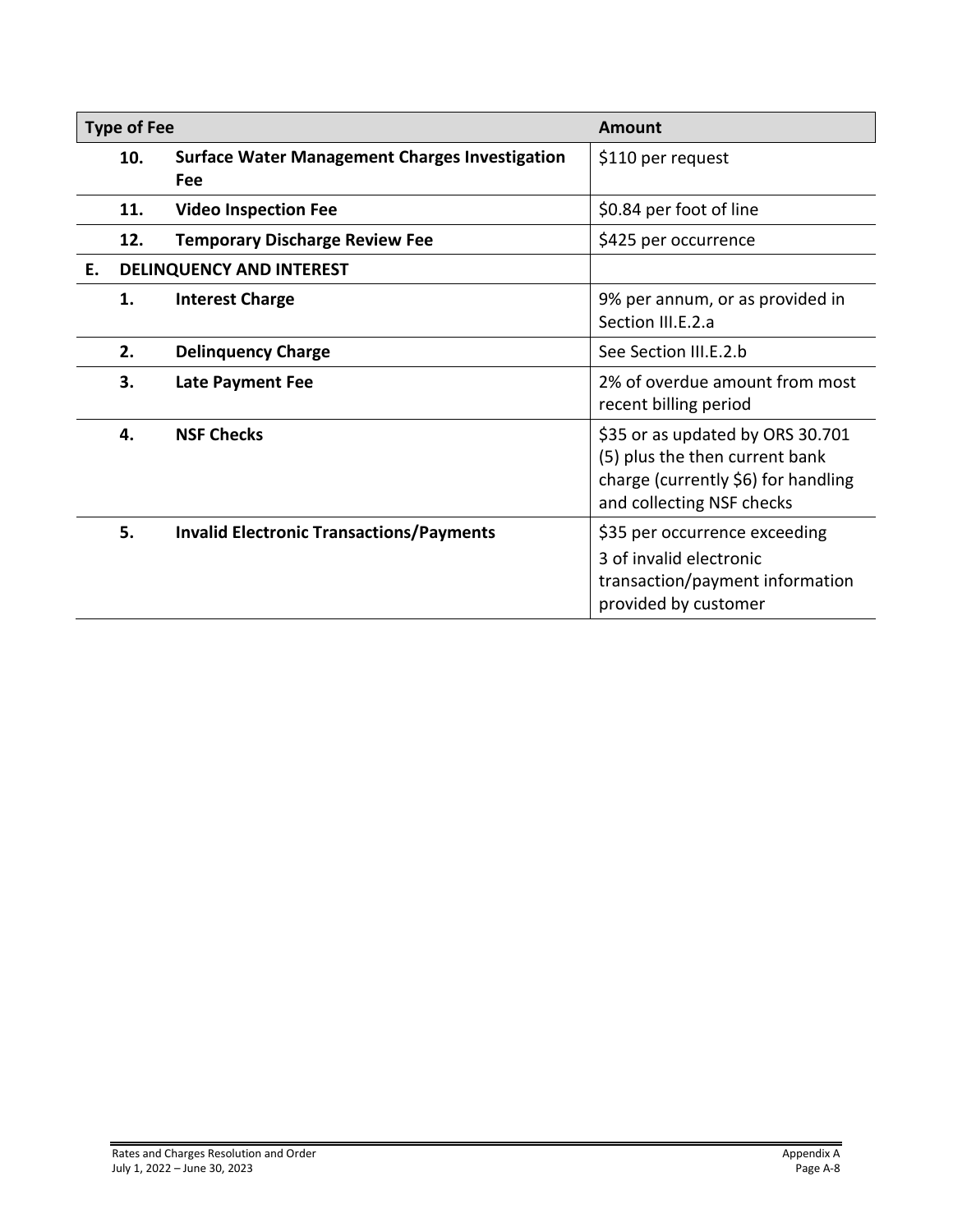# <span id="page-68-0"></span>**APPENDIX B: DISTRICT RATES AND CHARGES TO LARGE INCORPORATED CITIES**

For Beaverton, Cornelius, Hillsboro, Forest Grove, Sherwood, Tigard, and Tualatin.

| <b>SANITARY SEWER FEE &amp; CHARGE</b>                                    |                                                                                                                                                                                                        |  |  |
|---------------------------------------------------------------------------|--------------------------------------------------------------------------------------------------------------------------------------------------------------------------------------------------------|--|--|
| Service Charge: Monthly Sanitary Sewer Service Charges per DU and/or DUE: |                                                                                                                                                                                                        |  |  |
| <b>Regional Rate</b>                                                      |                                                                                                                                                                                                        |  |  |
| <b>Base Rate (fixed charge)</b>                                           | \$27.29 per month                                                                                                                                                                                      |  |  |
| Use Rate (variable charge)                                                | \$1.81 per 100 cubic feet average winter water usage                                                                                                                                                   |  |  |
| <b>Local Rate</b>                                                         | The IGAs in place with the cities enable the cities to<br>establish and charge their own local rate to meet needs<br>specific to their conveyance systems.                                             |  |  |
| <b>Right-of-Way Fees</b>                                                  | The IGAs in place with these cities provide the ability for<br>the cities to assess Right-of-Way fees from 0-5%. Cities<br>remit the regional rate to the District and retain the<br>Right-of-Way fee. |  |  |
| <b>STORM AND SURFACE WATER FEE &amp; CHARGE</b>                           |                                                                                                                                                                                                        |  |  |
| Service Charge: Monthly Storm and Surface Water Service Charges per ESU:  |                                                                                                                                                                                                        |  |  |
| <b>Regional Rate (fixed charge)</b>                                       | \$2.53 per ESU                                                                                                                                                                                         |  |  |
| <b>Local Rate</b>                                                         | The IGAs in place with the cities enable the cities to<br>establish and charge their own local rate to meet needs<br>specific to their surface water systems.                                          |  |  |
| <b>Right-of-Way fees</b>                                                  | The IGAs in place with the cities provide the ability for<br>the cities to assess Right of Way fees from 0-5%. Cities<br>remit the regional rate to the District and retain the<br>Right of Way fee.   |  |  |